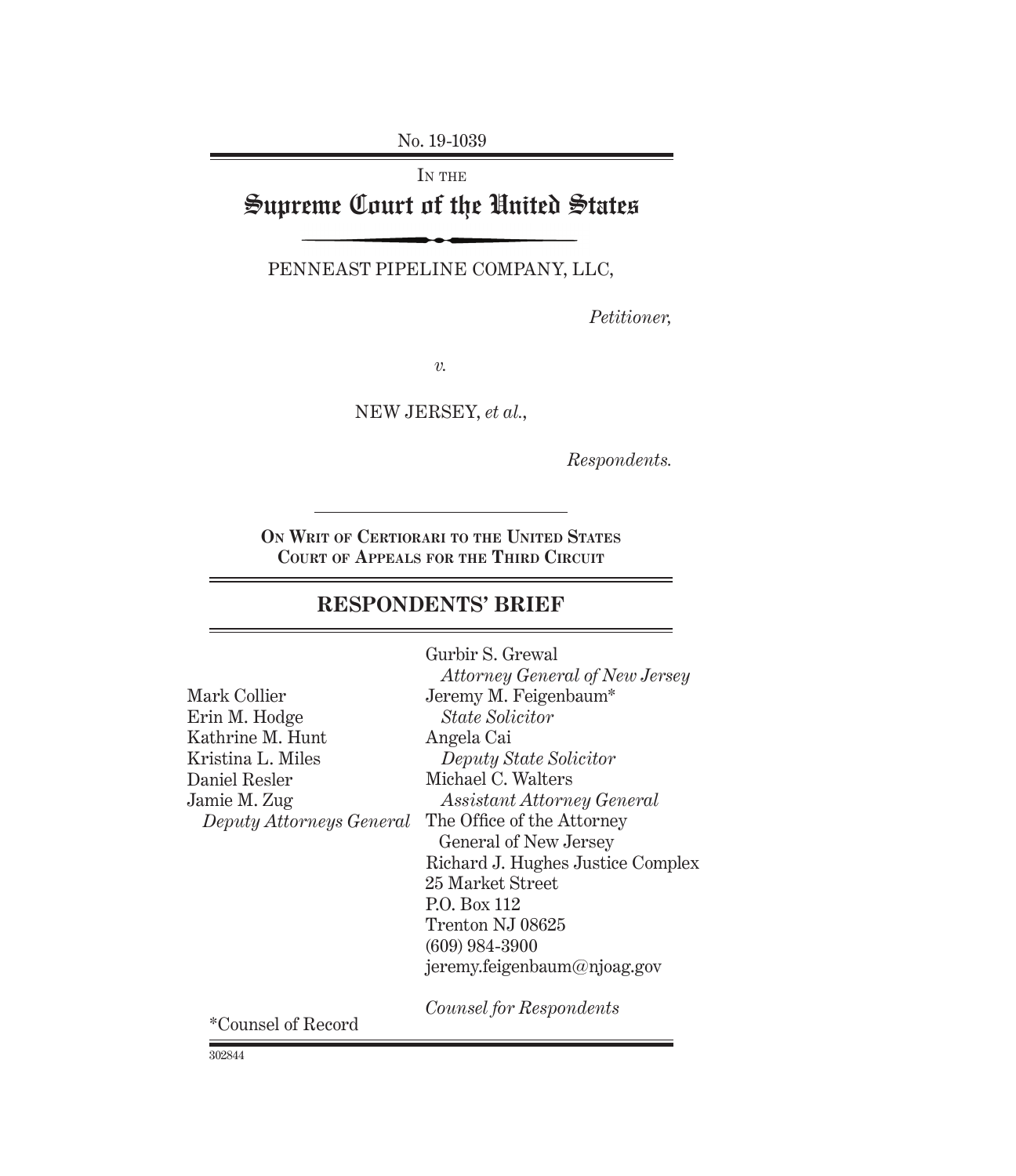# **TABLE OF CONTENTS**

# **Page**

| I. |    | Under The Constitution, Private Parties<br>May Not File A Condemnation Lawsuit<br>Against A Nonconsenting State In Federal    |  |
|----|----|-------------------------------------------------------------------------------------------------------------------------------|--|
|    | A. | There Is No Condemnation Exception<br>To State Sovereign Immunity 13                                                          |  |
|    |    | B. States Retain Sovereign Immunity<br>From Suits Against Their Property27                                                    |  |
|    |    | II. Under The NGA, Private Parties May Not<br>File A Condemnation Lawsuit Against A<br>Nonconsenting State In Federal Court31 |  |
|    |    | III. The Courts Below Had Jurisdiction To                                                                                     |  |
|    |    | IV. PennEast Misstates The Impacts Of New                                                                                     |  |
|    |    |                                                                                                                               |  |

i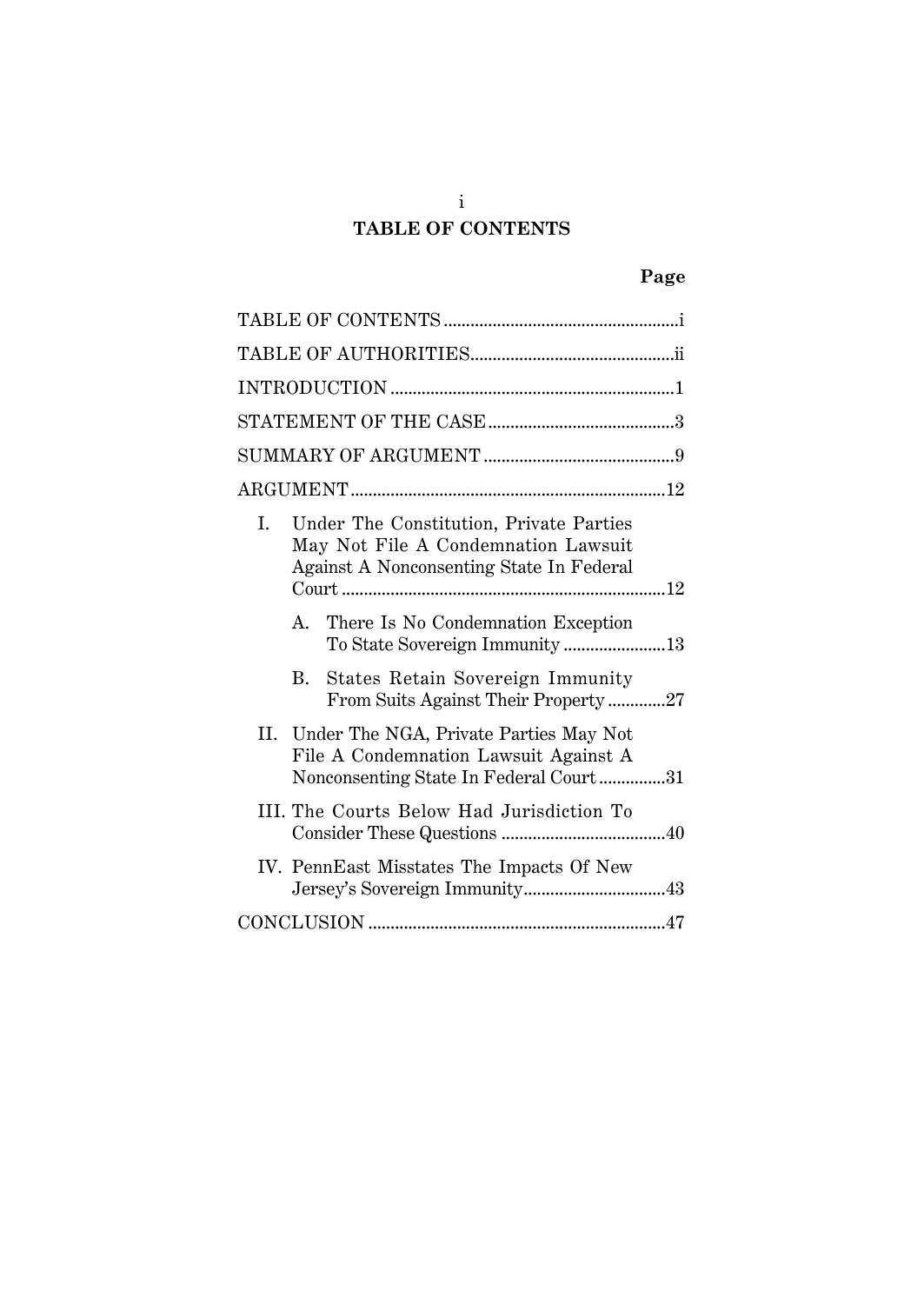## **TABLE OF AUTHORITIES**

# **Page(s)**

### **CASES**

| Alden v. Maine,                                 |
|-------------------------------------------------|
| Allen v. Cooper,                                |
| Alexander v. Pendleton,                         |
| Algonquin v. Lowe,                              |
| Allegheny Def. Project v. FERC,                 |
| ASARCO v. FERC,                                 |
| Atascadero State Hospital v. Scanlon,           |
| Bd. of Trustees of Univ. of Alabama v. Garrett, |
| Belknap v. Schild,                              |
| Blatchford v. Native Villages of Noatak,        |
| Bostock v. Clayton Cty.,                        |
| California v. Deep Sea Research,                |

ii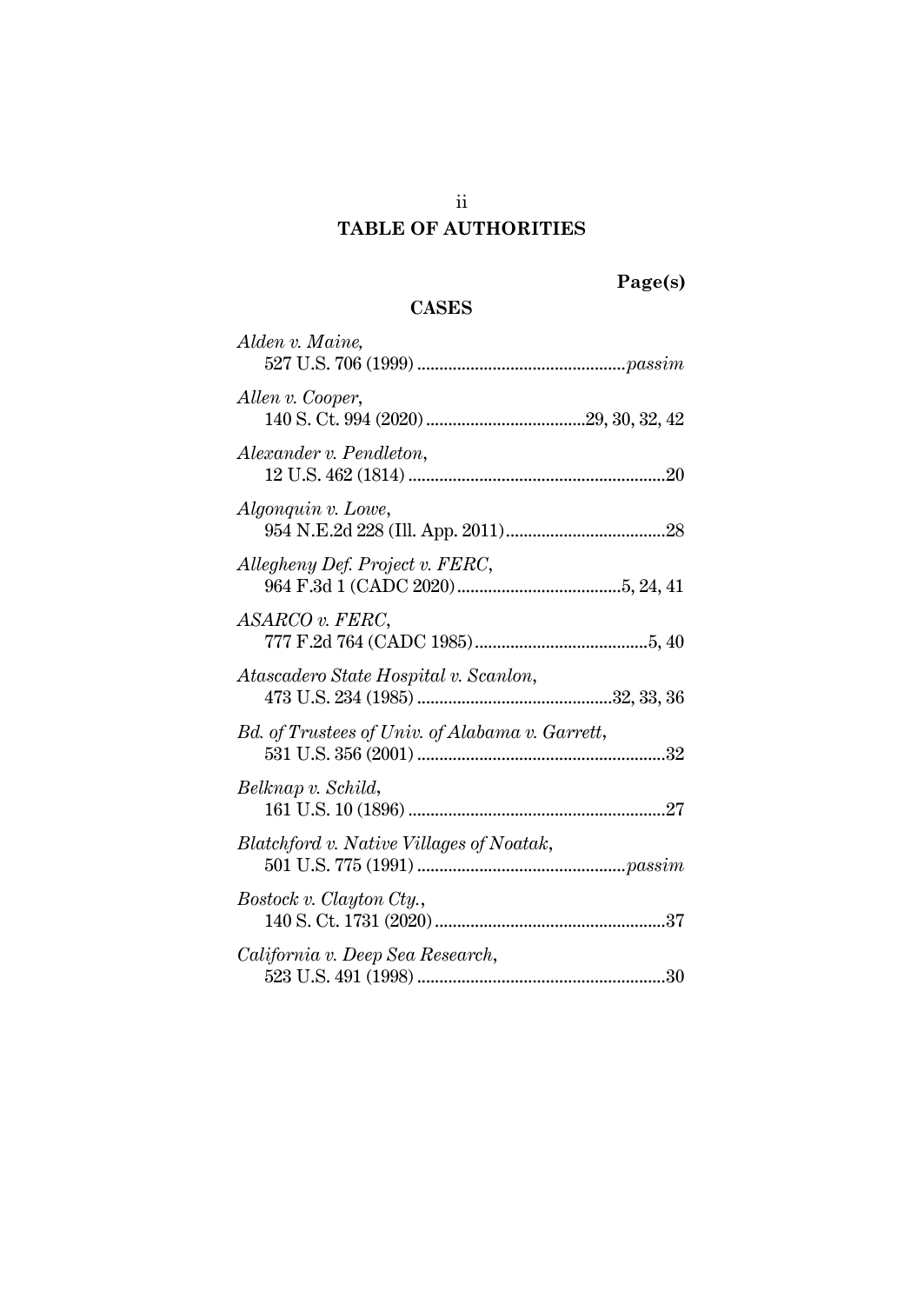| Cent. Va. Community Coll. v. Katz,                        |
|-----------------------------------------------------------|
| Cherokee Nation v. Southern K. R. Co.,                    |
| Chisholm v. Georgia,                                      |
| City of Tacoma v. Taxpayers of Tacoma,                    |
| Crowell v. Benson,                                        |
| Custiss v. Georgetown & Alexandria Tpk. Co.,              |
| Dellmuth v. Muth,                                         |
| Exxon Mobil Corp. v. Allapattah Servs.,                   |
| Fed. Mar. Comm'n v. S.C. Port Auth.,                      |
| Fitzpatrick v. Bitzer,                                    |
| Fla. Dep't of State v. Treasure Salvors,                  |
| Free Enter. Fund v.<br>Pub. Co. Accounting Oversight Bd., |
| Georgia v. City of Chattanooga,                           |

iii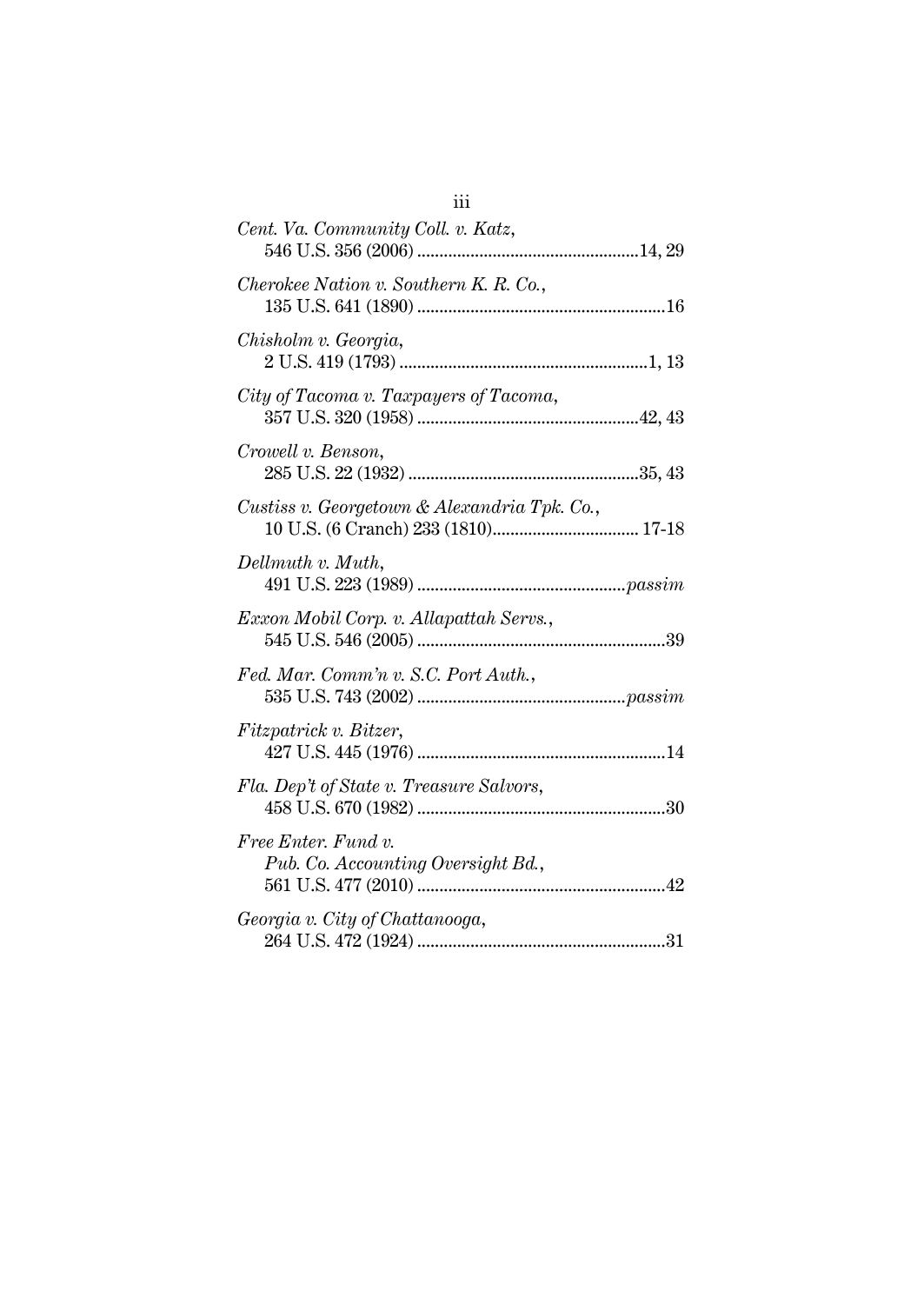| Goodtitle v. Kibbe,                                                |
|--------------------------------------------------------------------|
| Hans v. Louisiana,                                                 |
| Idaho v. Coeur d'Alene Tribe of Idaho,                             |
| Kohl v. United States,                                             |
| Minnesota v. United States,                                        |
| Missouri v. Fiske,                                                 |
| Nev. Dep't of Human Resources v. Hibbs,                            |
| Nevada v. United States,                                           |
| Okla. ex rel. Phillips v. Guy F. Atkinson Co.,                     |
| Pennhurst State Sch. & Hosp. v. Halderman,                         |
| Pollard's Lessee v. Hagan,                                         |
| Puerto Rico Aqueduct & Sewer Authority v.<br>Metcalf & Eddy, Inc., |
| Quern v. Jordan,                                                   |

iv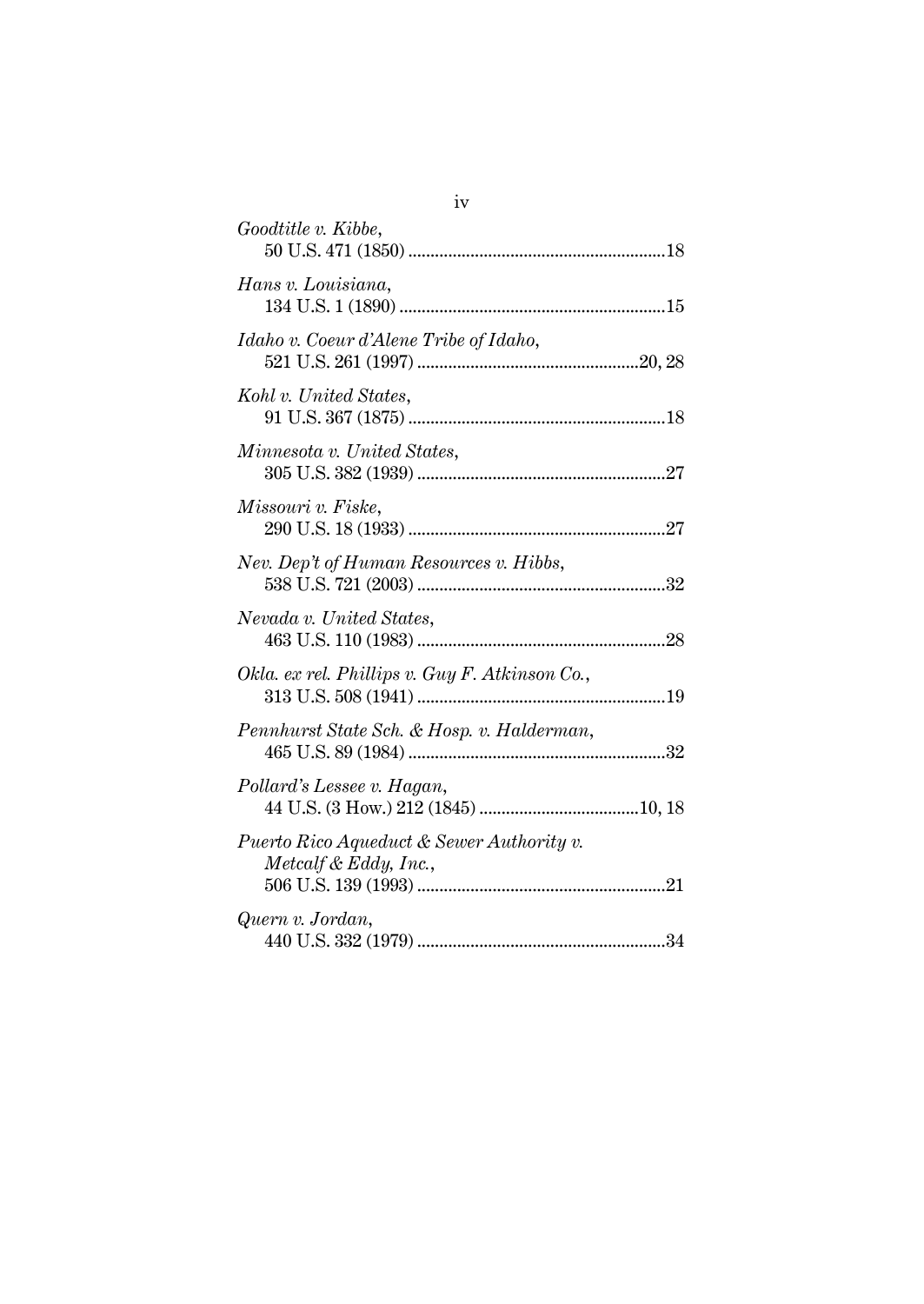| Raygor v. Regents of Univ. of Minnesota,    |
|---------------------------------------------|
| Rodriguez v. United States,                 |
| Schooner Exchange v. McFaddon,              |
| Seminole Tribe of Fla. v. Florida,          |
| Shaffer v. Heitner,                         |
| Smith v. Reeves,                            |
| Sossamon v. Texas,                          |
| Stockton v. Baltimore & N.Y.R. Co.,         |
| Sullivan v. Finkelstein,                    |
| Tennessee Student Assistance Corp. v. Hood, |
| The Siren,                                  |
| Transwestern Pipeline v. Kerr-McGee Corp.,  |
| United States v. 50 Acres of Land,          |
| United States v. 564.54 Acres of Land,      |

v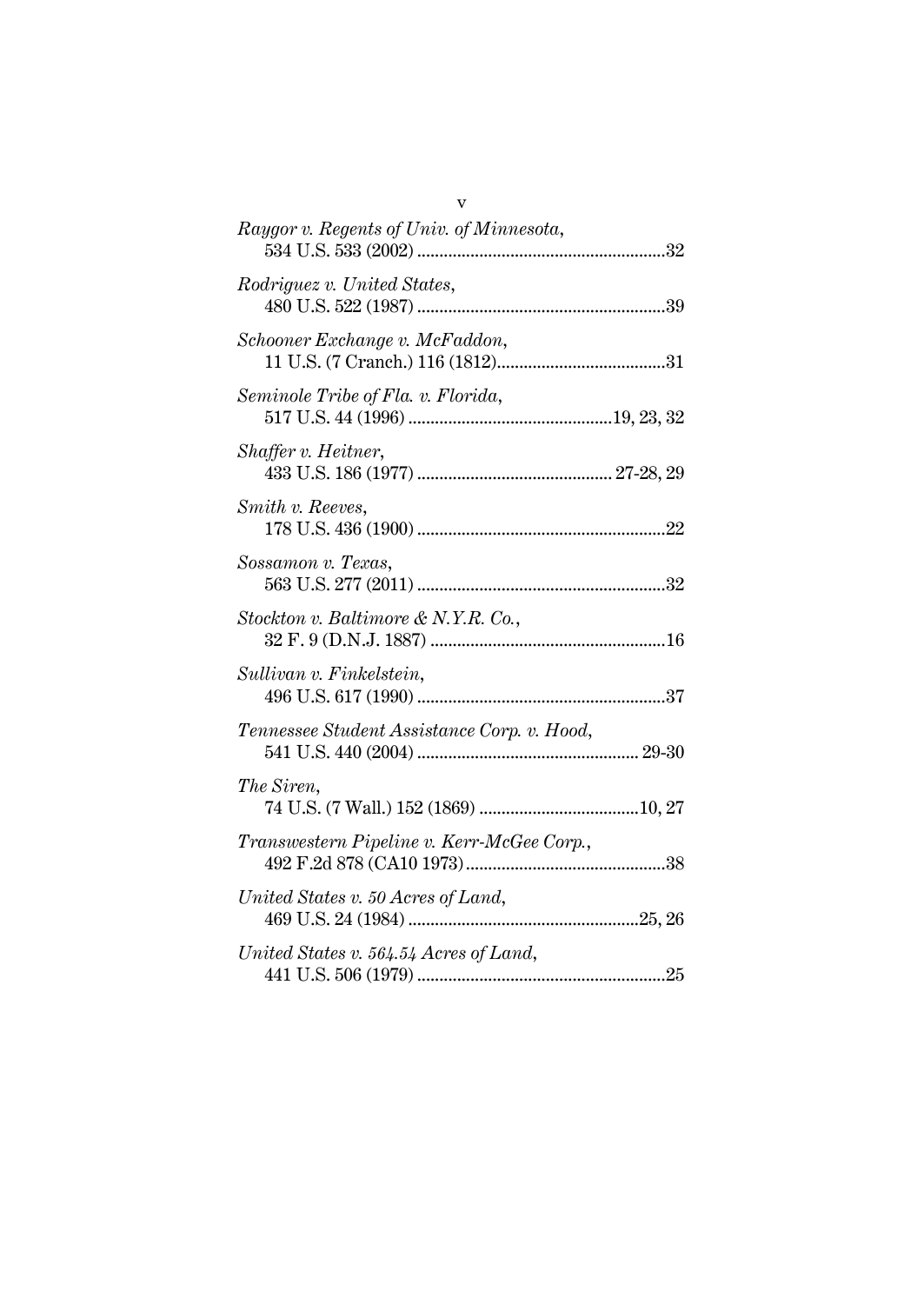| United States v. Alabama,                                    |  |
|--------------------------------------------------------------|--|
| United States v. Nordic Vill. Inc.,                          |  |
| United States v. Texas,                                      |  |
| United States v. Wittek,                                     |  |
| United States v. X-Citement Video, Inc.,                     |  |
| Upper Skagit Indian Tribe v. Lundgren,                       |  |
| Va. Off. for Prot. & Advoc. v. Stewart,                      |  |
| Vt. Agency of Nat. Res. v.<br>United States ex rel. Stevens, |  |

## **CONSTITUTIONAL PROVISIONS**

vi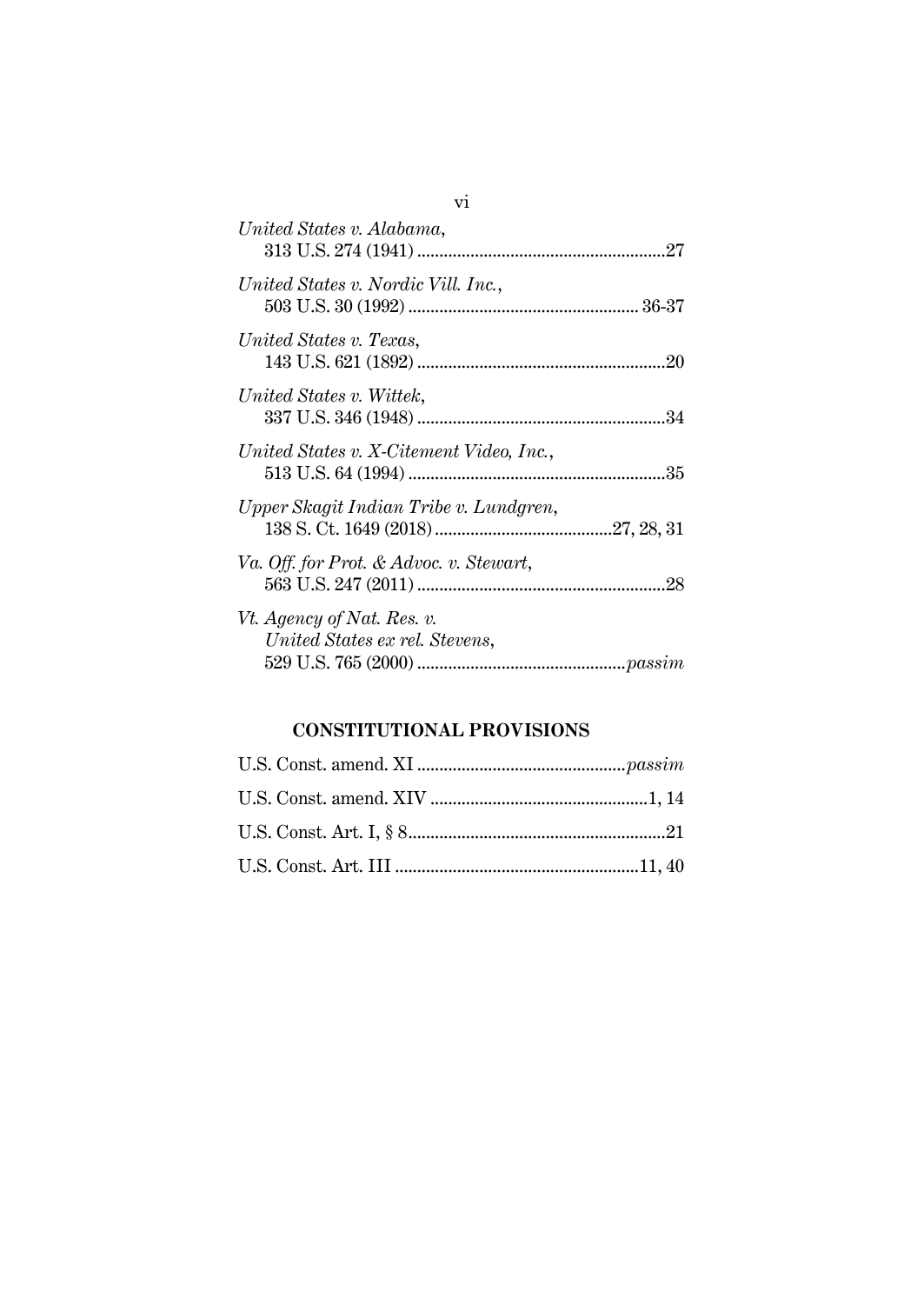## vii

## **STATUTES**

## **OTHER AUTHORITIES**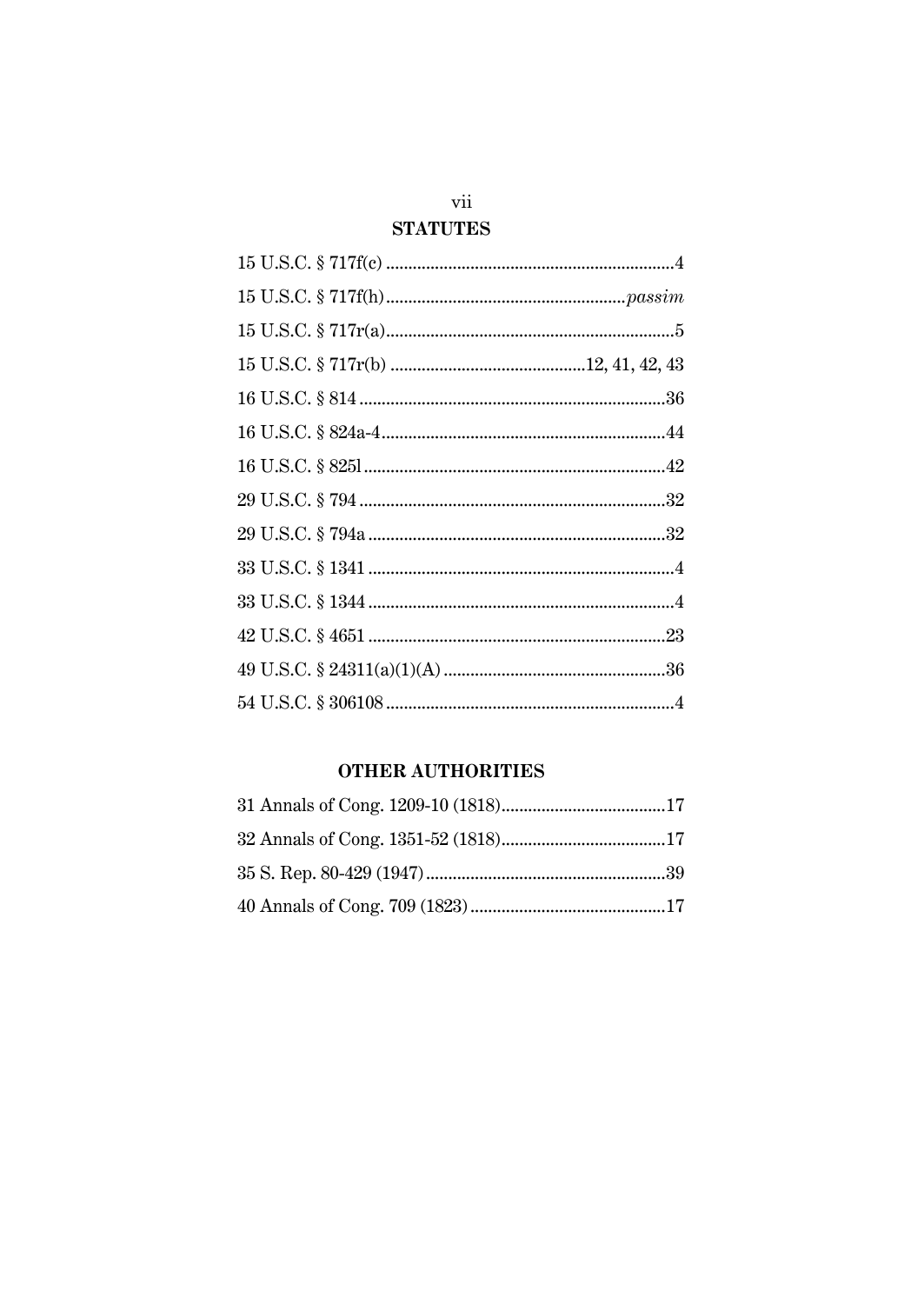# viii

| Allen Steinberg, From Private Prosecution to Plea<br><i>Bargaining</i> , 30 Crime & Delinquency 568                                                                                                |
|----------------------------------------------------------------------------------------------------------------------------------------------------------------------------------------------------|
| Amndmts. to the NGA: Hearing on S.1028 Before<br>the Sen. Comm. on Interstate & Foreign                                                                                                            |
| Amy Coney Barrett, Substantive Canons &<br>Faithful Agency, 90 B.U. L. Rev. 109 (2010)34                                                                                                           |
| Antonin Scalia, A Matter of Interpretation                                                                                                                                                         |
|                                                                                                                                                                                                    |
|                                                                                                                                                                                                    |
|                                                                                                                                                                                                    |
| Fortunatus Dwarris, A General Treatise On<br>Statutes & Their Rules of Construction                                                                                                                |
| H.R. Rep. No. 102-11 (Apr. 30, 1991)37, 38                                                                                                                                                         |
|                                                                                                                                                                                                    |
| J. Elliot, Debates on the Federal Constitution                                                                                                                                                     |
| James Monroe, Views of the President of the United<br>States on the Subject of Internal Improvements,<br>2 A Compilation of the Messages & Papers of<br>Presidents (James D. Richardson ed., 1897) |
| 4 Nichols on Eminent Domain § 12.0225                                                                                                                                                              |
|                                                                                                                                                                                                    |
| 4A Nichols on Eminent Domain § 15.01 25, 26                                                                                                                                                        |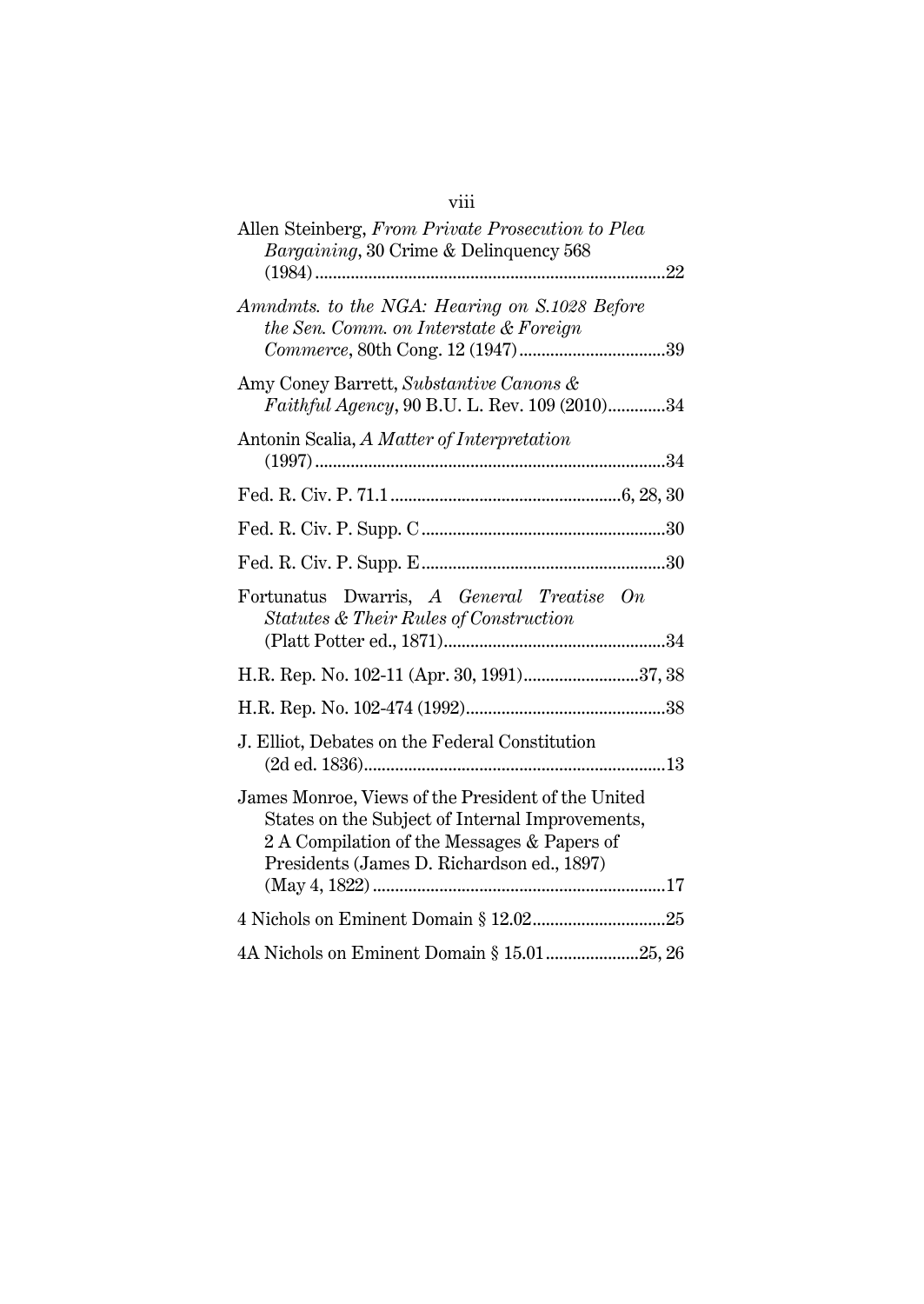| Pub. L. No. 96-294, § 171(c), 94 Stat. 611                                                                                                        |  |
|---------------------------------------------------------------------------------------------------------------------------------------------------|--|
| Spire STL Pipeline LLC,                                                                                                                           |  |
|                                                                                                                                                   |  |
| U.S. Dep't of Justice, Lands Division, Fed. Eminent                                                                                               |  |
| William Baude, Rethinking the Fed. Eminent<br>Domain Power, 122 Yale L.J. 1738 (2013)17                                                           |  |
| William J. Novak, Public-Private Governance: A<br><i>Historical Introduction</i> , in Gov't by Contract:<br>Outsourcing and American Democracy 27 |  |
| (Jody Freeman & Martha Minow eds. 2009)21                                                                                                         |  |

ix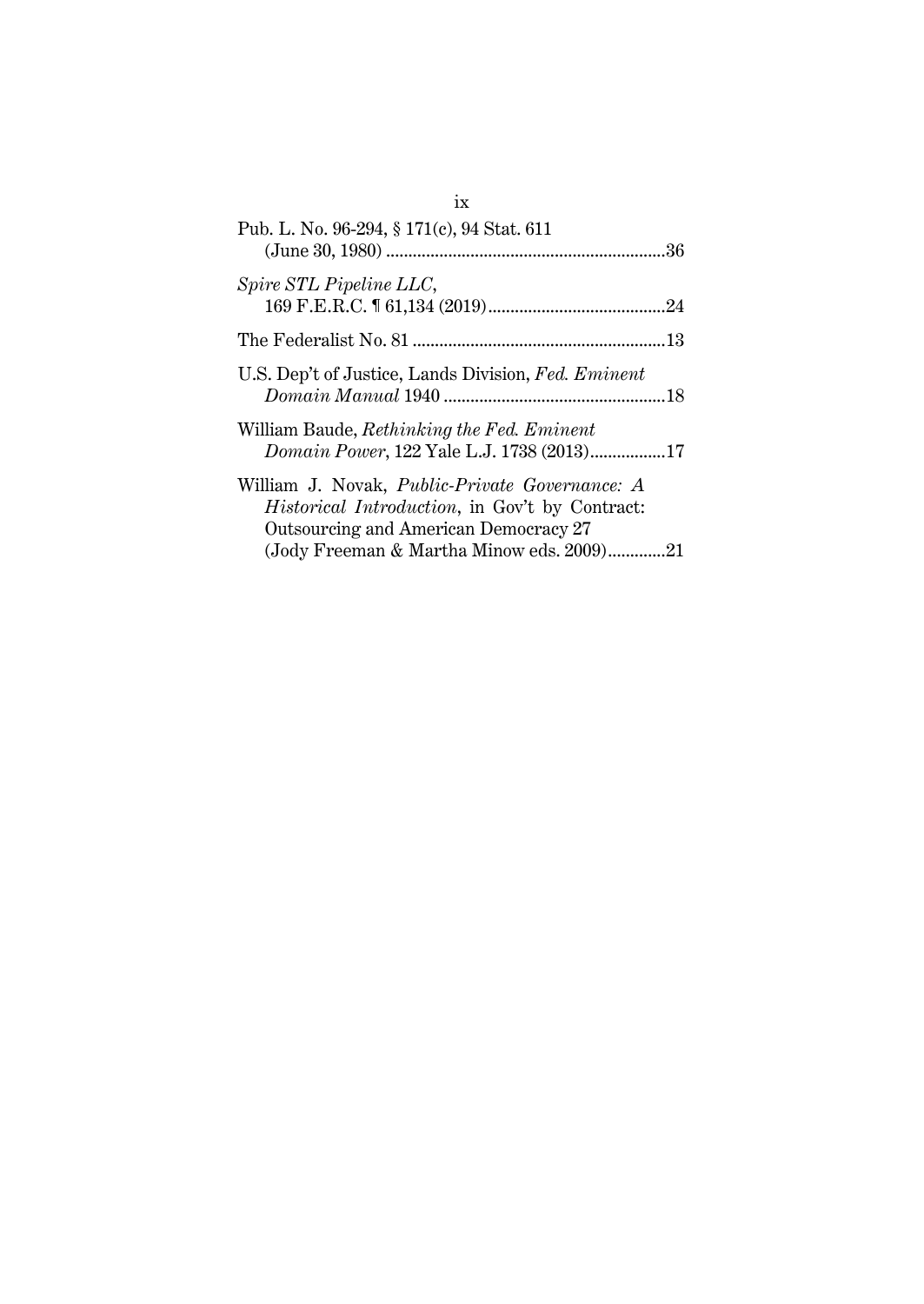#### **INTRODUCTION**

This case arises because a private citizen of Delaware haled New Jersey into federal court against its will. When this Court allowed such a proceeding to go forward 228 years ago in *Chisholm v. Georgia*, 2 U.S. 419 (1793), the Nation responded with shock and outrage—swiftly adopting the first constitutional amendment after the Bill of Rights to bar such actions in perpetuity. The Eleventh Amendment provided that a citizen of one State could not sue another sovereign State in federal court. And the sovereign immunity principles it stood for reflected the Framers' widespread belief that private party lawsuits against nonconsenting States violated their inviolable sovereignty.

Two centuries later, this case offers an opportunity to reaffirm state sovereignty in two ways. First, this Court can and should simply reject PennEast's invitation to create a novel, ahistorical carveout to sovereign immunity for condemnation suits. In the vanishingly rare circumstances in which this Court has allowed a private party to sue a State, such as under the Bankruptcy Clause or Section 5 of the Fourteenth Amendment, this Court has relied on specific constitutional text, Founding-era statements, or legislation adopted at the Founding. PennEast presents nothing of the kind. Notwithstanding the Framers' extensive discussions of sovereign immunity, the Framers never even hinted that condemnation suits warranted an exception. For good reason: condemnation suits against sovereign States were unheard of in their lifetimes. Indeed, while the federal condemnation power is well established today, at the Founding this power was disputed and at times flatly denied—even for private land. How the States could have consented to private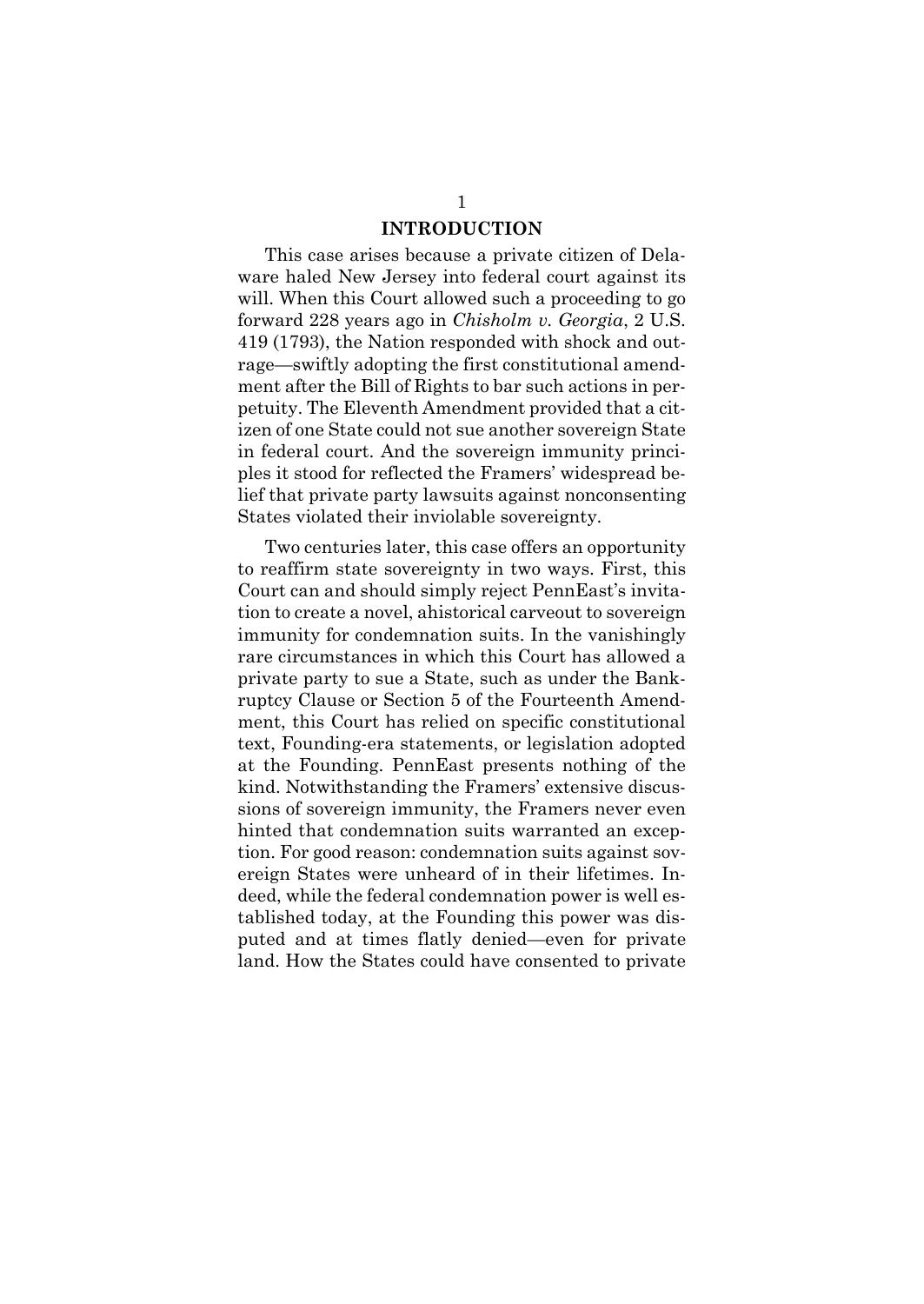federal condemnation suits involving sovereign land at a time when the federal condemnation power itself remained open to debate is anyone's guess.

Alternatively, this Court should adhere to its timehonored rule that Congress does not subject the States to private suit unless it says so explicitly. After all, as this Court has explained, Congress would not embark on the extraordinary act of subjecting States to litigation by private parties through implication; Congress would make its intention unequivocal in the statute's text. That requirement protects state sovereignty and enables this Court to avoid prematurely resolving difficult constitutional issues. And that is why this Court has rejected arguments, like the one PennEast offers, that a law authorizes private litigation against States just because States were not *excluded* from its reach. As the Third Circuit found, that proves fatal to Penn-East's claim: the Natural Gas Act does not explicitly authorize private party suits against States.

Like any sovereign immunity case, this dispute is of great consequence to the States. Far from a "ministerial" act, a condemnation suit is an adversarial proceeding implicating state interests. Here, PennEast not the United States—rushed to condemn state land at its first possible opportunity, even while the pipeline and its route were undergoing additional review. PennEast—not the United States—conducted the presuit negotiations with landowners as required under the Natural Gas Act. And PennEast—not the United States—sought to subject a State to a contested compensation trial. So PennEast is the one that created a risk of sovereign land being condemned unnecessarily, while the pipeline and route remain contingent. Pen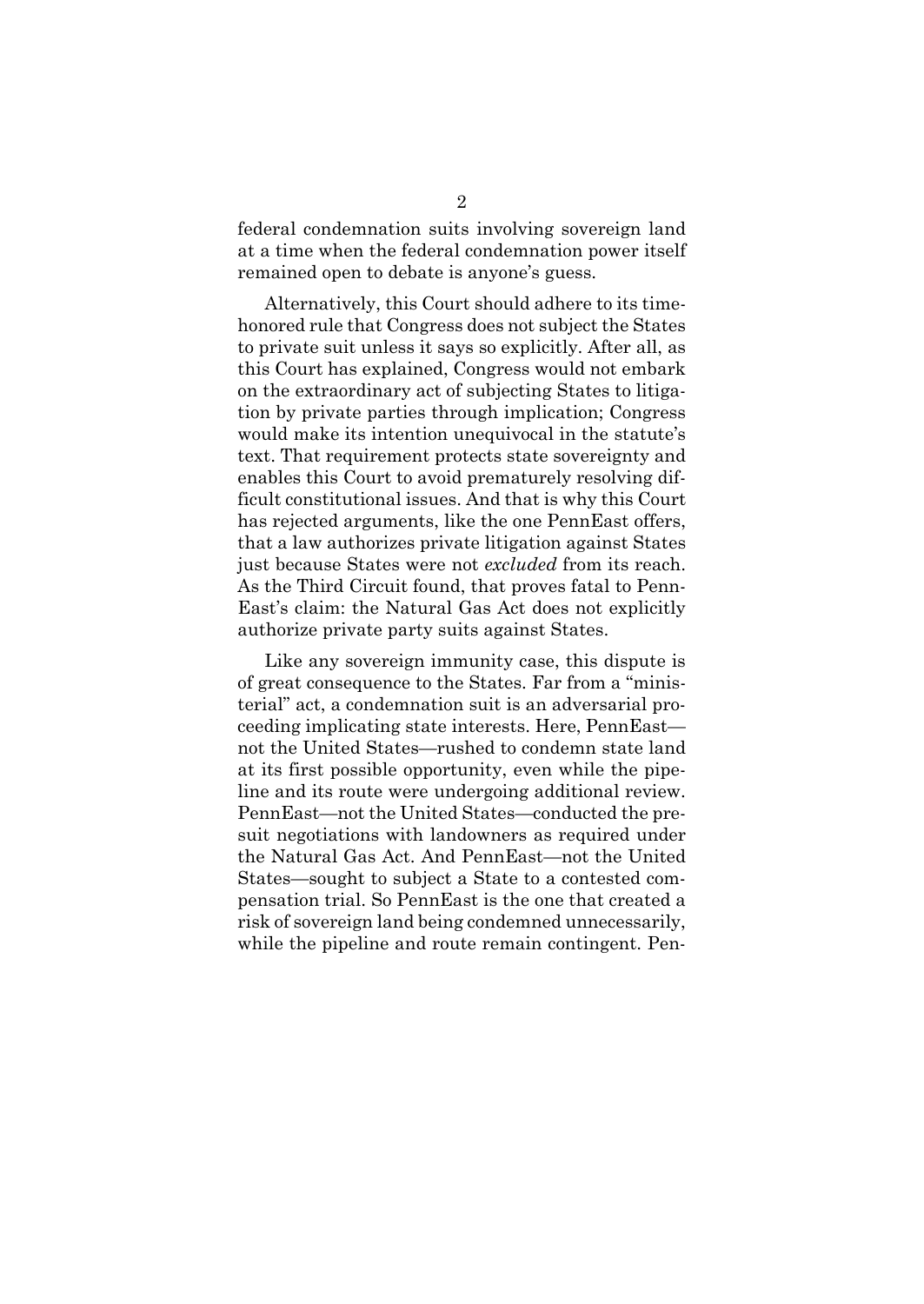nEast decided that pre-suit negotiations with landowners need not be conducted "in good faith." And PennEast will choose how to litigate, and whether to settle, the value of sovereign land. This is, at its core, a private lawsuit against a State in federal court—exactly as the Framers guarded against.

There is no reason to undermine state sovereignty to avoid perceived consequences. Though this private suit against a nonconsenting State is invalid, the Constitution empowers the Federal Government to initiate any suit against a State it sees fit, including one to condemn sovereign land. The United States has, of course, engaged in condemnations of public and private land across the Nation, and has even condemned land for the explicit purpose of transferring the property to an energy company at cost. That would address the impermissible intrusion into state sovereignty but would make little real-world difference to companies like PennEast. And if the Executive needs clearer authorization from Congress in order to condemn land in this context, that is a matter for Congress; it is not a reason to disregard sovereign immunity altogether. Even until Congress acts, the decision below will not hinder the natural gas industry. There is no basis to strip the States of their immunity.

#### **STATEMENT OF THE CASE**

1. On September 24, 2015, the PennEast Pipeline Company, a private company incorporated in Delaware, filed an application with the Federal Energy Regulatory Commission (FERC) to construct an interstate natural gas pipeline. JA35 at ¶1. As designed by PennEast, the main line of its proposed project runs about 116 miles, from Luzerne County, Pennsylvania,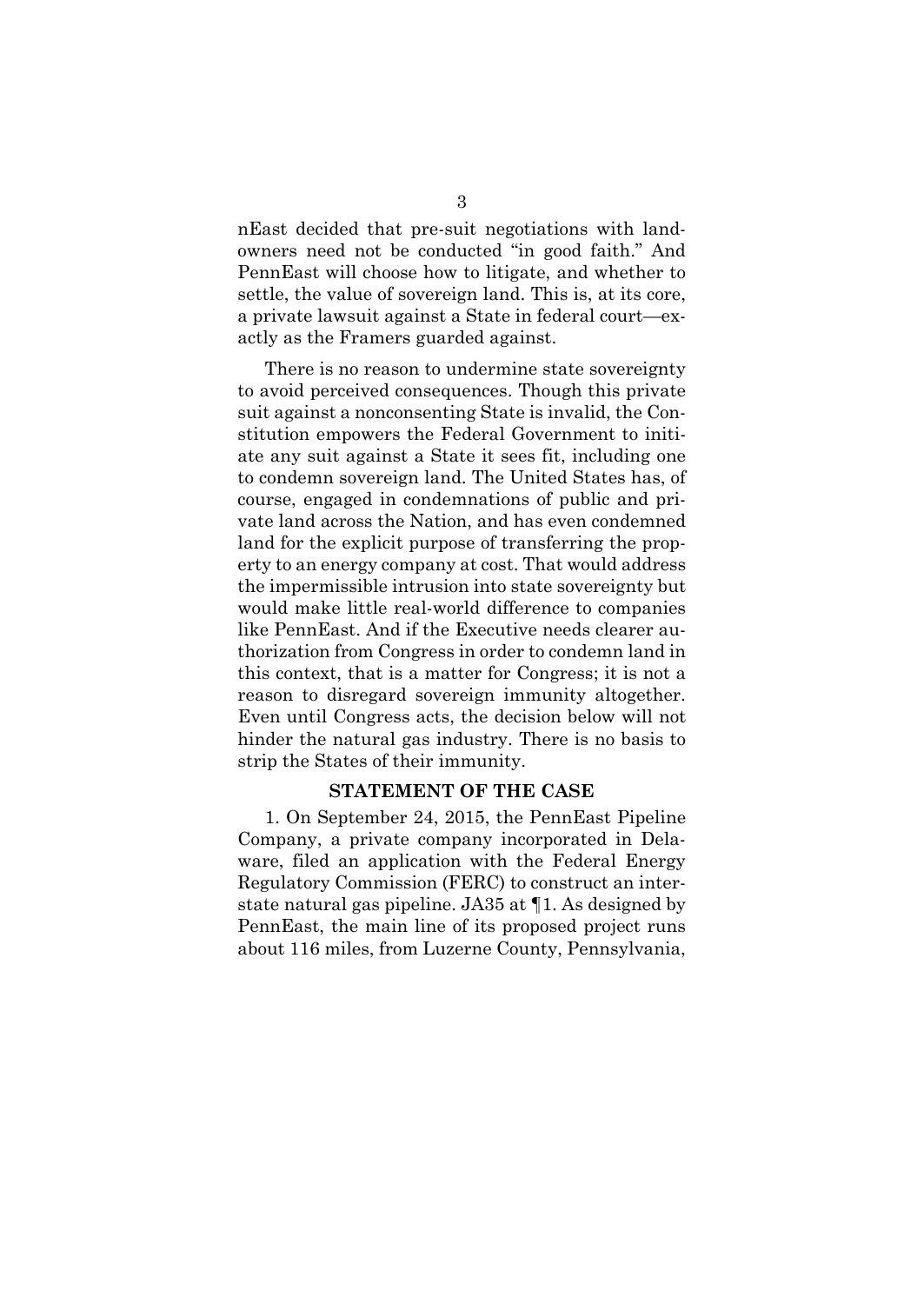to Mercer County, New Jersey. *Id.* The pipeline would run through land owned by New Jersey.

The Natural Gas Act (NGA) assigns FERC authority to approve the development of natural gas pipelines and facilities. 15 U.S.C. §717f(c). Relying on Congress's Commerce Clause power, the NGA states that no company "shall engage in the transportation or sale of natural gas … or undertake the construction or extension of any facilities therefor" unless it obtains "a certificate of public convenience and necessity issued by the Commission." *Id.* FERC issued PennEast a Certificate on January 19, 2018. JA35.

That approval was conditional in several respects. For one, pipelines often require numerous other regulatory and/or state approvals. In this case, PennEast was still required to obtain federal approval pursuant to the National Historic Preservation Act, 54 U.S.C. §306108, which requires assessment of a project's impact on historical properties, and state regulatory approval under the Clean Water Act, 33 U.S.C. §§1341, 1344, relating to discharges into navigable waters. JA138-39 at ¶172, 181 at ¶10, 196-97 at ¶51, 255 at ¶54. For another, FERC recognized further environmental assessments were necessary for this project, and required completion of those assessments prior to initiation of pipeline construction—but not before PennEast could condemn land along the proposed route. See JA181-200, 238. Finally, FERC's Certificate recognized that there may be certain "route realignments or facility relocations," JA175 at ¶5, and specifically directed PennEast to consider an alternative for its pipeline that shifts the final two miles of the route. JA167-68 at ¶215, 182-83 at ¶13.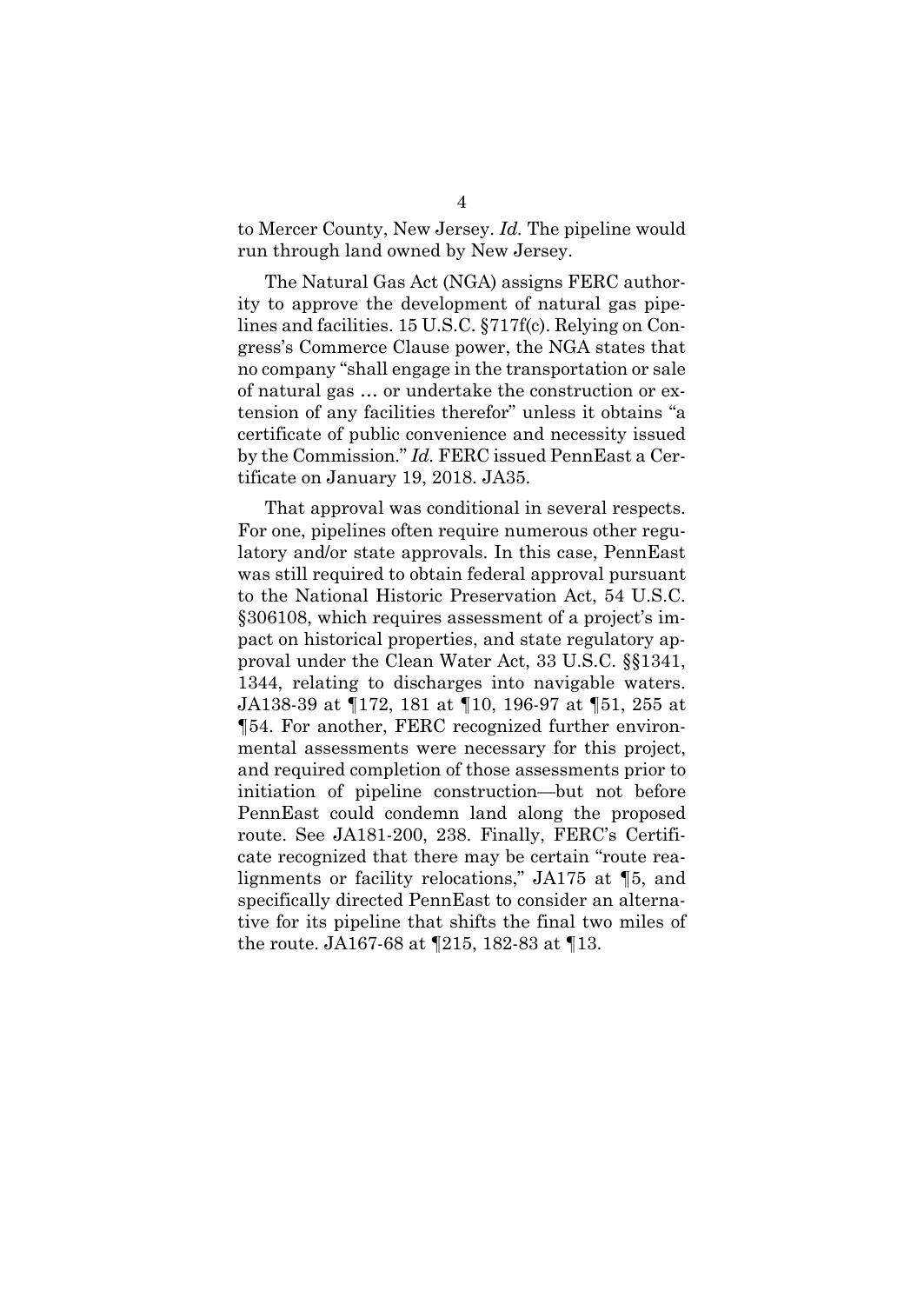As with other agency action, parties may seek review of a Certificate in federal court. But the NGA has a "virtually unheard-of" requirement that parties first raise their challenge before FERC in a rehearing petition before challenging the Certificate in federal court.

*ASARCO v. FERC*, 777 F.2d 764, 774 (CADC 1985) (Scalia, J.); 15 U.S.C. §717r(a). On February 20, 2018, New Jersey filed a rehearing petition. JA334. In addition to arguing that the underlying Certificate was arbitrary, capricious, and unlawful, the State argued it was "premature to grant PennEast eminent domain authority as the final route is likely to change." JA235. FERC did not rule for six months.

On August 10, 2018, FERC denied the State's rehearing petition. JA334. After rejecting all challenges to the underlying Certificate, FERC turned to the eminent domain issue, responding that "[i]ssues related to the acquisition of property rights by a pipeline under the eminent domain provisions of section 7(h) of the NGA are matters for the applicable state or federal court," not the Commission. JA 239-40 at ¶33. After rehearing was denied, New Jersey filed a petition for review in the D.C. Circuit. *Del. Riverkeeper Network v. FERC*, No. 18-1128. That case has been held pending resolution of the instant litigation.

2. Under the NGA, even before the rehearing process concludes, a private party that obtains a Certificate "may" file condemnation actions in the appropriate district court to obtain the "necessary right-of-way to construct, operate, and maintain [its] pipe line." 15 U.S.C. §717f(h). See *Allegheny Def. Project v. FERC*, 964 F.3d 1, 10-11 (CADC 2020) (noting that FERC's Certificate orders "split the atom of finality. They are not final enough for aggrieved parties to seek relief in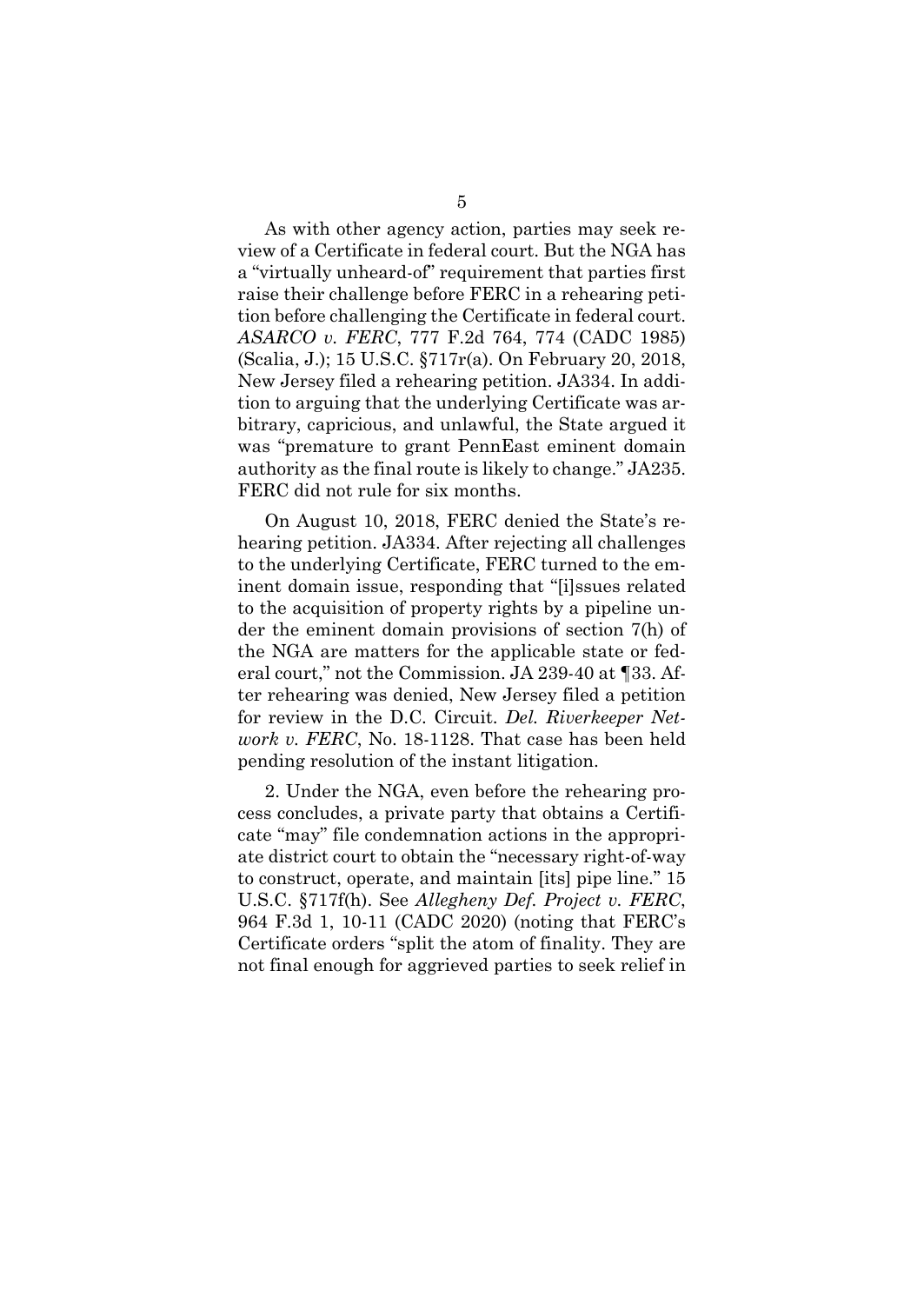court, but they are final enough for private pipeline companies to go to court and take private property by eminent domain.").

So on February 6, 2018—less than three weeks after FERC issued the Certificate, and months before resolution of the rehearing petition—PennEast initiated condemnation suits in the District of New Jersey to condemn 42 properties or property interests owned by New Jersey or arms of the State. Pet.App.5. (One year later, PennEast filed condemnation actions involving seven more state properties. See DNJ Dkt. Nos. 19-1097, 19-1104, 19-1107, 19-1110, 19-1114, 19- 1117.) These suits named New Jersey's properties and the State itself or arms of the State as defendants. See Fed. R. Civ. P. 71.1(c)(1) (federal condemnation action must name property and at least one owner). Penn-East sought a preliminary injunction to obtain immediate access to these properties. Pet.App.4-5.

PennEast's decision to file condemnation actions against New Jersey before D.C. Circuit review—and before obtaining all other approvals—was especially concerning to New Jersey given the importance of the lands at issue. Pet.App.5 n.4. New Jersey held nine of these litigated properties in fee, including valuable state forests. See C.A.App.137, 155-56; DNJ Dkt. Nos. 19-1097, 19-1104, 19-1107, 19-1110, 19-1114, 19-1117. For the remaining 40 properties, the State possessed non-fee interests that run with the land—frequently, easements or development rights requiring land be preserved in perpetuity for agricultural, recreational, or conservation use—that PennEast intended to condemn. Pet.App.5. New Jersey spent millions of dollars in constitutionally-dedicated funds to obtain these interests, see C.A.App.96-98 at ¶12; C.A.App.101 at ¶3;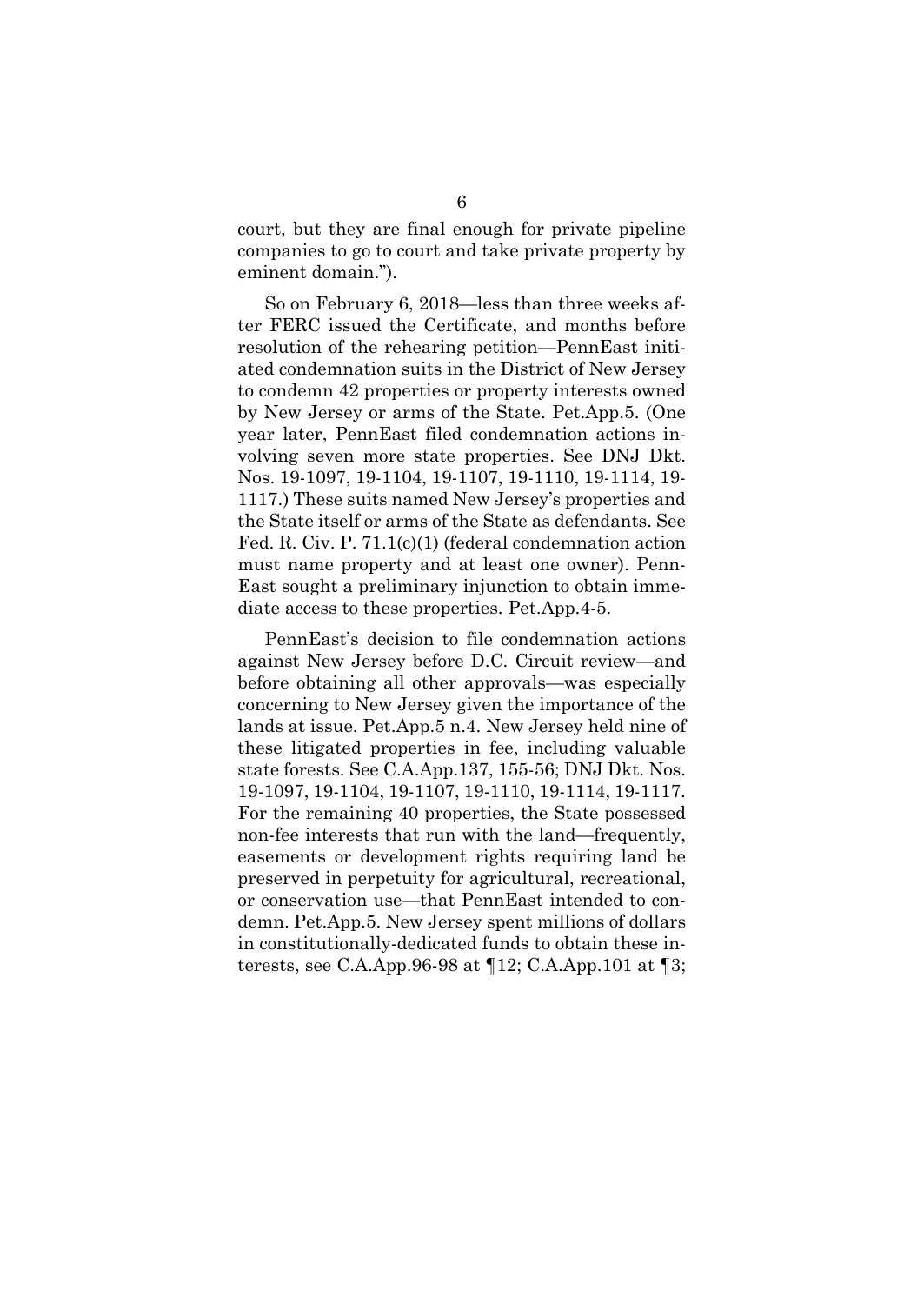C.A.App.109-110 at ¶9; C.A.App.116 at ¶3, including over \$2 million (in conjunction with a local government) to acquire fee interests and a conservation easement in a series of properties to protect the City of Lambertville's water supply. C.A.App.101-02 at ¶5(a). There was thus a serious concern that important public lands would be condemned even as the pipeline and its path were still under review.

Another problem quickly arose in the litigation: affected property owners, including the State, protested that PennEast did not comply with its duty to negotiate in good faith before filing its condemnation actions. See 15 U.S.C. §717f(h) (permitting condemnation only if a private party cannot "acquire by contract, or is unable to agree with the owner of property to the compensation to be paid for, the necessary right-ofway"). Before filing its actions, PennEast submitted a "take-it-or-leave-it" offer of compensation to the State for one of the first 42 properties it sought to condemn in February 2018. C.A.App.138-39. PennEast made no offers to the State for the remaining 41 properties (although it made offers for the seven properties it sought to condemn in 2019). See C.A.App. 97, 101, 110, 116, 156. In justifying its approach, PennEast argued that the "NGA does not impose a *good faith* negotiation requirement," Pet.App.84 (emphasis added), and that PennEast did not have to negotiate for the majority of the State's interests. Pet.App.87 n.49.

PennEast also made demands in litigation that its Certificate had not authorized—demands with consequences for state land. *Inter alia*, some of PennEast's filings sought to secure the ability to use its pipelines to transport natural gas by-products. Compare D. Ct. Dkt. No. 18-1603, Doc. 1 at  $\P2(f)(1)$  (DNJ Feb. 6,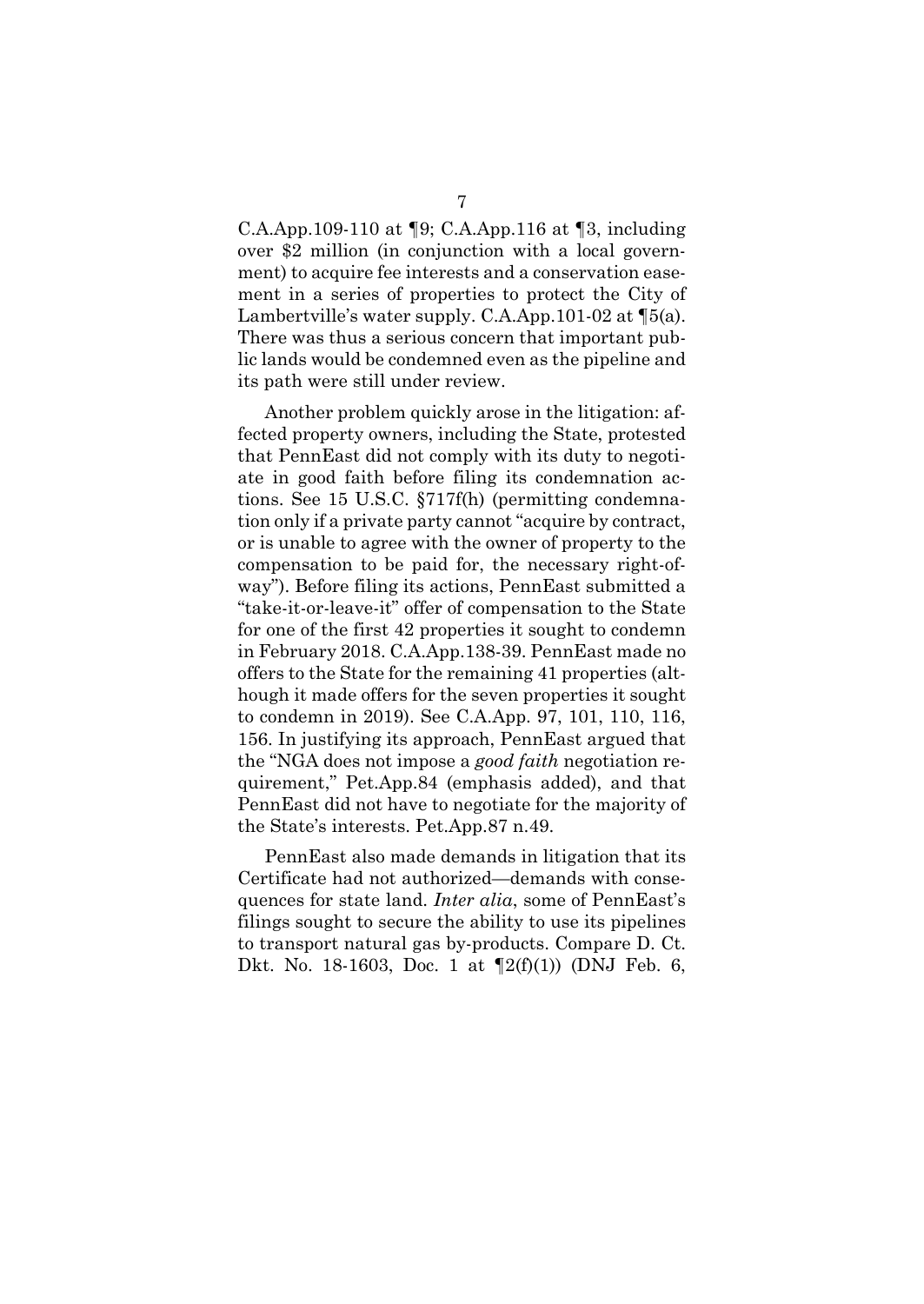2018) (seeking such relief), with JA175 (FERC Certificate limiting use of pipeline). PennEast's preliminary injunction application also sought an order allowing it to clear trees from some of the condemned lands, even though the Certificate barred such preconstruction activities. Compare D. Ct. Dkt. No. 18-1603, Doc. 1 at ¶41 (DNJ Feb. 6, 2018), with JA256 n.136. Multiple defendants raised these issues to the court, and the right-of-way was subsequently altered to come in line with the Certificate. Compare D. Ct. Dkt. No. 18-1603, Doc. 61 and 62 (DNJ Jan. 7, 2019), with Doc. 59 (DNJ Dec. 31, 2018) and Doc. 70 (DNJ Jan. 16, 2019).

3. New Jersey moved to dismiss, reasoning that its sovereign immunity prevented a private plaintiff like PennEast from haling it into court. The District Court denied New Jersey's motion and granted PennEast's application for 42 orders of condemnation and a preliminary injunction to take immediate possession of the properties. Pet.App.6.

The Third Circuit reversed. The Court expressed "deep doubt" that PennEast could hale the State into court without its consent under hornbook principles of sovereign immunity. Pet.App.26. Although the Federal Government can file a condemnation suit against the State—just as it could file any other action against a State—the States' "consent, 'inherent in the convention,' to suit by the United States … is not consent to suit by anyone whom the United States might select." Pet.App.15 (quoting *Blatchford v. Native Villages of Noatak*, 501 U.S. 775, 785 (1991)). That was true even if the suit was styled *in rem*. See Pet.App.24-26.

The Third Circuit recognized that a contrary holding endorsing private condemnation actions against a nonconsenting State would work a serious affront to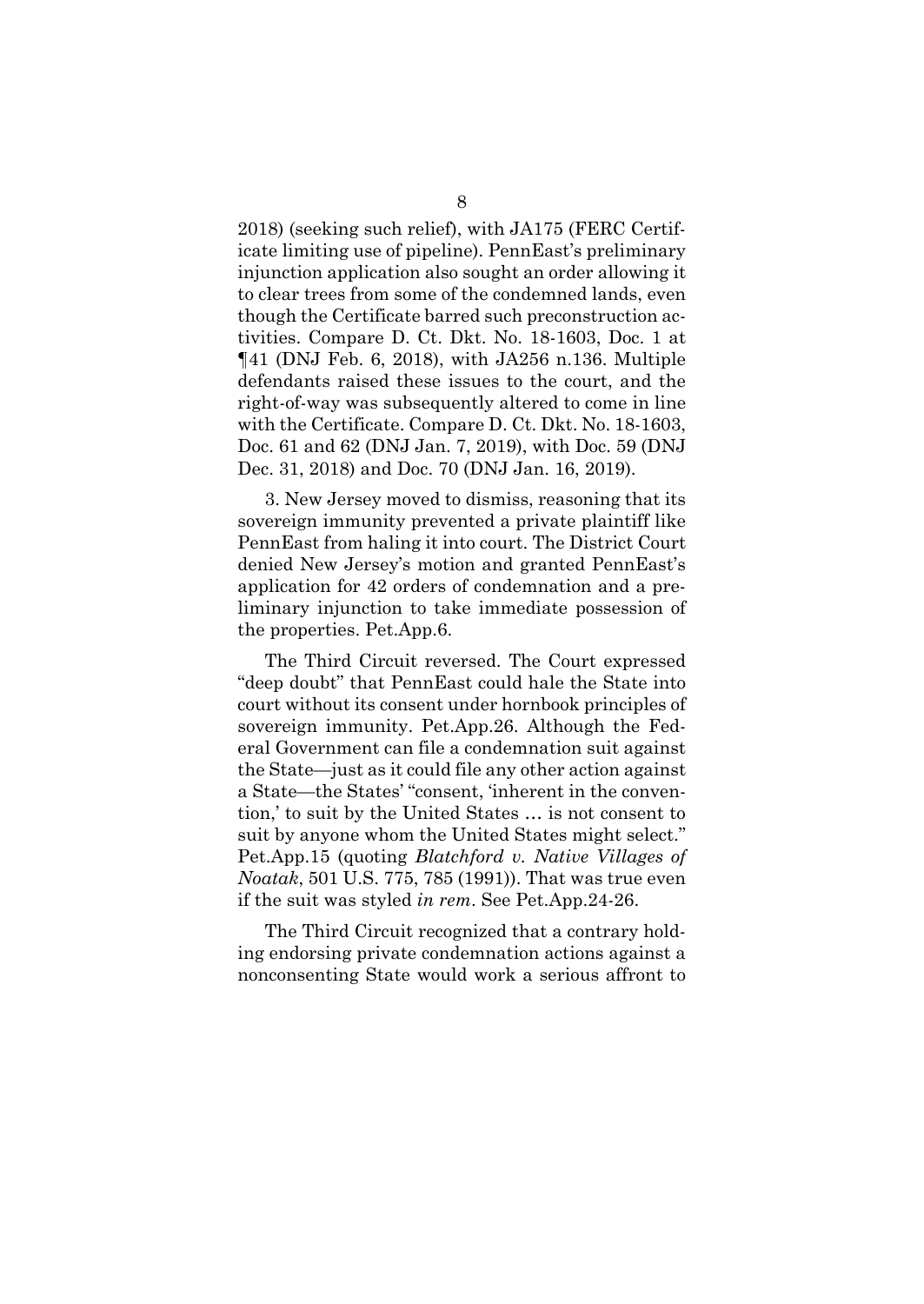state sovereignty. As the panel explained, a condemnation lawsuit involves a host of meaningful choices, including whether to engage in pre-suit negotiations, when to sue or seek immediate access to the land, and whether to settle during the compensation stage and at what price. Pet.App.17-18. The identity of a plaintiff-condemnor thus made a great deal of difference to the State, as "[t]he incentives for the United States, a sovereign that acts under a duty to take care that the laws be faithfully executed and is accountable to the populace, may be very different than those faced by a private, for-profit entity like PennEast." *Id.*

But the court did not have to resolve whether a private party could file a condemnation action against a nonconsenting State in federal court because "nothing in the NGA indicates that Congress intended to do so." Pet.App.27. Since sovereign immunity was at stake, Congress's intent to subject the States to suit "must be 'unmistakably clear in the language of the statute.'" *Id.* (quoting *Blatchford*, 501 U.S., at 786). And the NGA did not include any of the textual and unequivocal evidence this Court has demanded in analogous cases; the NGA's plain text did not "mention the Eleventh Amendment or state sovereign immunity" or "refer to the States at all." *Id.* The panel refused to assume that "Congress intended—by its silence—to upend a fundamental aspect of our constitutional design." Pet.App.29-30.

#### **SUMMARY OF ARGUMENT**

I. a. Fundamental precepts of sovereign immunity establish that private parties cannot sue nonconsenting States. That rule extends to condemnation suits. Despite extensive discussions of state immunity at the Constitutional Convention, PennEast cannot identify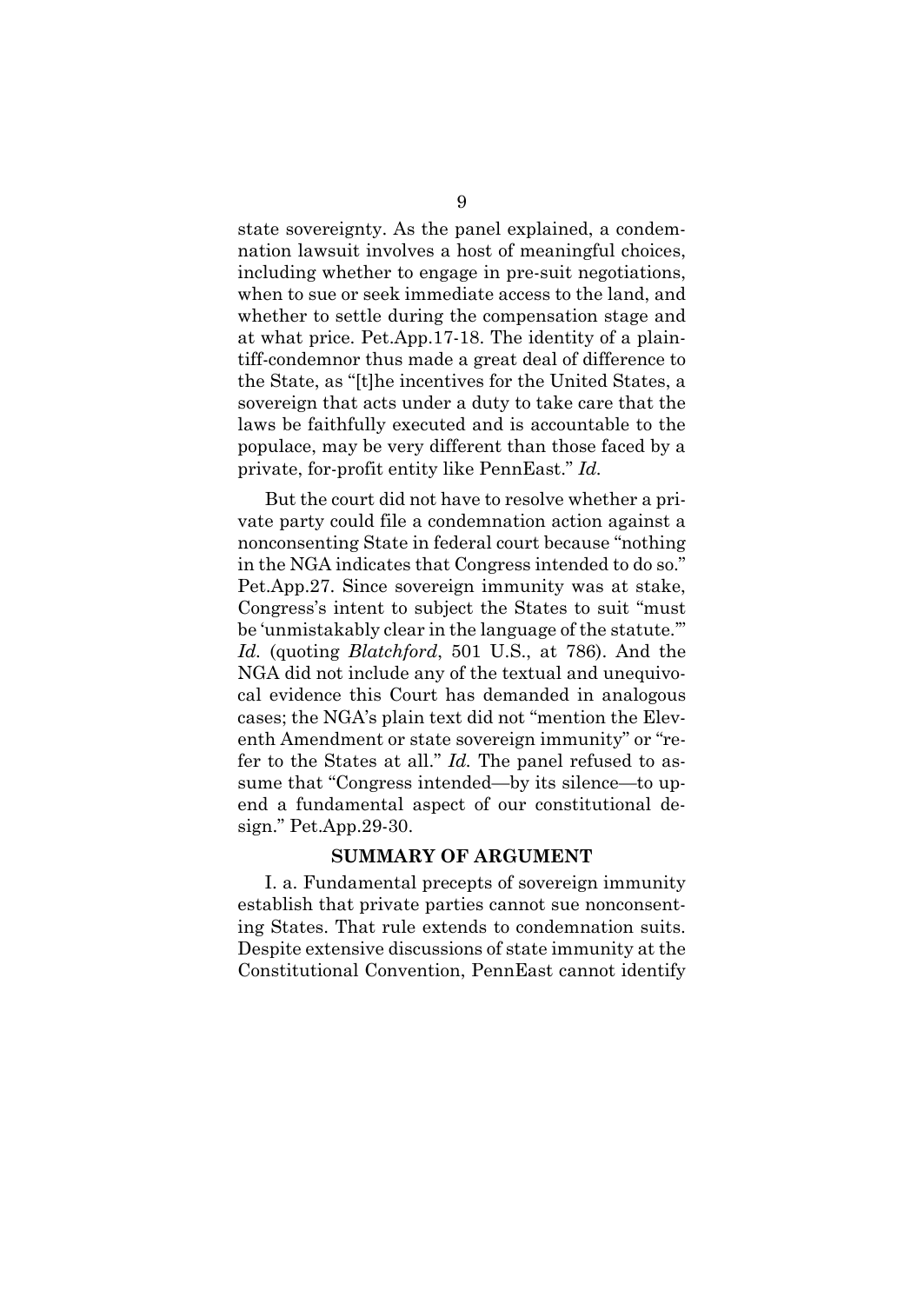*any* evidence from the Founding that States contemplated—or were subject to—private condemnation actions. Instead, in the early days of the Republic, it was not even clear any federal eminent domain power existed as to *private* land within state borders. *Pollard's Lessee v. Hagan*, 44 U.S. (3 How.) 212, 223 (1845). The States at the Founding thus could not have consented to private condemnation actions against them.

Nor are condemnation actions "ministerial." To the contrary, even after FERC approves a pipeline proposal, a private plaintiff's conduct in a condemnation suit still affects state interests in multiple respects. A private party decides whether to conduct pre-suit negotiations in good faith. A private party decides when to condemn state land, even as its Certificate remains subject to challenge. And a private party subjects the State to trial over the forced sale of its real property an adversarial proceeding in which parties debate the value of sovereign land. Such actions thus substantiate the Framers' fears over "the indignity of subjecting a State to the coercive process of judicial tribunals at the instance of private parties." *Fed. Mar. Comm'n v. S.C. Port Auth.*, 535 U.S. 743, 760 (2002) (*FMC*).

b. Nothing about this analysis changes because the action is styled *in rem*: lawsuits designated as against state property implicate immunity like those against States themselves. See *The Siren*, 74 U.S. (7 Wall.) 152, 154 (1869). The bankruptcy and admiralty cases on which PennEast relies turned not on a wide-ranging *in rem* exception, but on the very textual and historical evidence that PennEast lacks here.

II. But this Court need not conclusively resolve the constitutional question because the NGA does not authorize this suit in the first place. This Court has held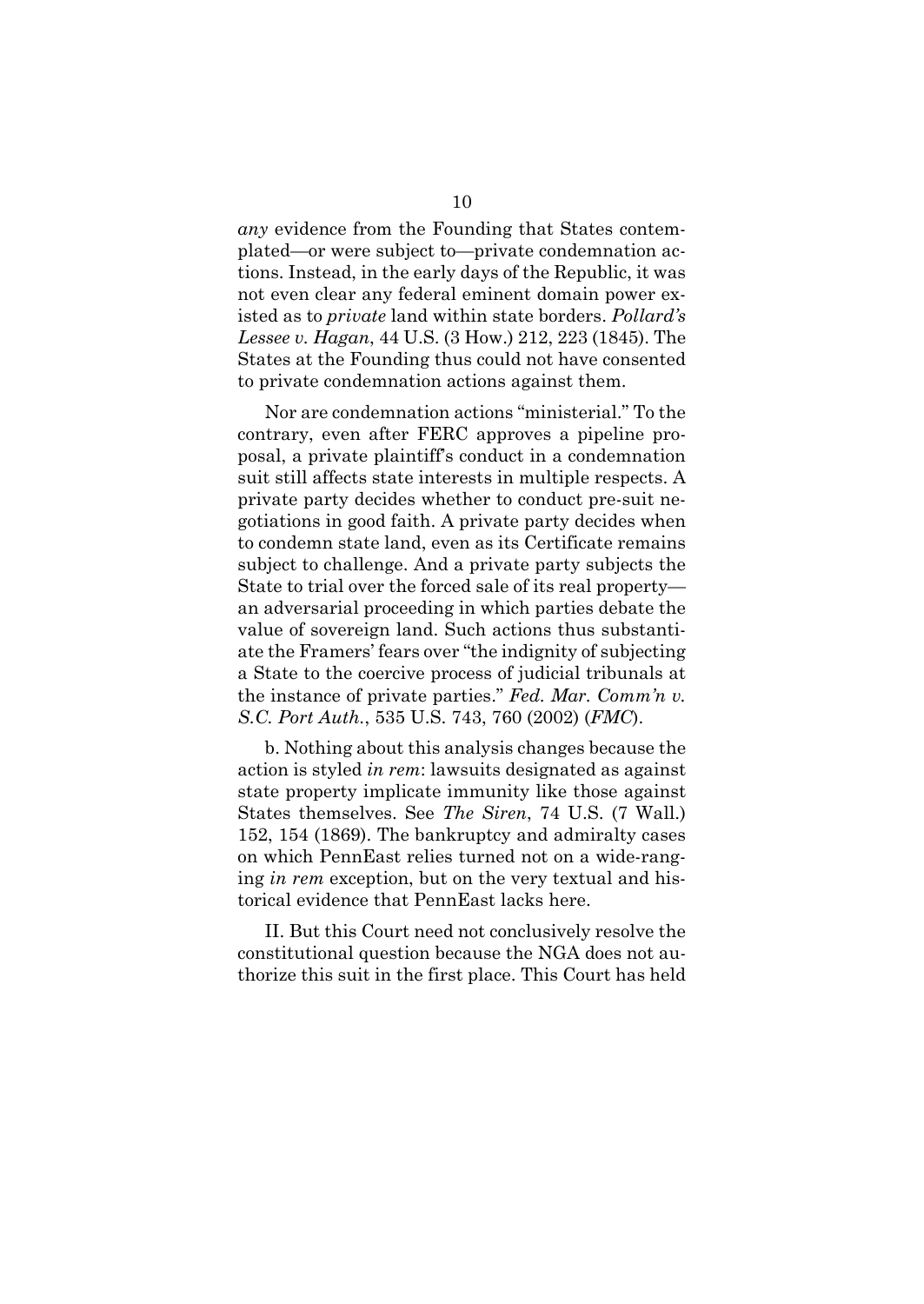repeatedly that for a statute to subject States to private party suits, its plain text must be "unequivocal." *Dellmuth v. Muth*, 491 U.S. 223, 230 (1989). That rule protects state sovereignty, which Congress would not infringe by implication, and allows this Court to avoid vexing constitutional questions. PennEast cannot satisfy that burden: nothing in the NGA's text allows for, or mentions, condemnations involving States in particular. PennEast attempts to make up for the NGA's silence with inferences from the text of *other* statutes and legislative history 45 years after the 1947 NGA amendments, but neither hold up. To the contrary, the text of other statutes shows that Congress will be explicit if it wishes to subject States to condemnation actions. And even could legislative history offer a missing textual statement, the legislative materials here do not support private suits against States.

III. As PennEast acknowledges (Br. 44), the courts below had jurisdiction to consider these issues. Sovereign immunity is a jurisdictional limit on the federal courts. *Blatchford*, 501 U.S., at 779. Here, PennEast sued New Jersey in federal district court. Once New Jersey asserted its immunity from suit, the Constitution required the district court to resolve that defense to ensure its actions were consistent with Article III. That required the court to review not only the State's constitutional argument, but also its statutory one, which is "logically antecedent" and thus "routinely addressed" first. *Vt. Agency of Nat. Res. v. United States ex rel. Stevens*, 529 U.S. 765, 779 (2000). Nor does the NGA require the State to assert immunity by filing an affirmative action, in a different court, against a different party. The NGA states only that a district court may not "affirm, modify, or set aside" the underlying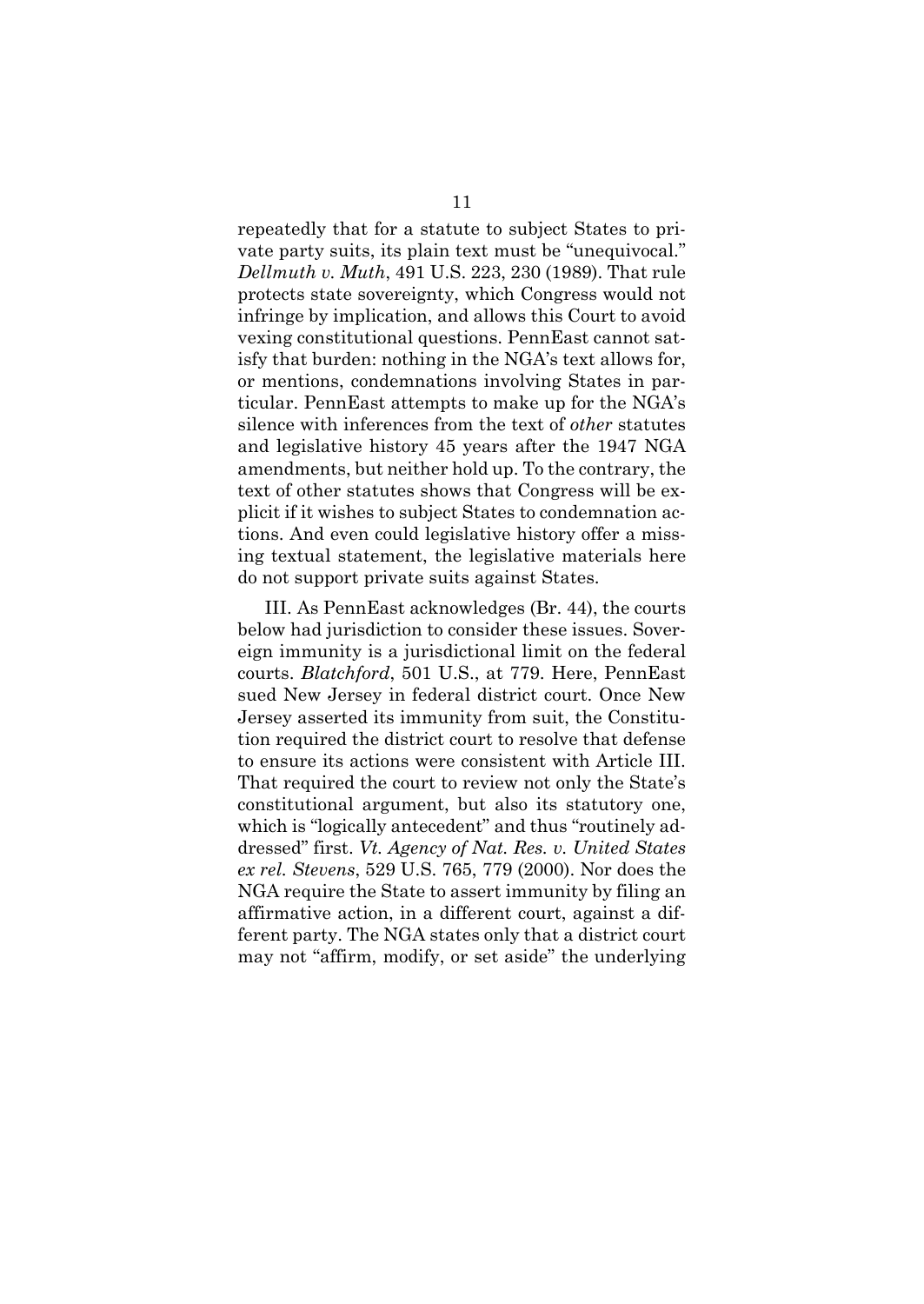pipeline approval, 15 U.S.C. §717r(b), but allows it to address condemnation-specific issues like this one.

IV. PennEast's sky-is-falling arguments are simply incorrect. Although the result of New Jersey's sovereignty is that a private party cannot file a condemnation action against it, the United States can condemn state land without infringing state dignity, leaving industry no worse off. To the degree PennEast's concern is simply that the NGA does not currently provide the Executive with authority to condemn state land in this context, that is an issue Congress can easily address, not a reason to disregard sovereign immunity. And in any event, natural gas companies have a range of tools to move projects forward without suing a nonconsenting State, just as other industries have done.

#### **ARGUMENT**

### **I. Under The Constitution, Private Parties May Not File A Condemnation Lawsuit Against A Nonconsenting State In Federal Court.**

The Eleventh Amendment provides that "[t]he Judicial power of the United States shall not be construed to extend to any suit in law or equity, commenced or prosecuted against one of the United States by Citizens of another State, or by Citizens or Subjects of any Foreign State." U.S. Const. amend. XI. Though sovereign immunity extends well beyond the Amendment's text, this is the rare scenario that actually violates its explicit terms: PennEast, a private citizen of Delaware, lacks authority to sue New Jersey in federal court. PennEast claims this action can nevertheless proceed based on a novel theory of condemnation exceptionalism—namely, that the history and import of condemnation actions justify nonconsensual private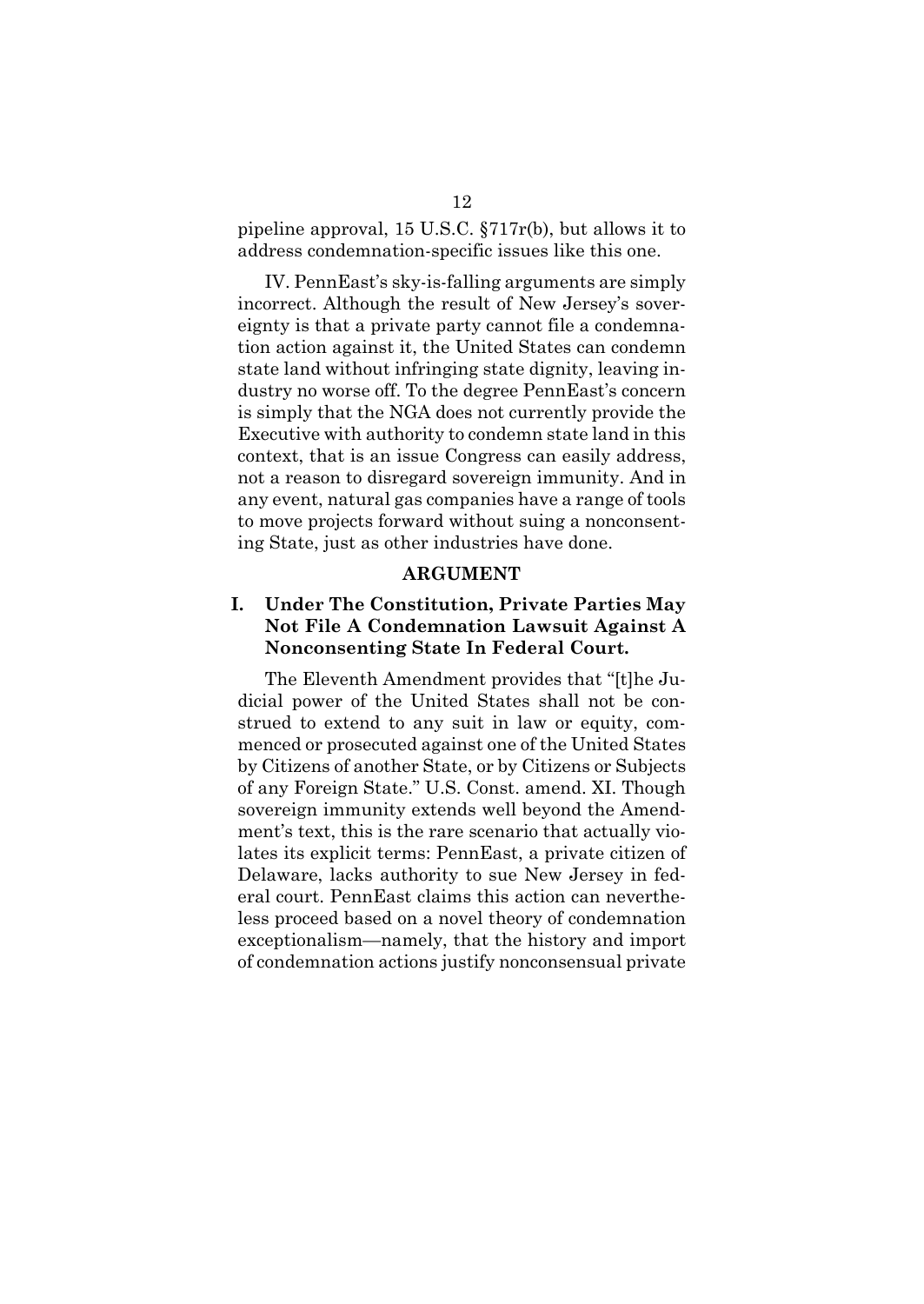suits in federal court. And PennEast claims that it can bring condemnation actions because they are *in rem*. These arguments cannot withstand scrutiny.

#### **A. There Is No Condemnation Exception To State Sovereign Immunity.**

1. Constitutional history undermines PennEast's claims of condemnation exceptionalism.

a. The Framers shared a "widespread understanding" that an "integral component" of the States' sovereignty was their "inviolable … immunity from private suits." *FMC*, 535 U.S., at 751-52; see *Alden v. Maine*, 527 U.S. 706, 756 (1999) (adding that "the fear of private suits against nonconsenting States was the central reason given by the Founders who chose to preserve the States' sovereign immunity"). As John Marshall put it, "I hope that no gentleman will think that a state will be called at the bar of the federal court…. It is not rational to suppose that the sovereign power Should be dragged before a court." J. Elliot, Debates on the Federal Constitution 555 (2d ed. 1836); see also *id.*, at 533 (Madison: "It is not in the power of individuals to call any state into court."); The Federalist No. 81, at 487 (Hamilton: "It is inherent in the nature of sovereignty not to be amenable to the suit of an individual without its consent."). So when this Court in *Chisholm v. Georgia* allowed a private party to sue a State in federal court, the Nation responded with "profound shock" and "outrage," immediately ratifying the Eleventh Amendment to restore the States' immunity from private suit. *Alden*, 527 U.S., at 720.

There is no evidence that the Framers understood the States' sweeping immunity from private suits to include a condemnation carveout. Because the States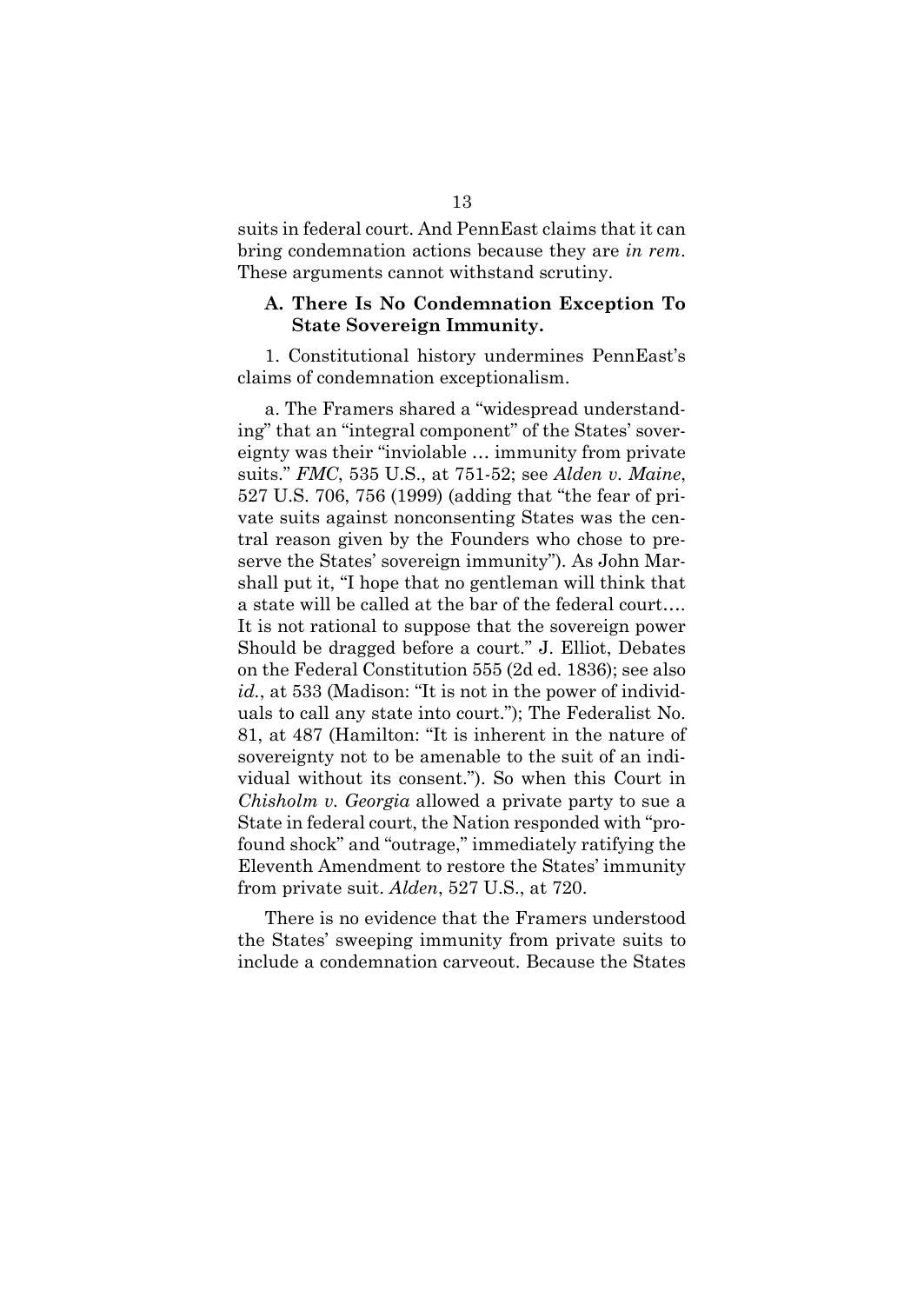"entered the federal system with their sovereignty intact," *Blatchford*, 501 U.S., at 779, this Court can only find forfeiture of immunity to a certain category of suit when there is "compelling evidence that the Founders thought" the waiver inherent in the constitutional design, *id.*, at 781. That is why, in the few cases in which this Court found States subject to suit, it relied on evidence in the text of the Constitution or statements at the Founding. See *Fitzpatrick v. Bitzer*, 427 U.S. 445, 456 (1976) (relying on Fourteenth Amendment's text); *Cent. Va. Community Coll. v. Katz*, 546 U.S. 356, 368, 373 (2006) (relying on the "history of the Bankruptcy Clause," including a "discussion at the Constitutional Convention," and "legislation considered and enacted in the immediate wake of the Constitution's ratification"). But no private plaintiff can sue a State when it lacks "persuasive evidence" that such lawsuits were contemplated. *Alden*, 527 U.S., at 733-34. Here, PennEast cannot identify a single comment at the Constitutional Convention or at any ratifying convention, during the Eleventh Amendment ratification process, or in Founding-era legislation even hinting that state immunity exempts condemnation lawsuits. Compare U.S.Br.29-30 (arguing there is "no basis to conclude" that States "silently retained" immunity from private condemnation lawsuits), with *Alden*, 527 U.S., at 741 (holding that mere "silence" at the Founding does not "strip the States of the[ir] immunity").

The Framers' silence made sense: private condemnation suits against the sovereign were unheard of in their lifetimes. Because the proper constitutional inquiry is whether consent to such private suit was inherent at the Founding, this Court's decisions have "recognized a 'presumption that no anomalous and unheard-of proceedings or suits were intended to be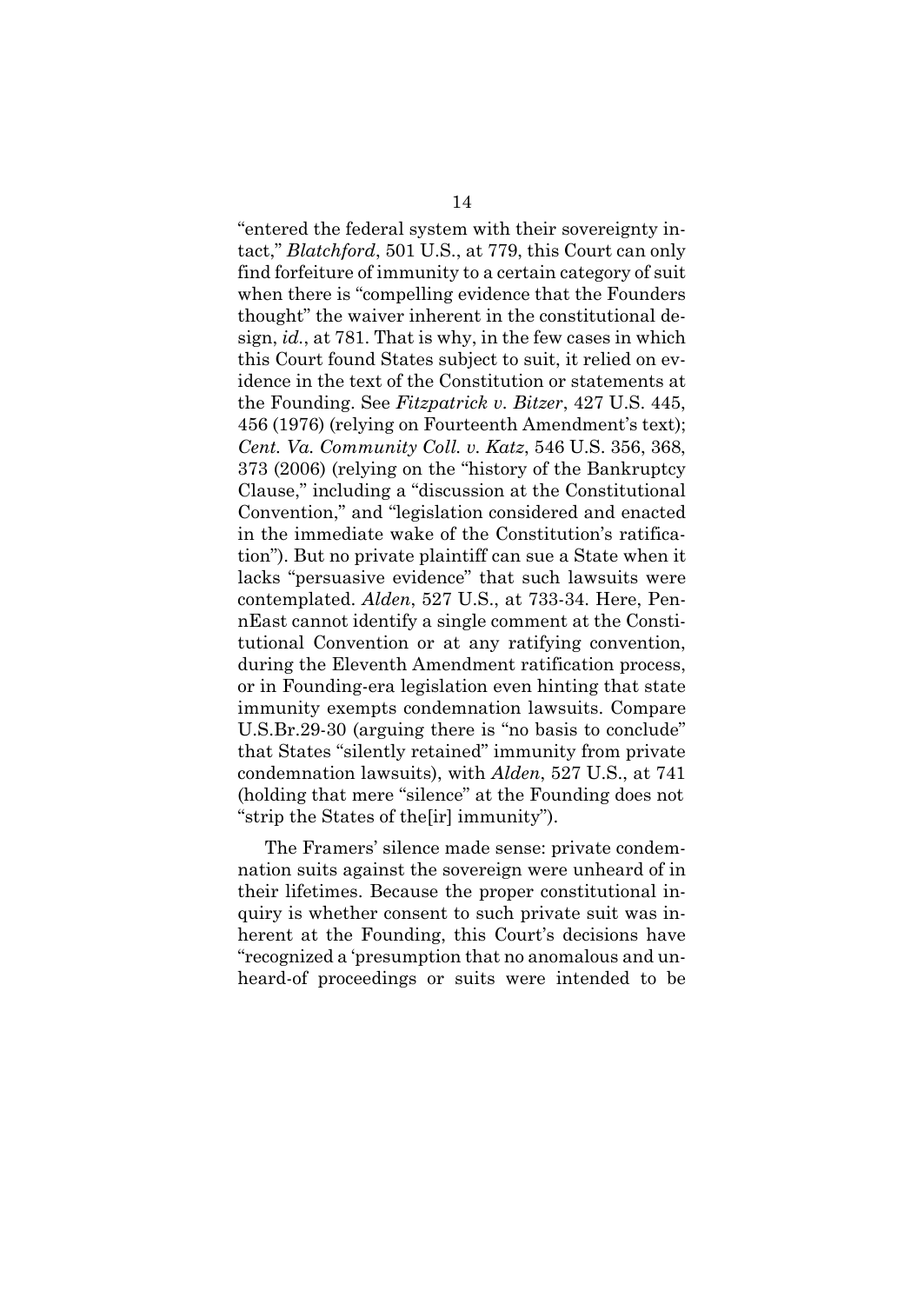raised up by the Constitution—anomalous and unheard of *when the constitution was adopted*.'" *Alden*, 527 U.S., at 727 (emphasis added) (quoting *Hans v. Louisiana*, 134 U.S. 1, 18 (1890)); see also *FMC*, 535 U.S., at 755 ("We … attribute great significance to the fact that States were not subject to private suits in administrative adjudications at the time of the founding or for many years thereafter.").

In *FMC*, for example, this Court rejected an argument by the Federal Government much like the one it makes here—that States "have long been subject to … administrative enforcement proceedings" and therefore lack immunity to them. 535 U.S., at 755-56. The reason for this Court's rejection was simple: the robust modern history of administrative proceedings against States says nothing about whether consent was "inherent" in the Constitution's ratification. *Id.* Because administrative proceedings against States "did not occur until 1918," and there was a "dearth of specific evidence" of such proceedings against States during "the late 18th century and early 19th century," the history counseled *against* eliminating state immunity in private administrative proceedings. *Id.*, at 755-56.

So too here. While PennEast identifies myriad private condemnation actions against *private* owners, see *infra* at 19-20, PennEast cannot identify a condemnation suit *involving state land* until the turn of the 20th century, Pet.Br.9; U.S.Br.28-29, and the only known private condemnation action against a *nonconsenting* State (before the instant one) was dismissed by a federal district court in Texas four years ago. Pet.App.16- 17. Even as the United States embarked on significant internal developments in the 18th and early 19th centuries, from roads to canals to harbor improvements,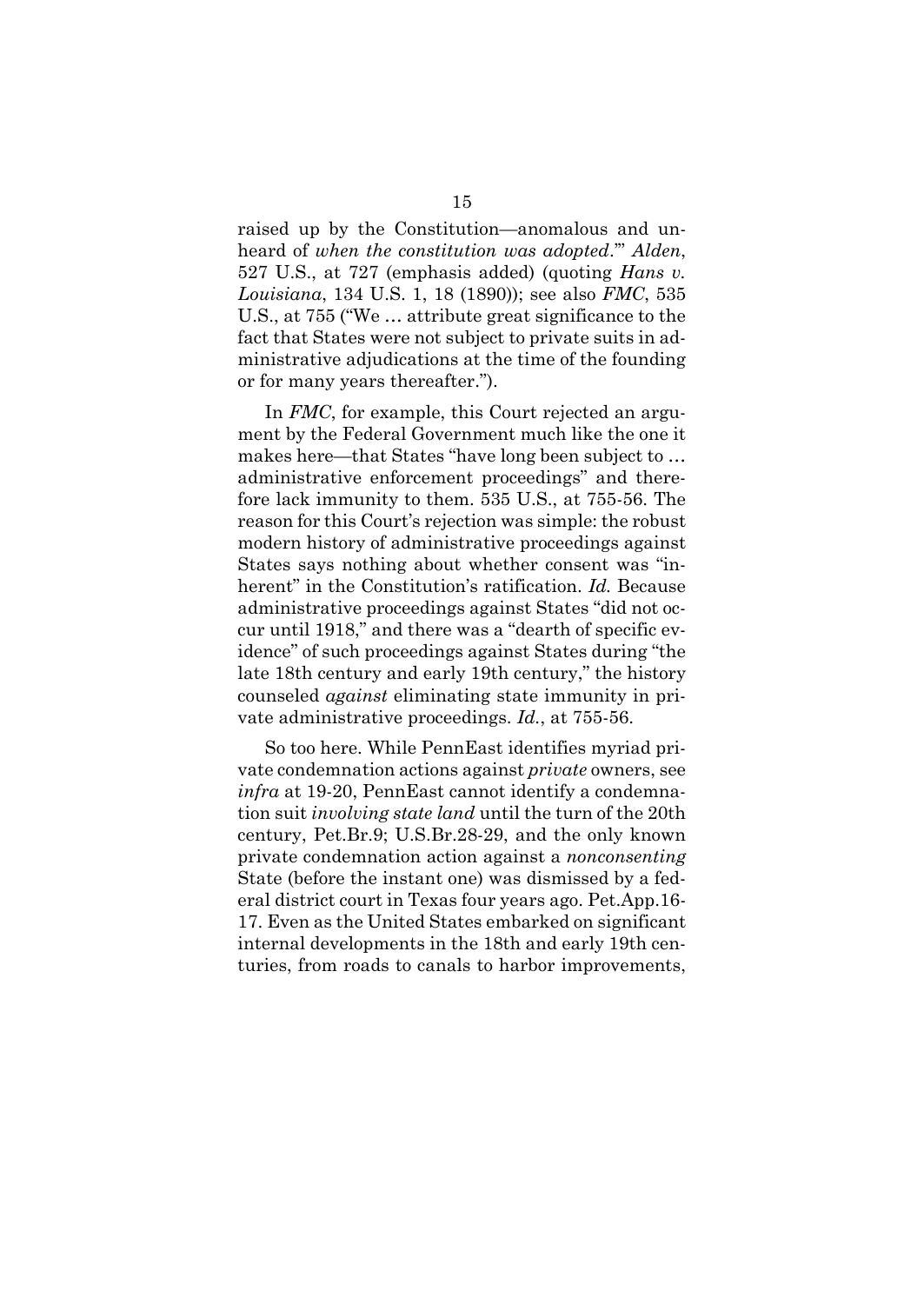private condemnation actions against the States were as nonexistent as private administrative ones. Penn-East's invitation to create a condemnation exception without historical basis must be declined.

Even PennEast's sparse late-19th century examples only confirm the limits of its historical evidence. See Pet.Br.9-10 (citing *Stockton v. Baltimore & N.Y.R. Co.*, 32 F. 9 (D.N.J. 1887); *Cherokee Nation v. Southern K. R. Co.*, 135 U.S. 641 (1890)). *Stockton* involved a suit initiated by the State for failure to receive compensation, so it is not an example of a private plaintiff suing a State, and immunity from private suit did not arise and could not have arisen. 32 F., at 20. Instead, the district court decision turned on whether the State even had an underlying compensable property interest in the submerged lands at issue—and found that it did not. *Id.*, at 19. But the court recognized the issues presented would be different concerning lands owned by a State for its exclusive public use—such as "the state-house at Trenton." *Id. Cherokee Nation* provides even less guidance; at that time, the Nation was not viewed as "sovereign in the sense that the United States is sovereign, or in the sense that the several states are sovereign." 135 U.S., at 653. This hardly demonstrates Founding-era state consent to suit.

b. PennEast has a second historical problem: the existence of the underlying federal power to exercise eminent domain even over private land within a nonconsenting State's borders was at times hotly debated and at others matter-of-factly denied for decades after ratification. While a federal eminent domain power is well-established today, this history undermines Penn-East's claim that the Framers understood private parties could exercise it against the States.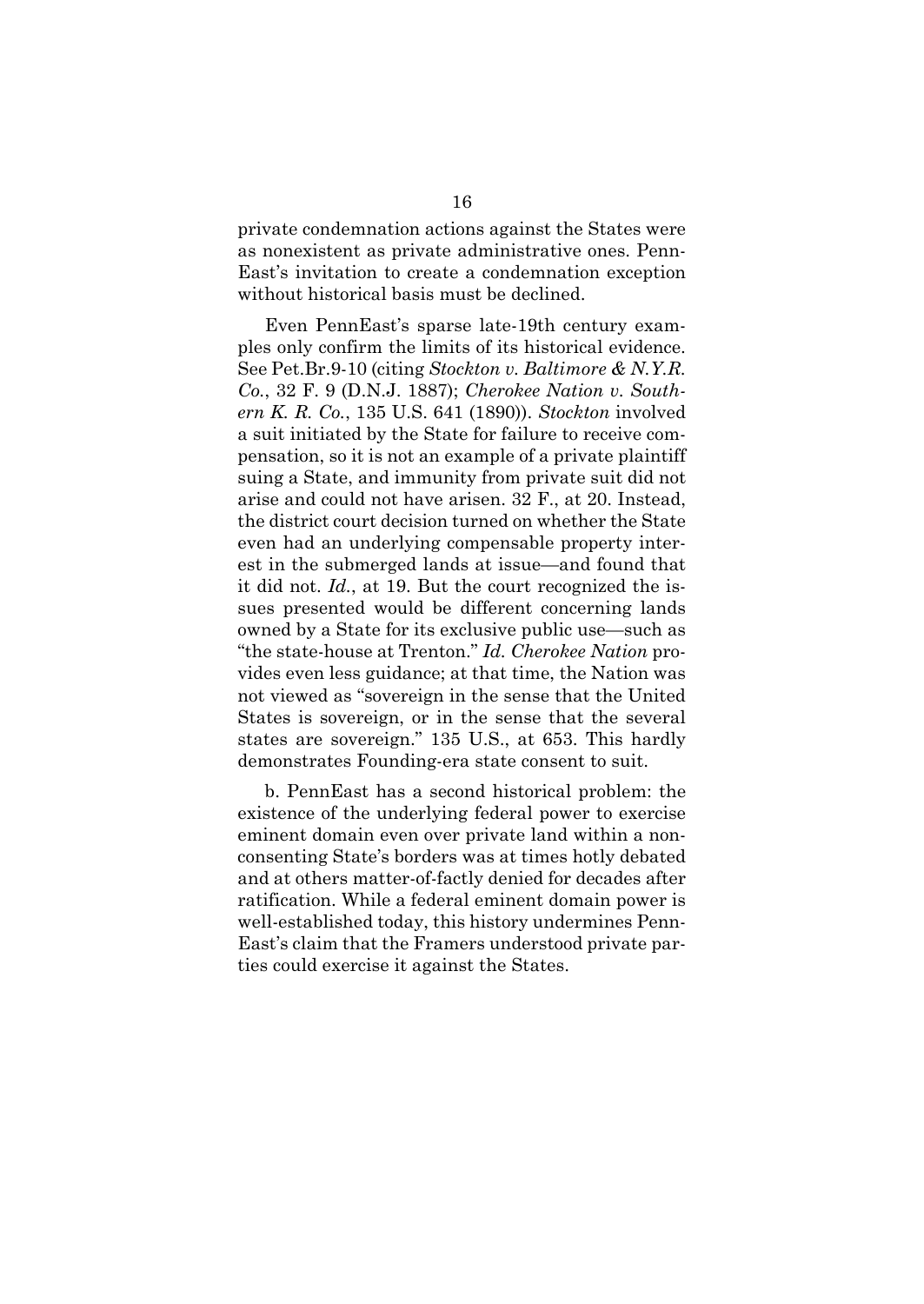After ratification, every branch of the Federal Government expressed doubt that the United States itself had the power to condemn land within a nonconsenting State's borders. In the early 1820s, when the Federal Government endeavored to develop "a system of internal improvement by roads and canals," President Monroe concluded that it could not do so by condemning land within state borders: "The condemnation of the land … must be done by the State. To these purposes the powers of the General Government are believed to be utterly incompetent." James Monroe, Views of the President of the United States on the Subject of Internal Improvements (May 4, 1822), in 2 A Compilation of the Messages & Papers of Presidents (James D. Richardson ed., 1897). Multiple members of Congress shared such views. See 32 Annals of Cong. 1351-52 (1818) (Representative stating none "of the framers of the Constitution could ever have imagined" federal eminent domain actions within state borders without consent); 31 Annals of Cong. 1209-10 (1818) (Representative opposing federal eminent domain power); 40 Annals of Cong. 709 (1823) (Representative noting "appropriation of the soil … belong[s] exclusively to the States"). See William Baude, *Rethinking the Fed. Eminent Domain Power*, 122 Yale L.J. 1738, 1741 (2013) ("At the Founding, the federal government was not understood to have the power to exercise eminent domain inside a state's borders.").<sup>1</sup>

<sup>&</sup>lt;sup>1</sup> In contrast, it was uncontroversial that the Federal Government could condemn land within the territories and the District of Columbia. That helps explain PennEast's only pre-1875 case, *Custiss v. Georgetown & Alexandria Tpk. Co.*, 10 U.S. (6 Cranch)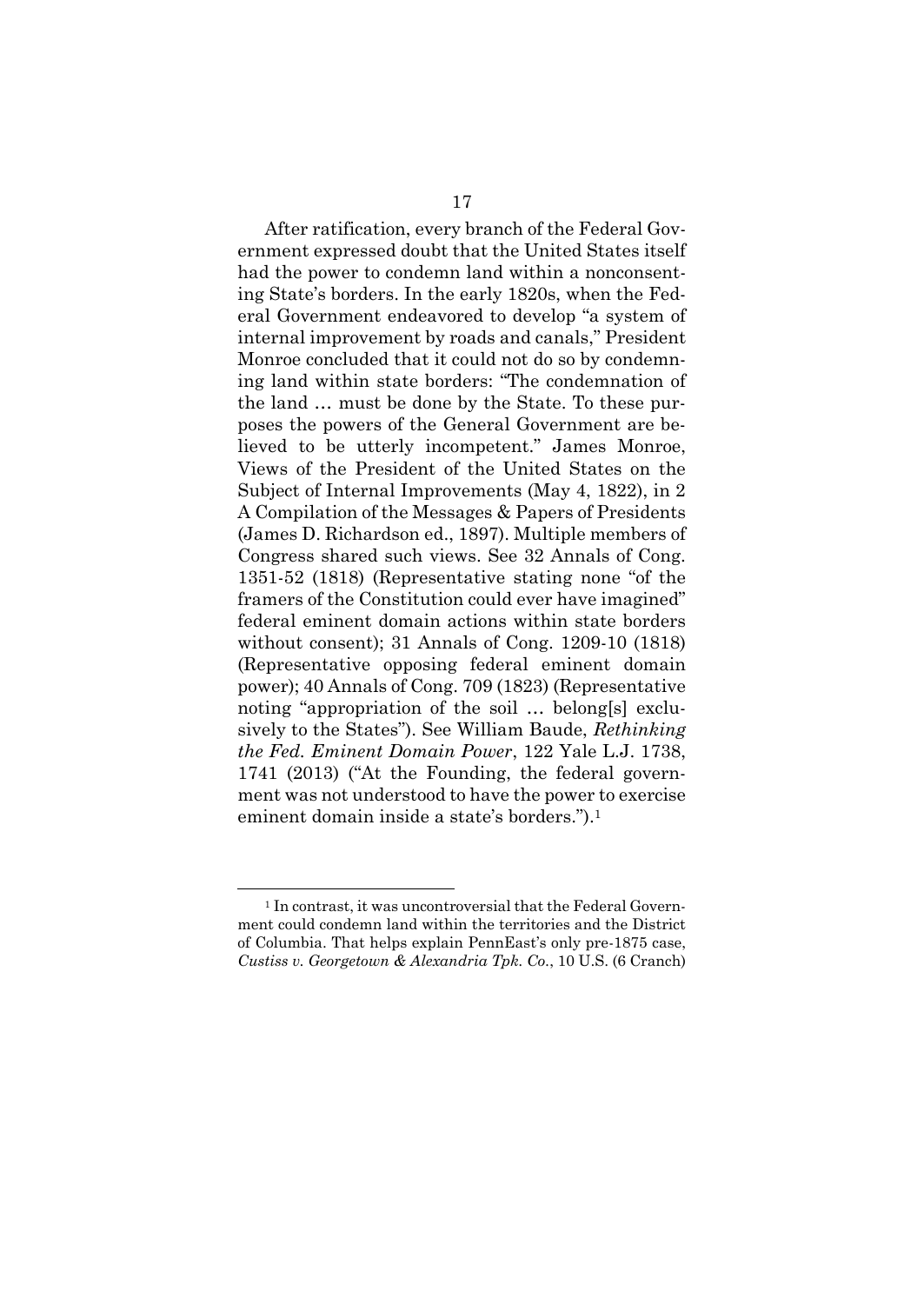This Court's earliest relevant decisions are in accord. In *Pollard's Lessee v. Hagan*, 44 U.S. (3 How.) 212 (1845), this Court found that "the United States have no constitutional capacity to exercise municipal jurisdiction, sovereignty, or eminent domain, within the limits of a State or elsewhere, except in the cases in which it is expressly granted." *Id.*, at 223; see also *Goodtitle v. Kibbe*, 50 U.S. 471, 478 (1850) (reaching same conclusion five years later). Given the rejection of such actions, federal condemnations of even private land within state borders did not begin until late into the 19th century. See *Kohl v. United States*, 91 U.S. 367, 373 (1875) (noting condemnation "power of the Federal government has not heretofore been exercised adversely"); U.S. Dep't of Justice, Lands Division, *Fed. Eminent Domain Manual* 1940 at 3 ("Acts of Congress prior to 1867 concerning eminent domain apply only to the territories or to the District of Columbia. In fact there seems at first to have been some doubt in Congress whether the United States could exercise its power of eminent domain in the states.").

To be clear, this Court's eventual decision in *Kohl* establishes the Federal Government has power to condemn land within the States. Nothing about New Jersey's argument suggests *Kohl* is incorrect or warrants reconsideration. Nor does it diminish the Federal Government's ability to condemn state-owned lands: once *Kohl* established the federal condemnation authority, it followed quite naturally that "[t]he fact that land is owned by a state is no barrier to its condemnation by

<sup>233 (1810),</sup> which it cites as an example of the Federal Government delegating condemnation power. PennEast overlooks the key fact that Alexandria was then in D.C., not Virginia.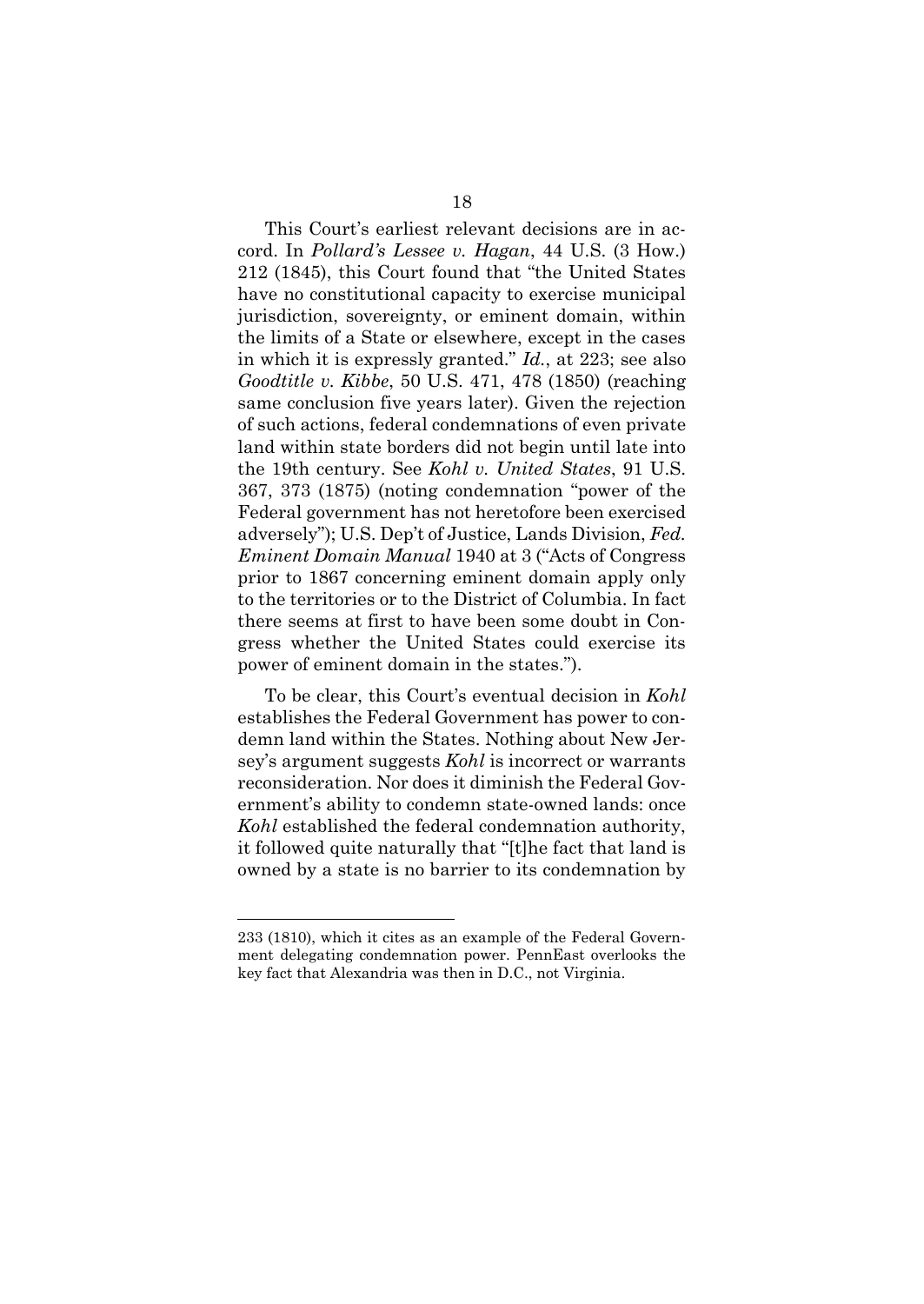the United States." *Okla. ex rel. Phillips v. Guy F. Atkinson Co.*, 313 U.S. 508, 534 (1941). After all, at the Founding, the States consented to *all* suits filed by the Federal Government, whatever substantive powers it was later found to possess. See *Blatchford*, 501 U.S., at 782. But private party suits cannot be similarly implied against the States, and instead require evidence of consent from the Founding era. See *Alden*, 527 U.S., at 732 (rejecting that "powers delegated to Congress necessarily include, by virtue of the Necessary and Proper Clause or otherwise, the incidental authority to subject the States to private suits as a means of achieving [federal] objectives"); *Seminole Tribe of Fla. v. Florida*, 517 U.S. 44, 54 & n.13 (1996). And if there was doubt about the application of federal condemnation authority even *within* States at that time, *a fortiori* States could not have consented to private parties exercising it against them.

c. Against all this, PennEast offers a syllogism: (1) the Federal Government and the States have long delegated to private parties a right to file condemnation actions against private owners over their private land; (2) at the Founding, the States consented to suit by the United States, including condemnation suits; and so (3) States must have consented to the Federal Government empowering private parties to file condemnation actions against them too. There are a number of problems with PennEast's analysis.

Take the history of private condemnation actions. Although the history of *federal* condemnation litigation by private parties is not so clear as PennEast suggests, see *supra* at 16-19, there is a long history, dating back to the Founding, of private parties filing condemnation actions under state law. See Pet.Br.6-8;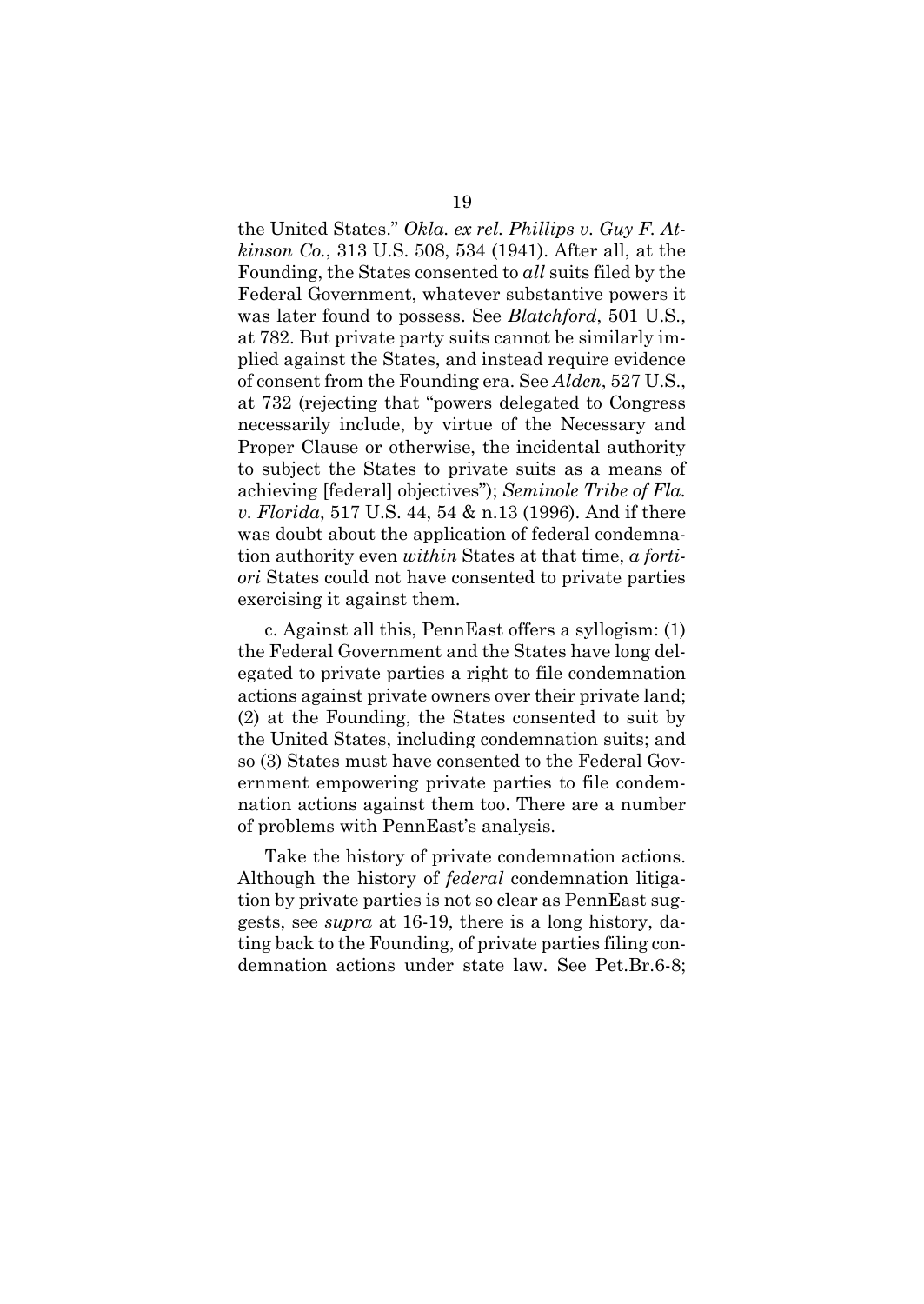U.S.Br.26-27. But nothing is remarkable or meaningful about a history of private litigation against private parties, condemnation or otherwise. Long before the Founding—and through the present—colonial governments and States empowered private parties to bring a range of suits against other private parties, including for damages. But the history of private-on-private litigation says nothing regarding the validity of filing the same action against a State. Compare *Alexander v. Pendleton*, 12 U.S. 462 (1814) (Founding era case in which private party filed a quiet title suit against a private party), with *Idaho v. Coeur d'Alene Tribe of Idaho*, 521 U.S. 261, 281 (1997) (finding the "Eleventh Amendment would bar" any "quiet title suit against [a State] absent the State's consent"). Indeed, the premise of sovereign immunity is that private parties *cannot* bring suits against the States that they could file against each other; otherwise, immunity is meaningless. However robust the history of private-on-private condemnation, it cannot prove state consent.

The second step of the syllogism—consent to suit by the United States itself—does not provide the missing proof of state consent to private lawsuits. The most obvious problem is that the States have no immunity from suits by the United States because "submission to judicial solution of controversies arising between these two governments" does "no violence to the inherent nature of sovereignty." *United States v. Texas*, 143 U.S. 621, 646 (1892). Because that rationale rests on the presence of the United States as a party, it includes condemnation actions (and any other actions) brought by the United States. But it does not extend to suits by private parties, condemnation or otherwise, even when they rely on "delegated" power from the Federal Government. As Justice Scalia wrote for the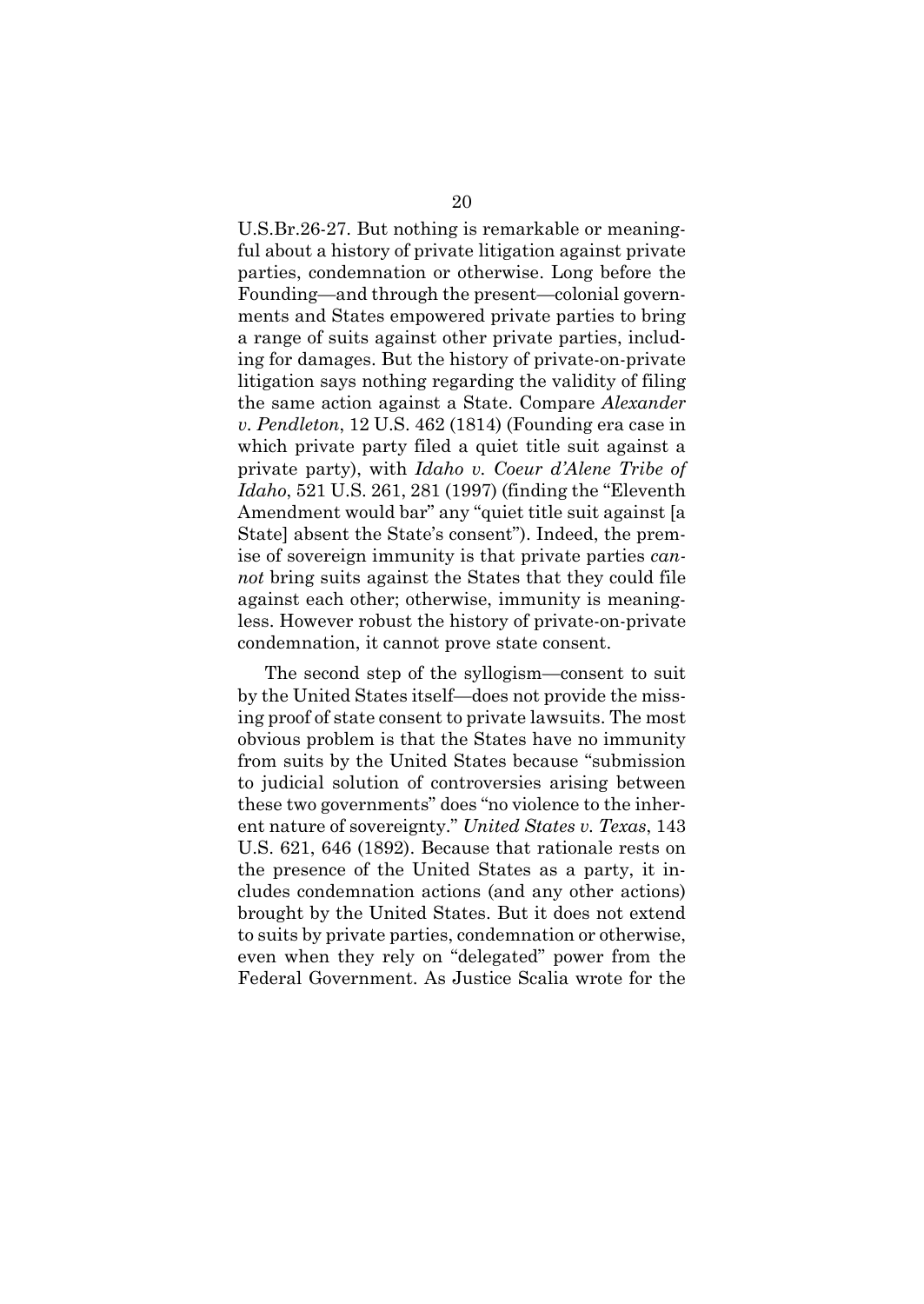Court, "the consent, 'inherent in the convention,' to suit by the United States—at the instance and under the control of responsible federal officers—is not consent to suit by anyone whom the United States might select." *Blatchford*, 501 U.S., at 785. Indeed, States consented to suits by the United States for damages, but no one would suggest the United States could "select" a private party to bring such claims against the States under the Eleventh Amendment.<sup>2</sup>

PennEast suggests this case is special because condemnation actions reflect an "inherently governmental" function. Pet.Br.31, 37. PennEast appears to have invented this distinction out of whole cloth, and it is incorrect. This widespread use of public-private governance at the Founding traces back to medieval England's "strange mélange of private, public, and associative functions." William J. Novak, *Public-Private Governance: A Historical Introduction*, in Gov't by Contract: Outsourcing and American Democracy 27 (Jody Freeman & Martha Minow eds. 2009). Early American corporations were viewed as quasi-governmental entities, as most "charters were granted to associations with a special public-utility or public-interest character." *Id.*, at 30. Warfare, prosecution, education, healthcare, and welfare were public functions at times delegated to private parties. See U.S. Const. art. I, §8, cl. 11 (granting Congress power to issue "Letters

<sup>2</sup> PennEast argues that a "voluntary" condemnation power is an "oxymoron." Pet.Br.6. But the United States *can* exercise that power against the States against their will precisely because of state consent at the Founding. Private suits against state sovereigns are a different matter; there, consent remains wanting. Indeed, the compulsory nature of an action is precisely what state immunity guards against. See *Puerto Rico Aqueduct & Sewer Authority v. Metcalf & Eddy, Inc.*, 506 U.S. 139, 146 (1993).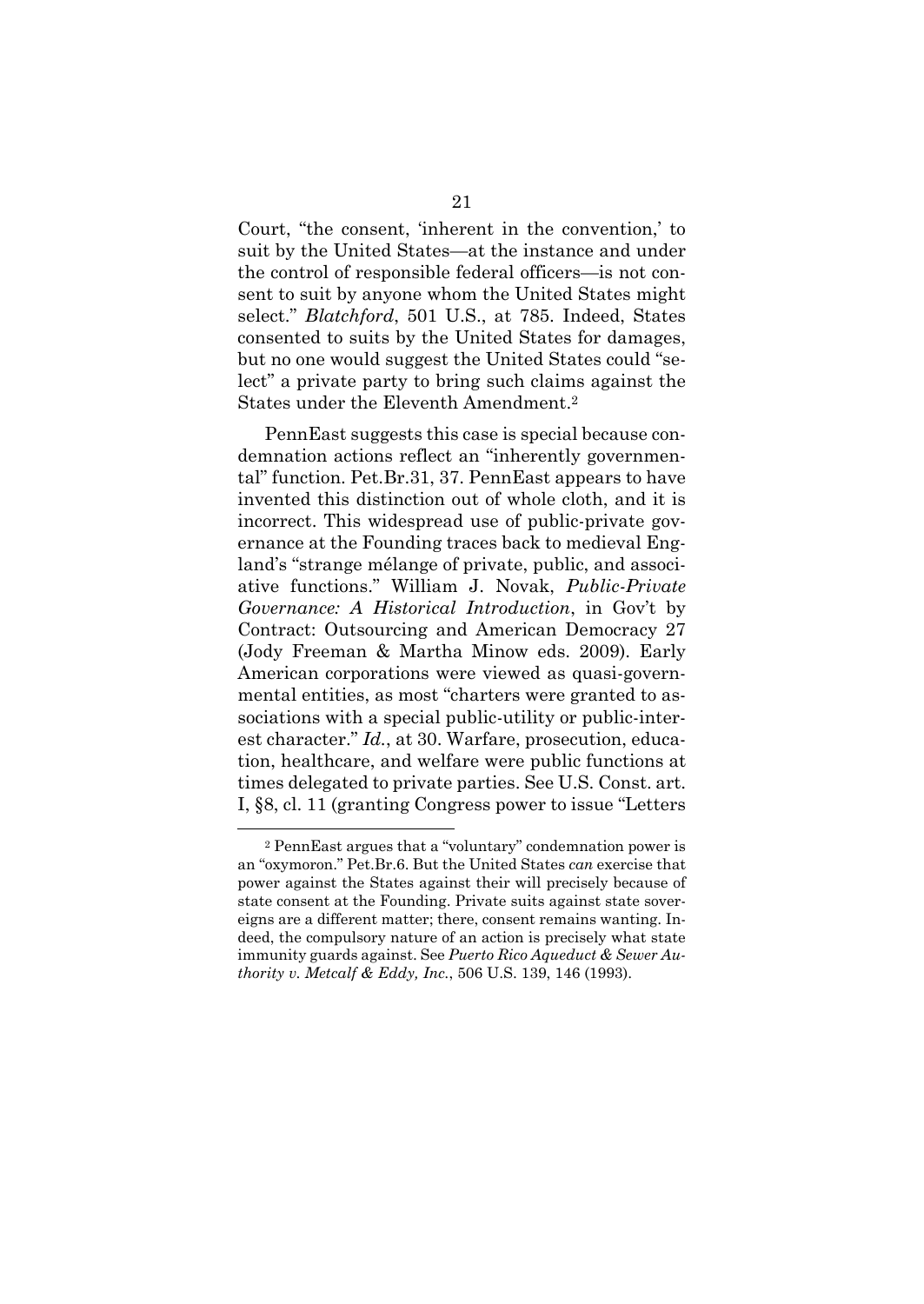of Marque and Reprisal" to privateers); Allen Steinberg, *From Private Prosecution to Plea Bargaining*, 30 Crime & Delinquency 568, 571-72 (1984) ("Private prosecution dominated criminal justice during the colonial period."). Yet that gave none of these private actors the authority to sue States. See *Smith v. Reeves*, 178 U.S. 436, 445-46 (1900) (rejecting argument "that a state cannot claim exemption from suit by a corporation created by Congress … for purposes authorized by the Constitution and laws of the United States"). Immunity was paramount.

Nor is the ahistorical nature of this theory its only problem. First, the "inherently governmental" nature of condemnation makes it *less* likely the States would have consented to private actions against them, rather than by responsible federal officials, and only underscores the lack of evidence that they did so. Second, neither precedent nor PennEast explains how a vague standard like "inherently governmental" operates in practice. And finally, PennEast's approach calls into question rulings expressing "serious doubt" that a qui tam relator could sue a State under the Constitution. *Stevens*, 529 U.S., at 787. Because it is difficult to imagine a more governmental function than recovering public dollars under the False Claims Act, and since the United States retains far more control over a qui tam lawsuit than over a private condemnation action, Pet.App.23, that doubt would have been misplaced.

2. PennEast's claim that state consent can be implied from the fact that condemnation suits are "ministerial," Br. 3, is likewise misguided. As a threshold matter, PennEast's crabbed view that state sovereign immunity is wholly about avoiding money judgments is wrong. See *FMC*, 535 U.S., at 765 (finding the focus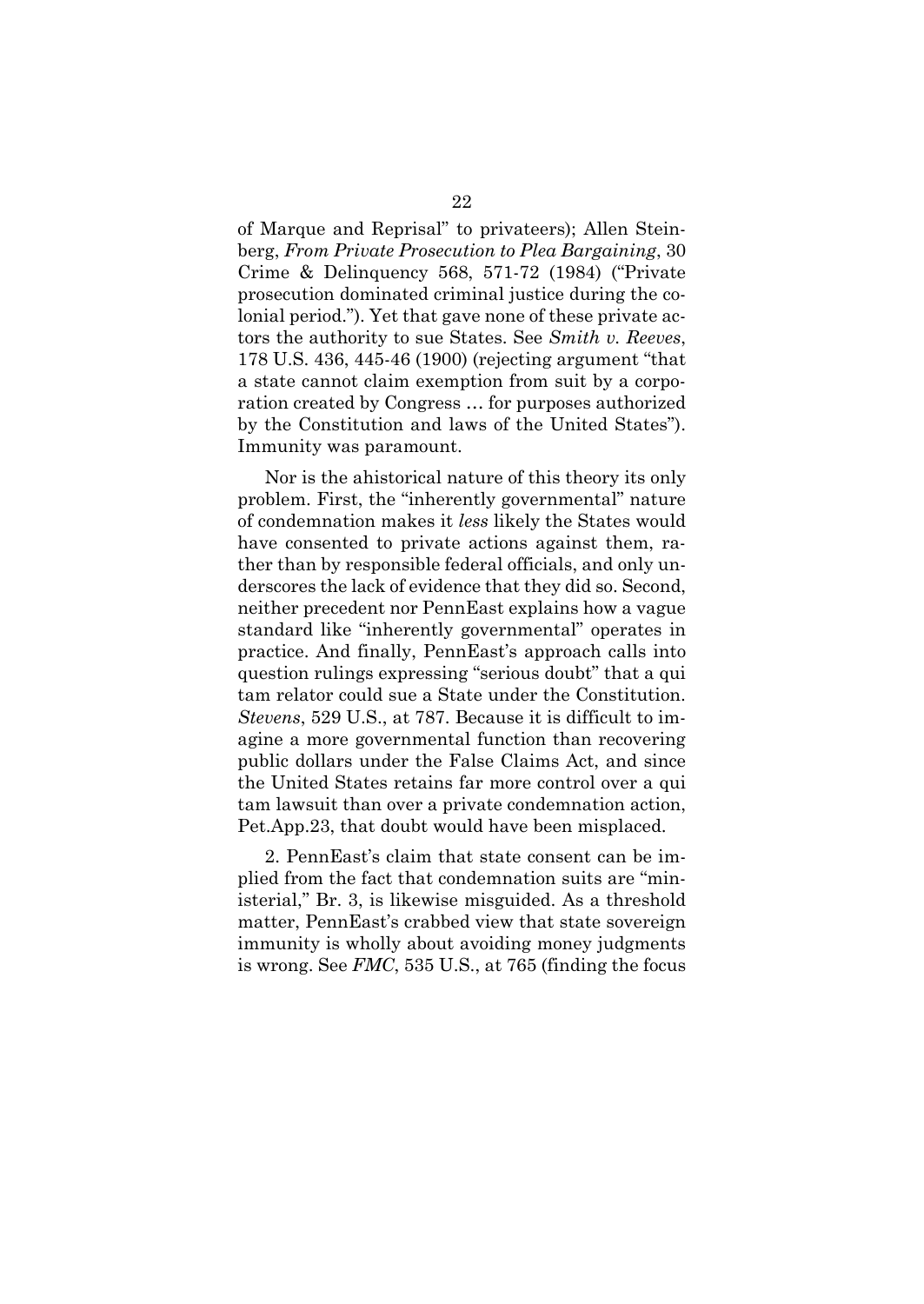on "the financial integrity of States" is "a fundamental misunderstanding of the purposes of sovereign immunity"). Instead, "the doctrine's central purpose is to 'accord the States the respect owed them as' joint sovereigns" by protecting them from "the indignity of subjecting a State to the coercive process of judicial tribunals at the instance of private parties." *Id.*, at 760, 765; see also *Seminole Tribe*, 517 U.S., at 54 ("[T]he relief sought by a plaintiff suing a State is irrelevant to the question whether the suit is barred by the Eleventh Amendment.").

Far more importantly, this case is a perfect example of how a State could be injured even absent a damages claim—during both the taking and compensation phases. For one, coercive condemnation litigation can be (and often is) avoided with negotiation, but the negotiation must be conducted in good faith to succeed. Here, PennEast believed that while the NGA requires certain pre-suit negotiations with landowners, the law "does not impose a *good faith* negotiation requirement," Pet.App.84 (emphasis added), and PennEast refused to negotiate with the State over the vast majority of its interests. Pet.App.87 n.49; N.J.CA3.Br.34- 41 (challenging on appeal this failure to negotiate regarding state property interests). The United States as condemnor, by contrast, follows a good-faith negotiation duty, see 42 U.S.C. §4651 (requiring that federal agencies seek to "avoid litigation" through goodfaith negotiation), which potentially avoids haling a State into court altogether.

For another, the condemnor decides the timing of its suit, a deceptively simple but hugely consequential issue that impacts whether the State will lose its land *before* the court of appeals determines the validity of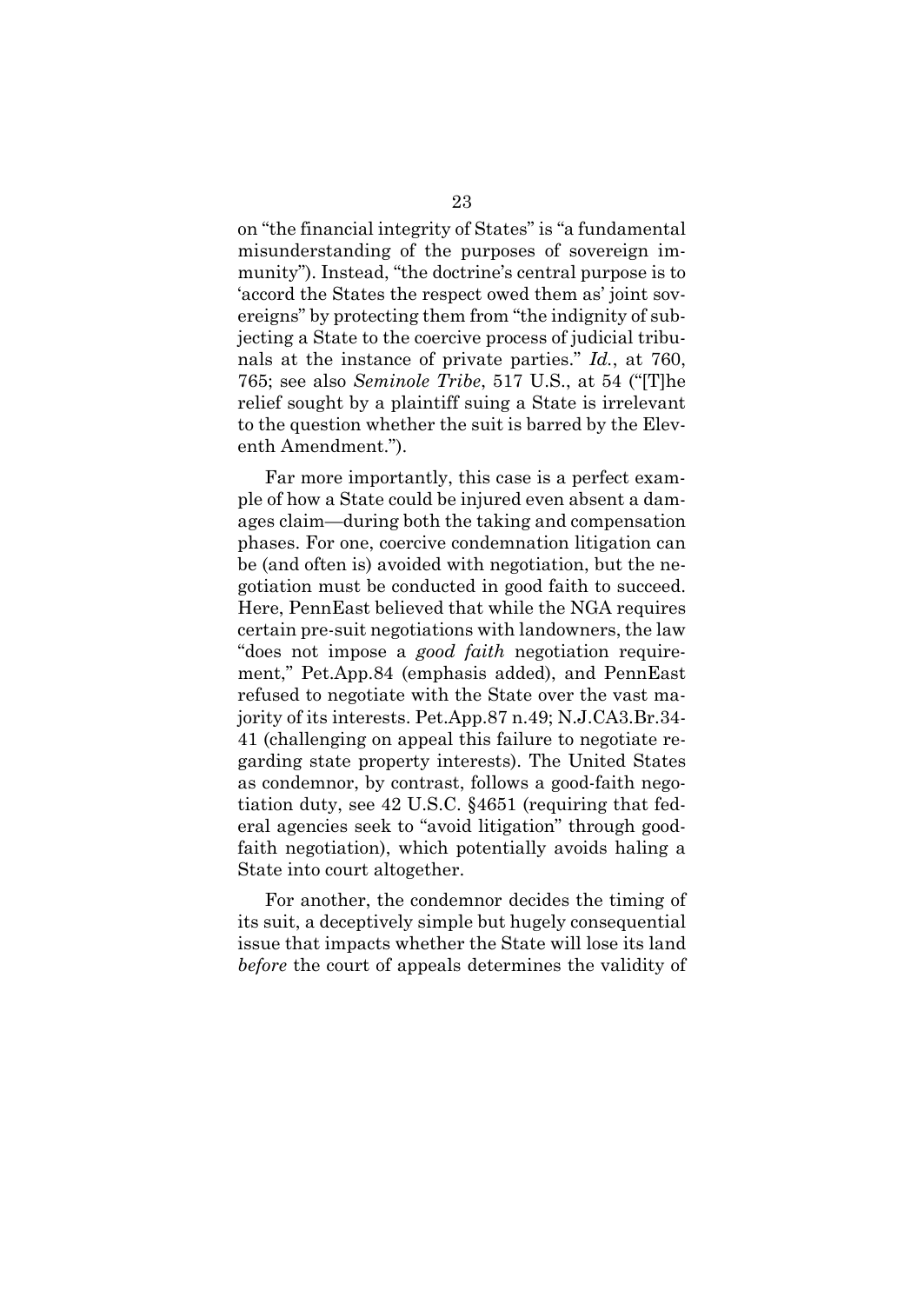FERC's Certificate. See *Allegheny*, 964 F.3d, at 10-11 (noting construction will often begin before owners get "their day in court" to challenge a Certificate, "ensuring that irreparable harm will occur before any party has access to judicial relief"); *Spire STL Pipeline LLC,* 169 F.E.R.C. ¶ 61,134, ¶ 62,009 (2019) (while rehearing pending, company brought over 100 condemnation proceedings and began site work on over 1,000 acres of land). In this case, PennEast rushed to federal court less than three weeks after obtaining a FERC Certificate with *42* condemnation actions to take state property interests—before New Jersey could seek rehearing (let alone petition for review), before the company had all its state and federal regulatory approvals, and while the route was subject to change. See Pet.App.54 (State urging district court to deny the preliminary injunction "given the ongoing FERC proceedings and the likelihood that the pipeline route could change, causing unnecessary condemnation"); JA237 (FERC noting that "once a natural gas company obtains a certificate of public convenience and necessity it may exercise the right of eminent domain in a U.S. District Court or a state court, regardless of the status of other authorizations for the project"). States have an interest in avoiding condemnation when a pipeline may encounter subsequent regulatory obstacles or the Certificate may be set aside—a consideration far more resonant to a governmental condemnor than to a private plaintiff with "powerful incentives to … move forward with the project expeditiously." Pet.Br.40.

Still more, this case shows how a private party may seek authority in a condemnation suit that FERC did not grant—requiring a State to spend its limited time and resources opposing an overbroad application in court. In this case, New Jersey and other landowners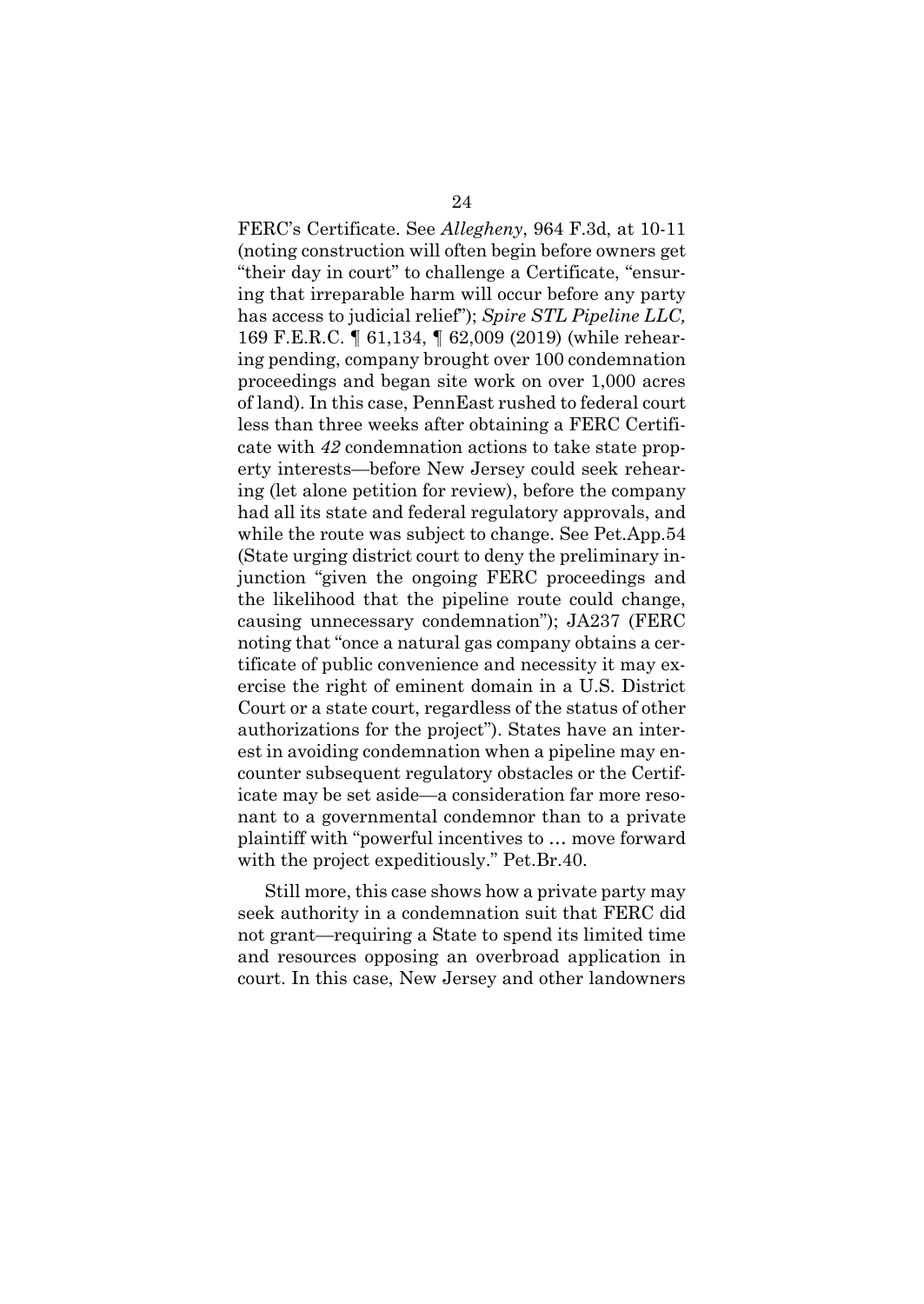opposed a preliminary injunction request that went beyond FERC's authorization. Compare, e.g., JA 256- 57 at ¶55 n.136 (Certificate prohibiting preconstruction activities including tree removal), with D. Ct. Dkt. No. 18-1603, Doc. 1 at ¶2(f)(1) (DNJ Feb. 6, 2018) (PennEast seeking injunction allowing it to clear trees from certain properties). Such issues simply would not arise in a lawsuit by federal officials. In one telling example, PennEast filed suits to immediately condemn nearly all of the properties on its approved route—despite FERC's explicit direction three weeks earlier to consider an alternative route that shifts the final two miles of the project. JA167-68 at ¶215, 182-83 at ¶13. In treating this process as ministerial, PennEast overlooks these meaningful decisions.

The ways in which a condemnation action matters are particularly striking at the compensation stage. A condemnee must be made whole for property taken, meaning a condemnation suit forces the State into an adversarial proceeding over the value of its land. Because assessment of any property's value "may not be relegated to a purely mathematical formula," 4 Nichols on Eminent Domain §12.02 n.4, parties to condemnation proceedings introduce competing expert testimony—with valuations diverging widely—and participate in a compensation trial. See *United States v. 50 Acres of Land*, 469 U.S. 24, 26-30 & 27 n.5 (1984) (describing federal trial over value of public land at which competing valuations diverged by more than a million dollars). And because certain types of public properties are "so seldom sold that there is no accurate way to predict the price," they can be an especially difficult subject for litigation. 4A Nichols, *supra*, §15.01; see *United States v. 564.54 Acres of Land*, 441 U.S. 506, 509, n.3 (1979). Disputed legal questions arise too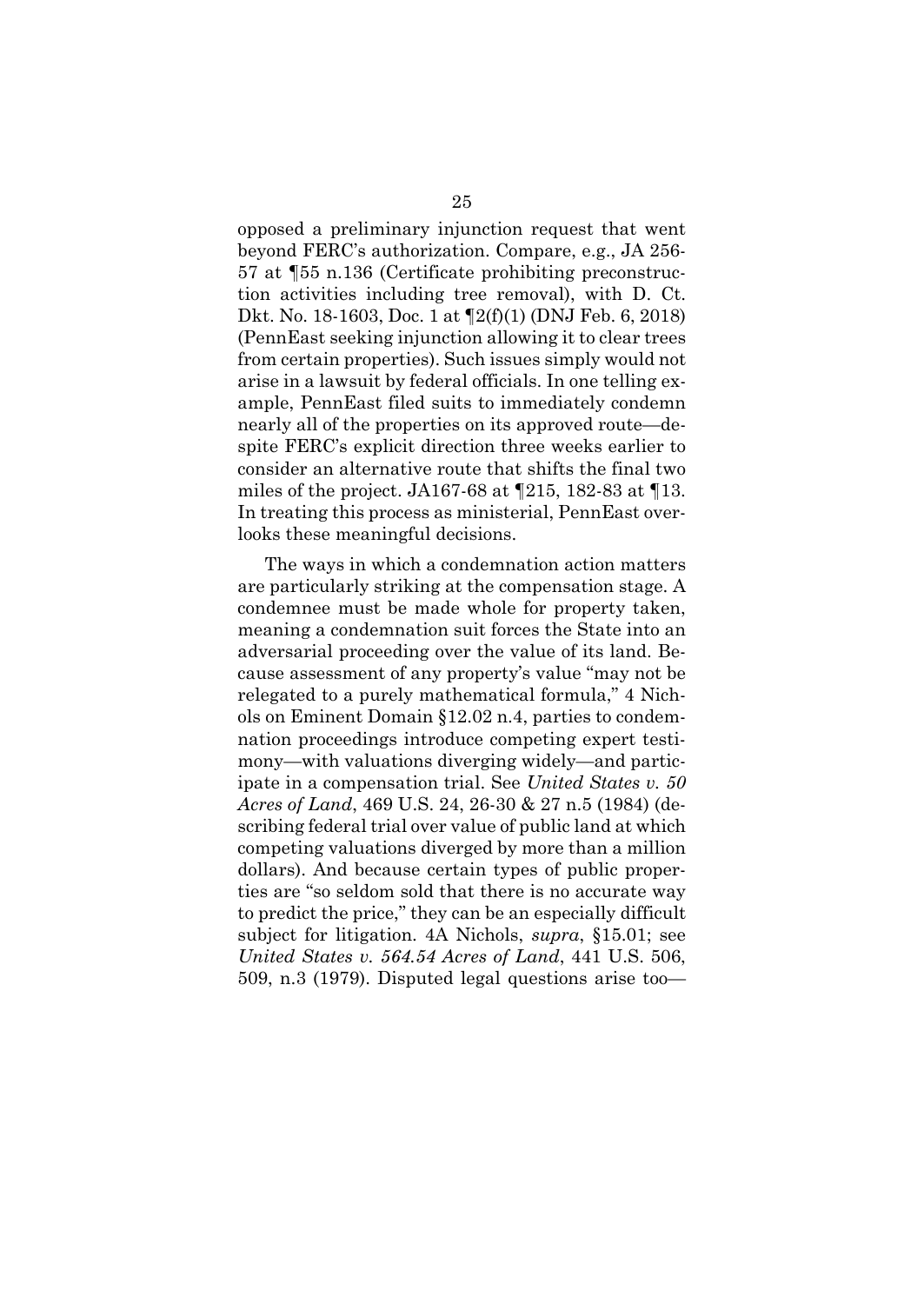including whether compensation should exceed market valuation because that market "value has been too difficult to find" or because "its application would result in manifest injustice to owner or public." *50 Acres*, 469 U.S., at 29; see 4A Nichols, *supra*, §15.01. Just as parties vigorously contest damages at a trial even after liability is established, compensation proceedings are likewise significant affairs.

Despite PennEast's repeated reference to administrative proceedings at FERC, no land changed hands and no compensation issues were resolved. New Jersey's disagreement will thus be with the private party that haled it into court—PennEast. And it is easy to see how compensation might be litigated differently based on the condemnor's identity: as a sovereign that owns and manages public lands, the United States would be less quick to introduce expert testimony devaluing public property than a plaintiff with private incentives to reduce its project costs. See Pet.App.18 (agreeing that the "incentives for the United States, a sovereign that acts under a duty to take care that the laws be faithfully executed and is accountable to the populace, may be very different than those faced by a private, for-profit entity like PennEast, especially in dealing with a sovereign State"). Whether the private plaintiff demands \$100,000 from the state treasury, or fights tooth-and-nail in a federal trial to withhold that sum after taking state land, litigation and settlement choices that mean the difference of hundreds of thousands of dollars for a State are hardly ministerial.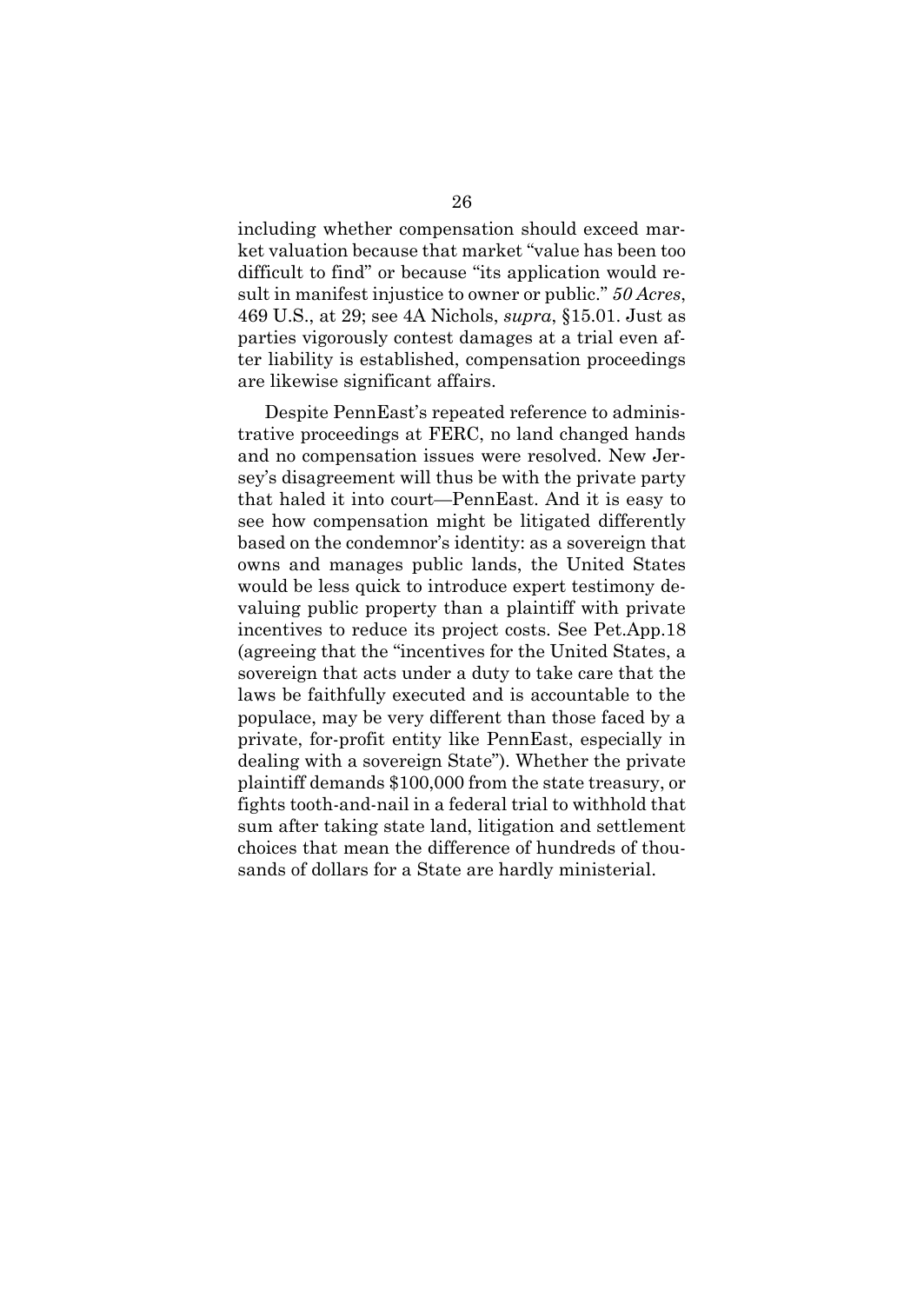#### **B. States Retain Sovereign Immunity From Suits Against Their Property.**

PennEast, but not the United States, argues that its lawsuit against a sovereign State may proceed because it has been styled *in rem*. That argument flies in the face of precedent and first principles.

1. PennEast ignores what this Court has affirmed: a nonconsensual suit against the sovereign's property offends the State like one against the sovereign itself. Compare Pet.Br.41 (asserting state interests are limited because "[a]n *in rem* action does not hale an unconsenting state into court, but rather hales the property into court"), with *The Siren*, 74 U.S., at 154 (identifying "no distinction between suits against the government directly, and suits against its property"); *United States v. Alabama*, 313 U.S. 274, 282 (1941) ("A proceeding against property in which the United States has an interest is a suit against the United States."); *Minnesota v. United States*, 305 U.S. 382, 386 (1939) (same). That is why, contrary to Penn-East's position, whether "a suit in a federal court is *in rem*, or *quasi in rem*, furnishes no ground for the issue of process against a nonconsenting state." *Missouri v. Fiske*, 290 U.S. 18, 28 (1933); see also, e.g., *Belknap v. Schild*, 161 U.S. 10, 16-17 (1896) (same); *Upper Skagit Indian Tribe v. Lundgren*, 138 S.Ct. 1649, 1652 (2018) (treating as "error" a reading of this Court's decisions "distinguishing *in rem* from *in personam* lawsuits" for tribal immunity purposes).

This Court's approach to sovereign immunity in *in rem* actions has ample justification. Whatever designation formally applies, "an adverse judgment *in rem* directly affects the property owner by divesting him of his rights in the property before the court." *Shaffer v.*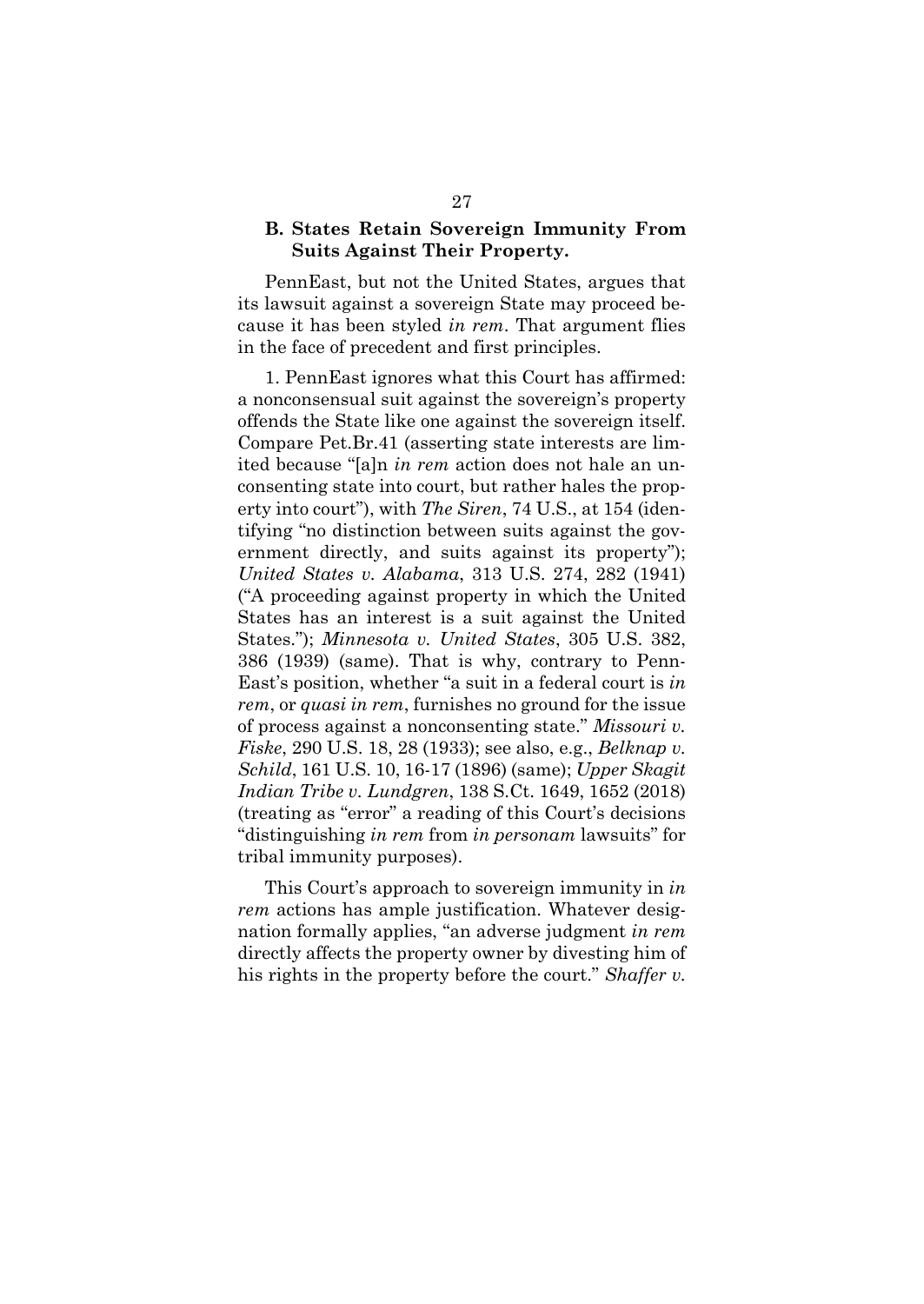*Heitner*, 433 U.S. 186, 206 (1977); see also *id.*, at 207 (explaining that a court's "jurisdiction over a thing" is a "customary elliptical way of referring to jurisdiction over the interests of persons in a thing"). States themselves are the ones subjected to the coercive process of federal court. See Fed. R. Civ. P. 71.1 (requiring Penn-East to name property and at least one owner in the condemnation action). States are the ones that stand to lose property rights. And States are the ones to engage in adversarial litigation with the private plaintiff over sovereign lands. In every respect, States rather than their parcels are harmed. See *Va. Off. for Prot. & Advoc. v. Stewart*, 563 U.S. 247, 258 (2011) (finding that the "indignity against which sovereign immunity protects is the insult to a State of being haled into court without its consent," including in a suit "to acquire state lands"); *Coeur d'Alene*, 521 U.S., at 281-82 (explaining that sovereign interests are at their zenith when sovereign land is concerned and that quiet title actions cannot proceed against States).

In any event, allowing courts to exercise jurisdiction over a nonconsenting State if the case is styled *in rem* is unworkable. The "classification of an action as *in rem* or *in personam*" is one "for which the standards are so elusive and confused generally and which … vary from state to state." *Shaffer*, 433 U.S., at 206; see also Br. of U.S. at 14, *Upper Skagit*, No. 17-387 (Jan. 2018) (highlighting challenges in relying on a distinction between *in rem* and *in personam* for sovereign immunity). This Court has sometimes described analogous actions using different monikers. Compare *Upper Skagit*, 138 S. Ct., at 1651 (describing quiet title as *in rem*), with *Nevada v. United States*, 463 U.S. 110, 143-44 (1983) (describing quiet title as *in perso-*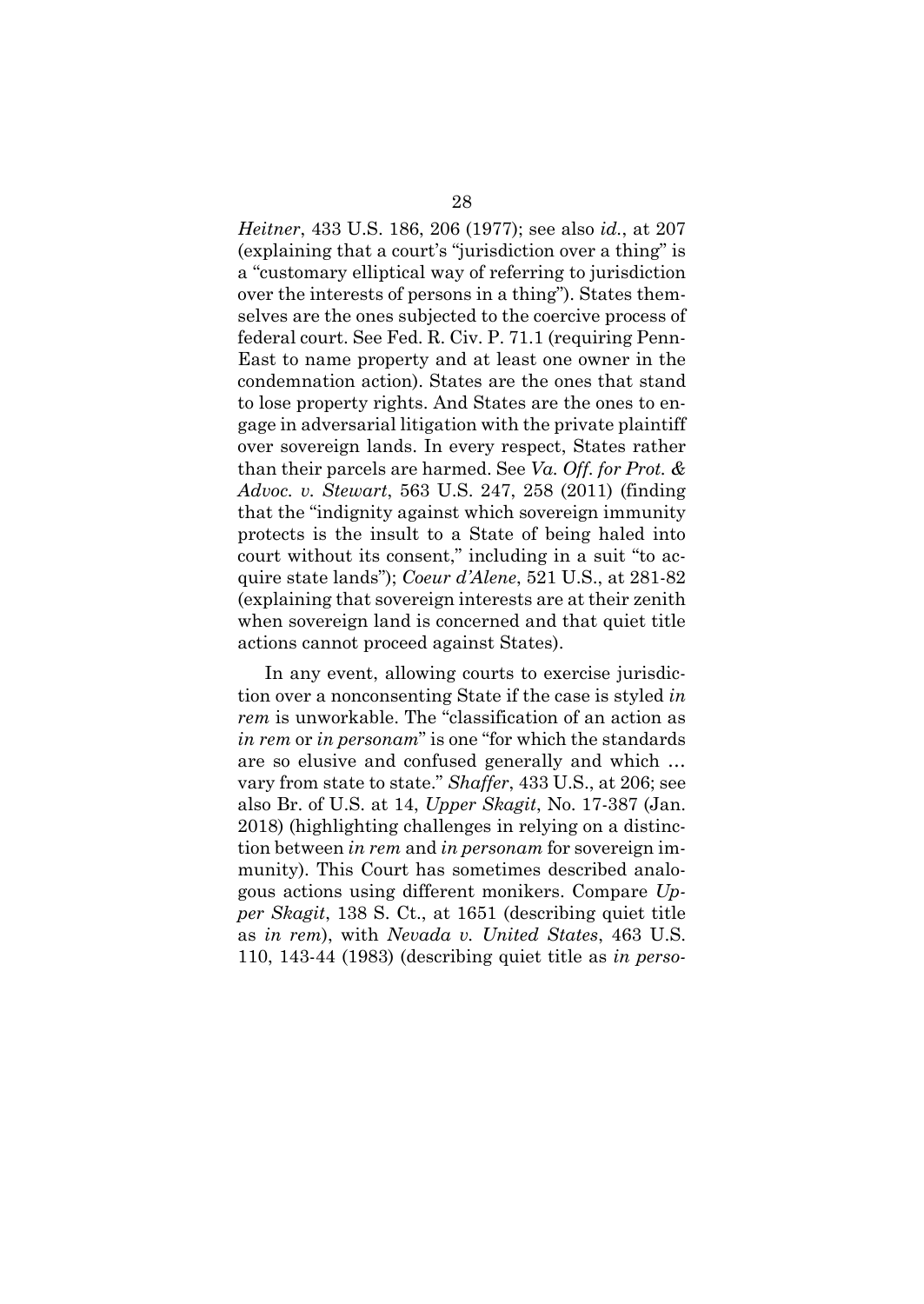*nam*). And different states use different labels for condemnation itself. See *Algonquin v. Lowe*, 954 N.E.2d 228, 232-33 (Ill. App. 2011) (eminent domain is not *in rem* because, under state law, suit is filed against the owners, not land). Just as this Court found these appellations too varied and confusing to be useful in personal jurisdiction cases, see *Shaffer*, 433 U.S., at 205- 06, they cannot determine state immunity.

2. PennEast's reliance on bankruptcy cases, admiralty cases, and the immovable property doctrine only confirm that New Jersey retains its immunity.

Begin with bankruptcy. PennEast correctly identifies that bankruptcy proceedings are primarily *in rem*, and that this Court in *Katz* found the States lack immunity in such proceedings. But as this Court recently noted, "everything in *Katz* is about and limited to the Bankruptcy Clause." *Allen v. Cooper*, 140 S.Ct. 994, 1002 (2020). Rather than rest on the *in rem* nature of bankruptcy suits, the Court's cases instead emphasized the unique text of the Bankruptcy Clause; its history, including evidence that the Framers specifically contemplated empowering bankruptcy judges "to prevent competing sovereigns' interference with the debtor's discharge"; and U.S. legislation "in the immediate wake of the Constitution's ratification" that subjected States to bankruptcy court jurisdiction. *Katz*, 546 U.S., at 370, 373-77. Said another way, the evidence supporting "bankruptcy exceptionalism," *Allen*, 140 S.Ct., at 1002, is precisely what the case for condemnation exceptionalism lacks: Founding-era material indicating state consent.

Moreover, the kind of *in rem* jurisdiction at play in bankruptcy cases differs markedly from the kind at issue here. As *Tennessee Student Assistance Corp. v.*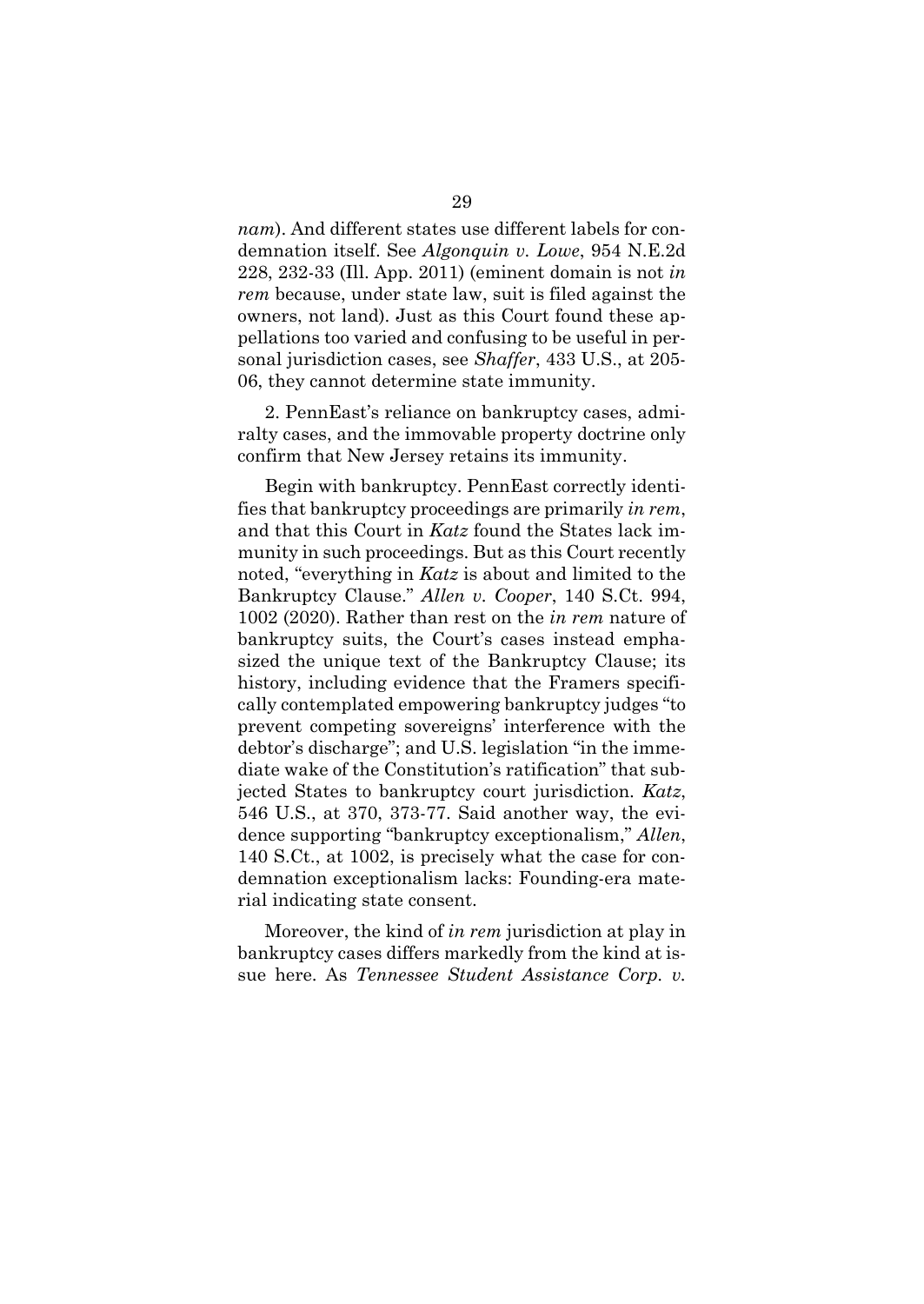*Hood* highlighted, the res in bankruptcy is that *of the debtor*—and bankruptcy debtors do "not seek monetary damages or any affirmative relief from a State by seeking to discharge [their] debt." 541 U.S. 440, 450 (2004); see *Allen*, 140 S.Ct., at 1002 (same). By entering into bankruptcy, the debtor is not "subject[ing] an unwilling state to a coercive judicial process." *Hood*, 541 U.S., at 450. This action could hardly differ more; a private party *is* going after the State's land, subjecting New Jersey to "coercive judicial process" involving adversarial hearings over sovereign property.

Admiralty decisions are likewise unhelpful to PennEast's cause. As in bankruptcy, this Court's admiralty jurisdiction over States turns not on a general *in rem* exception but on the "unique role in admiralty cases" that "federal courts have had … since the birth of this Nation." *California v. Deep Sea Research*, 523 U.S. 491, 501 (1998). The cases on which PennEast relies in fact confirm that, outside of admiralty's narrow scope, "the Eleventh Amendment bars federal jurisdiction over general title disputes relating to state property interests." *Id.*, at 506; compare also Fed. R. Civ. P. 71.1, with Fed. R. Civ. P. Supp. C, E (requiring owner be named in *in rem* action, except in admiralty suits). And even in admiralty, a State lacks immunity only when it does not possess the property; otherwise, immunity persists. *Deep Sea Research*, 523 U.S., at 506; *Fla. Dep't of State v. Treasure Salvors*, 458 U.S. 670, 682 (1982). Even under that regime, PennEast's suit against New Jersey could not go forward.

The longstanding immovable property doctrine, on which PennEast relies (Br.32-33), similarly supports the State. The doctrine establishes that all sovereigns lack immunity from suits involving real property they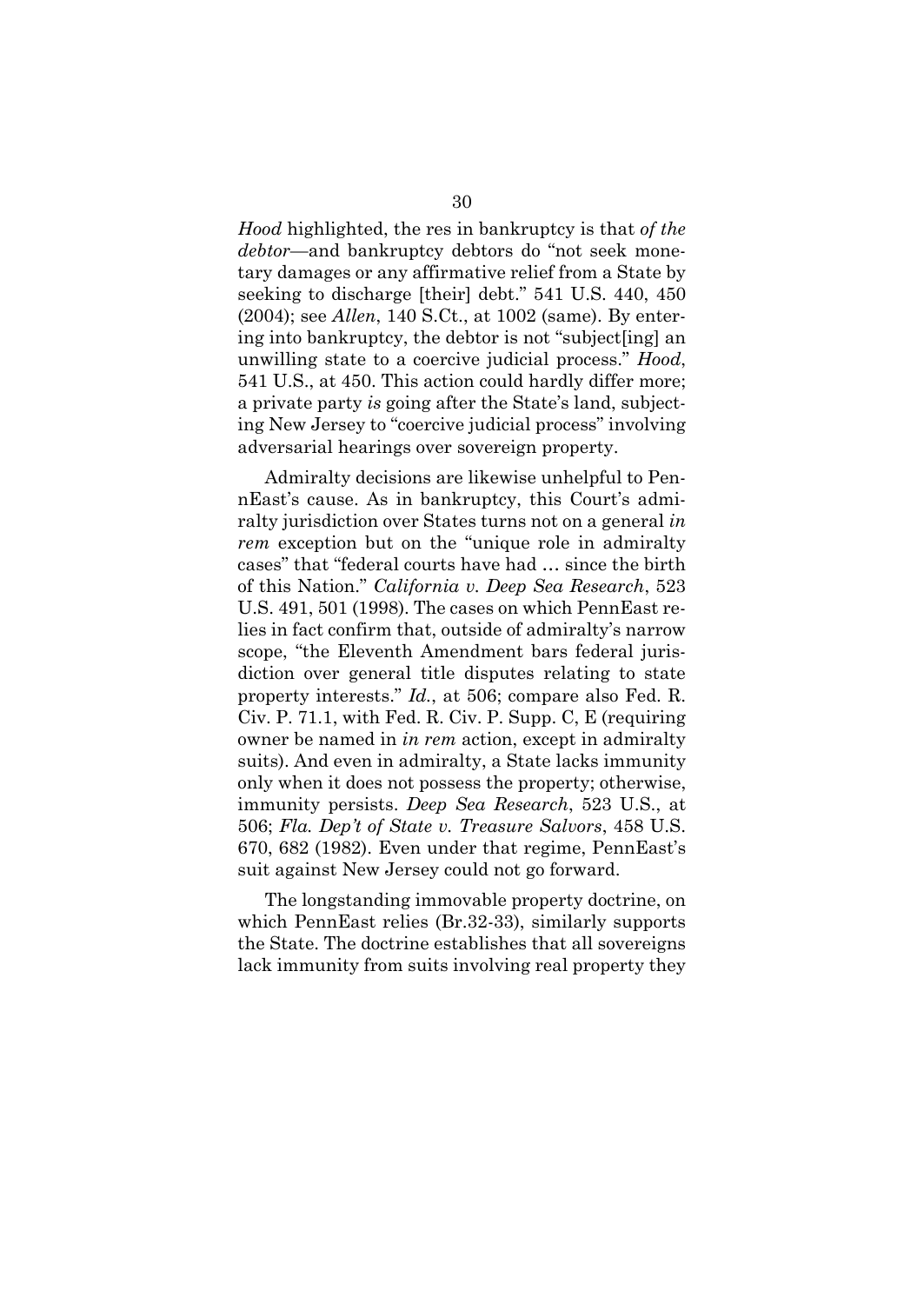possess "in the territory of another sovereign." *Upper Skagit*, 138 S.Ct., at 1653; see also *id.*, at 1655 (Roberts, C.J., concurring); *id.*, at 1657-58 (Thomas J., dissenting). The doctrine is premised on the idea that the government "acquired land in another state for the purpose of using it *in a private capacity*," *Georgia v. City of Chattanooga*, 264 U.S. 472, 479 (1924) (emphasis added), since it cannot act as sovereign in another's exclusive territory. See *Schooner Exchange v. McFaddon*, 11 U.S. (7 Cranch.) 116, 144-45 (1812). But the immovable property doctrine is needed precisely because sovereigns *do* have immunity when it comes to disputes over their land within their borders.

### **II. Under The NGA, Private Parties May Not File A Condemnation Lawsuit Against A Nonconsenting State In Federal Court.**

The Court need not decide whether private parties can file condemnation lawsuits against nonconsenting States, however, because the NGA does not expressly authorize them to do so. See *Stevens*, 529 U.S., at 779 (explaining this Court "routinely addresse[s]" the statutory authority to sue a State before resolving the constitutional inquiry, because the former is "logically antecedent"). Section 7(h) of the NGA says that private entities who have obtained a Certificate from FERC to build a pipeline may acquire the "necessary right[s] of-way" for the pipeline "by the exercise of the right of eminent domain." 15 U.S.C. §717f(h). But that language does not address condemnation of state lands that is, the NGA says nothing regarding filing actions against States over sovereign property. And silence is insufficient to justify nonconsensual private lawsuits against a sovereign in federal court.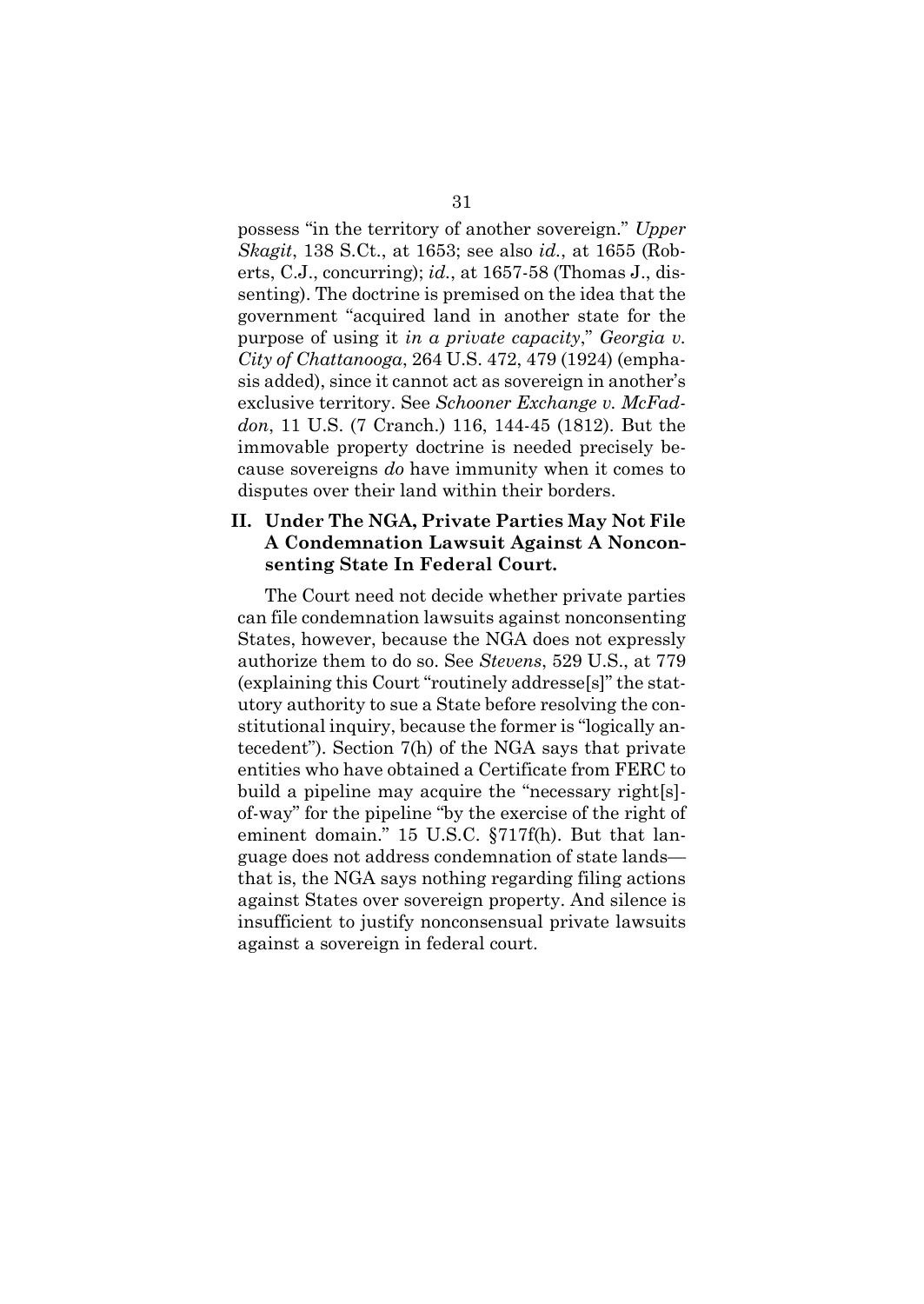1. This Court does not confront this interpretive issue on a blank slate. "A federal court," this Court has held repeatedly, may only "entertain a suit against a nonconsenting State" if Congress has expressed its intent to subject the States to suit through "'unequivocal statutory language.'" *Allen*, 140 S.Ct., at 1000 (quoting *Seminole Tribe*, 517 U.S., at 56); see also *Stevens*, 529 U.S, at 779 (confirming that Congress can only allow a "cause of action it creates to be asserted against States … by clearly expressing such an intent" in the text of the statute); *Dellmuth*, 491 U.S., at 230-31 (noting, "in this area of the law, evidence of congressional intent must be both unequivocal and textual," leaving a reader with "perfect confidence"). There must be unequivocal textual evidence that the private party may sue a State no matter whether it relies on a theory of waiver, abrogation, or even delegation for the lawsuit. See *Sossamon v. Texas,* 563 U.S. 277, 291 (2011); *Nev. Dep't of Human Resources v. Hibbs*, 538 U.S. 721, 726 (2003); *Raygor v. Regents of Univ. of Minnesota*, 534 U.S. 533, 541 (2002); *Bd. of Trustees of Univ. of Alabama v. Garrett*, 531 U.S. 356, 363 (2001); *Blatchford*, 501 U.S., at 785-86; *Pennhurst State Sch. & Hosp. v. Halderman*, 465 U.S. 89, 99 (1984).

*Atascadero State Hospital v. Scanlon*, 473 U.S. 234 (1985), powerfully illustrates how this requirement operates. In 1973, Congress passed the Rehabilitation Act, which—among other things—prohibited discrimination against individuals with disabilities "under any program or activity receiving Federal financial assistance," and empowered private parties to file lawsuits against "*any recipient* of Federal assistance" alleging noncompliance. *Id.*, at 244-45 (emphasis added) (quoting 29 U.S.C. §§794, 794a). The Court recognized the most natural reading of the text would authorize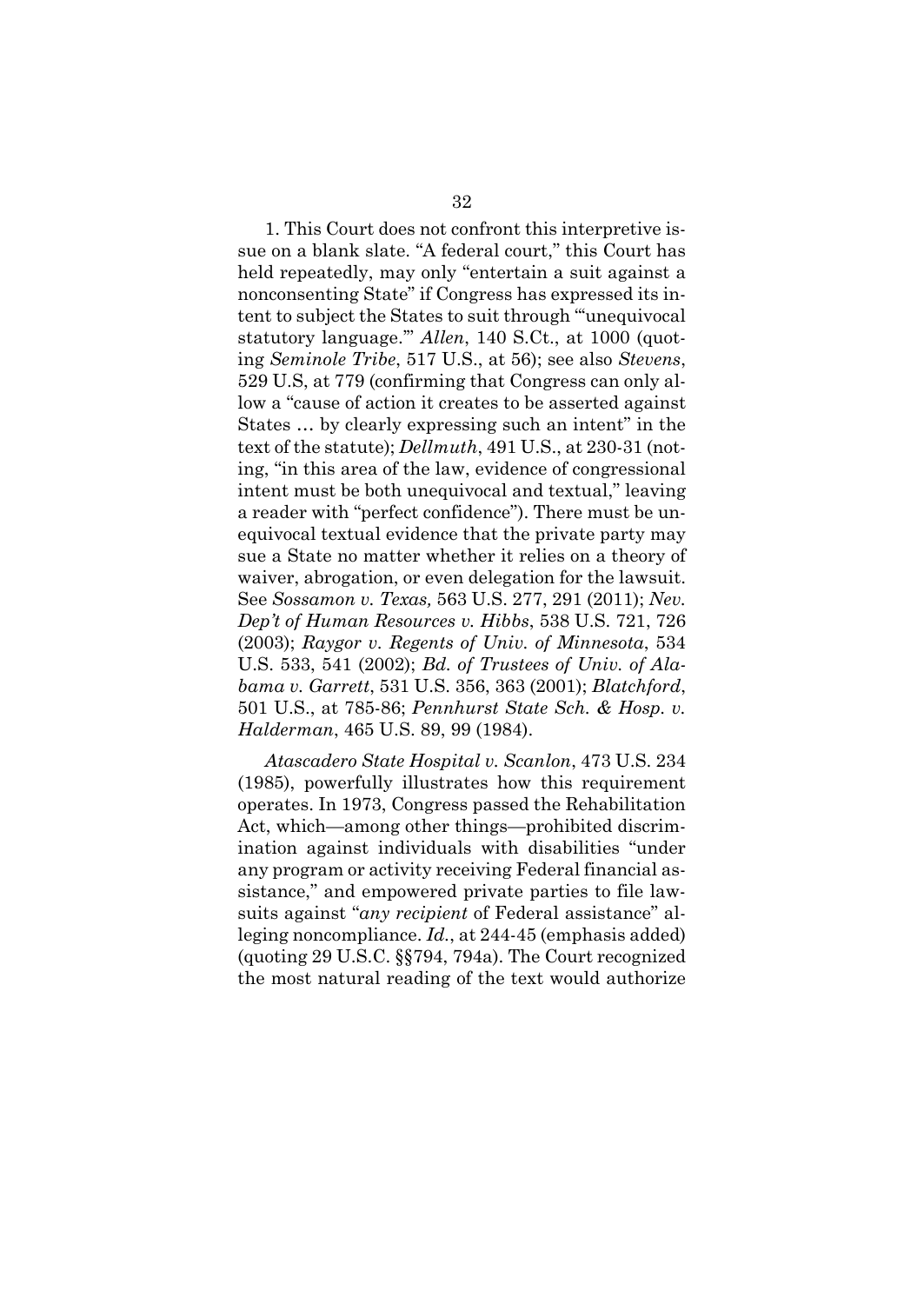suits against States, as "there is no claim here that the State … is not a recipient of federal aid," *id.*, at 245-46, and legislative history indicated that "States were among the primary targets" of the Rehabilitation Act. *Id.*, at 249 (Brennan, J., dissenting). But because "States are not like any other class of recipients of federal aid," this "general authorization for suit in federal court"—even one that most logically included States as defendants—was insufficient. *Id.*, at 246 (majority op.). When "Congress chooses to subject the States to federal jurisdiction, it must do so specifically" in the statute's text. *Id.*; see also *Dellmuth*, 491 U.S., at 230 ("*Atascadero* should have left no doubt that … evidence of congressional intent must be both unequivocal and textual.").

That proves fatal to PennEast's claims. As laid out above, the NGA allows private parties to file condemnation actions for "necessary" real property, 15 U.S.C. §717f(h), but is silent on their ability to do so against the States. The text does not mention state lands or suits against States, and "makes no reference whatsoever to either the Eleventh Amendment or the States' sovereign immunity." *Dellmuth*, 491 U.S., at 231. And while PennEast emphasizes the law does not *exclude* States from the general condemnation cause of action, see Pet.Br.25, that misunderstands the proper analysis. See *Atascadero*, 473 U.S., at 246 (refusing to permit private actions against the States despite text "authoriz[ing] suit … against a general class of defendants which literally included States").

There are good reasons to require such unequivocal, textual evidence before any cause of action can be pursued against States. For one, this approach best respects congressional intent. Because "congressional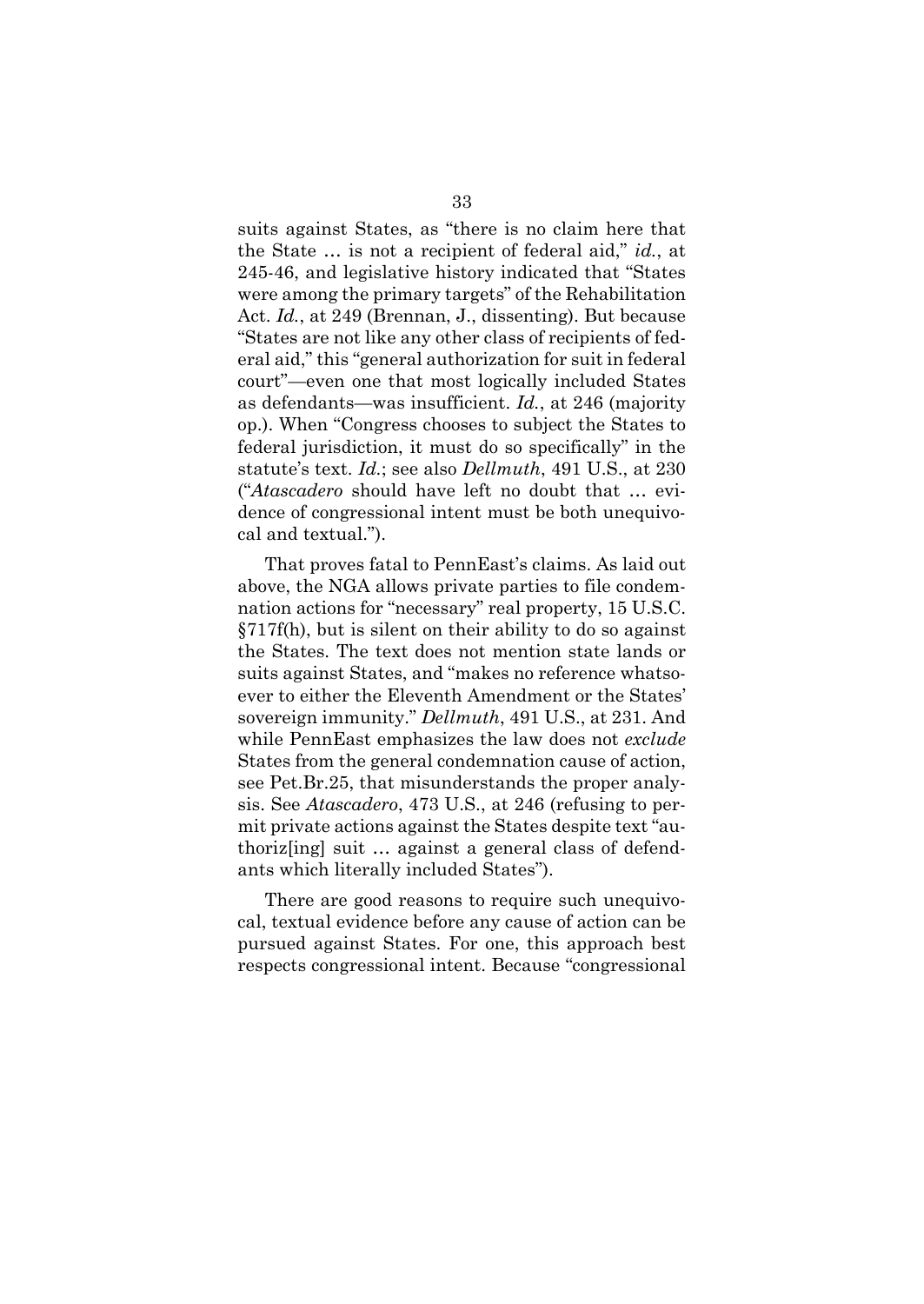elimination of state sovereign immunity is such an extraordinary act, one would normally expect it to be explicitly decreed rather than offhandedly implied—so something like a 'clear statement' rule is merely normal interpretation." Antonin Scalia, *A Matter of Interpretation* 29 (1997). Indeed, because courts have long subjected the States to suit only if the text is clear, it is "difficult to believe that" Congress "would drop coy hints but stop short of making its intention manifest." *Dellmuth*, 491 U.S., at 230-31; see also *Quern v. Jordan*, 440 U.S. 332, 344 (1979) ("It is not easy to infer that Congress in legislating pursuant to the Commerce Clause … desired silently to deprive the States of an immunity they have long enjoyed under another part of the Constitution.").<sup>3</sup>

But the justifications for this approach go even further. Even where Congress can subject the States to private suits in federal court, doing so "upsets the fundamental constitutional balance between the Federal Government and the States, placing a considerable strain on the principles of federalism that inform Eleventh Amendment doctrine." *Dellmuth*, 491 U.S.,

<sup>3</sup> Such principles long predate the NGA amendments of 1947. See Amy Coney Barrett, *Substantive Canons & Faithful Agency*, 90 B.U. L. Rev. 109, 145-50 (2010); see also, e.g., Fortunatus Dwarris, *A General Treatise On Statutes & Their Rules of Construction* 111 n.8 (Platt Potter ed., 1871) (explaining that "the general words of a statute do not include the government or affect its rights, unless such intention be clear and indisputable, upon the face of the act"); *United States v. Wittek*, 337 U.S. 346, 358 (1948) (same). Not only does this pedigree bear on congressional intent, but "the practice of employing such canons has been with us for so long that the sheer force of precedent counsels against abandoning it." Barrett, *supra*, at 176.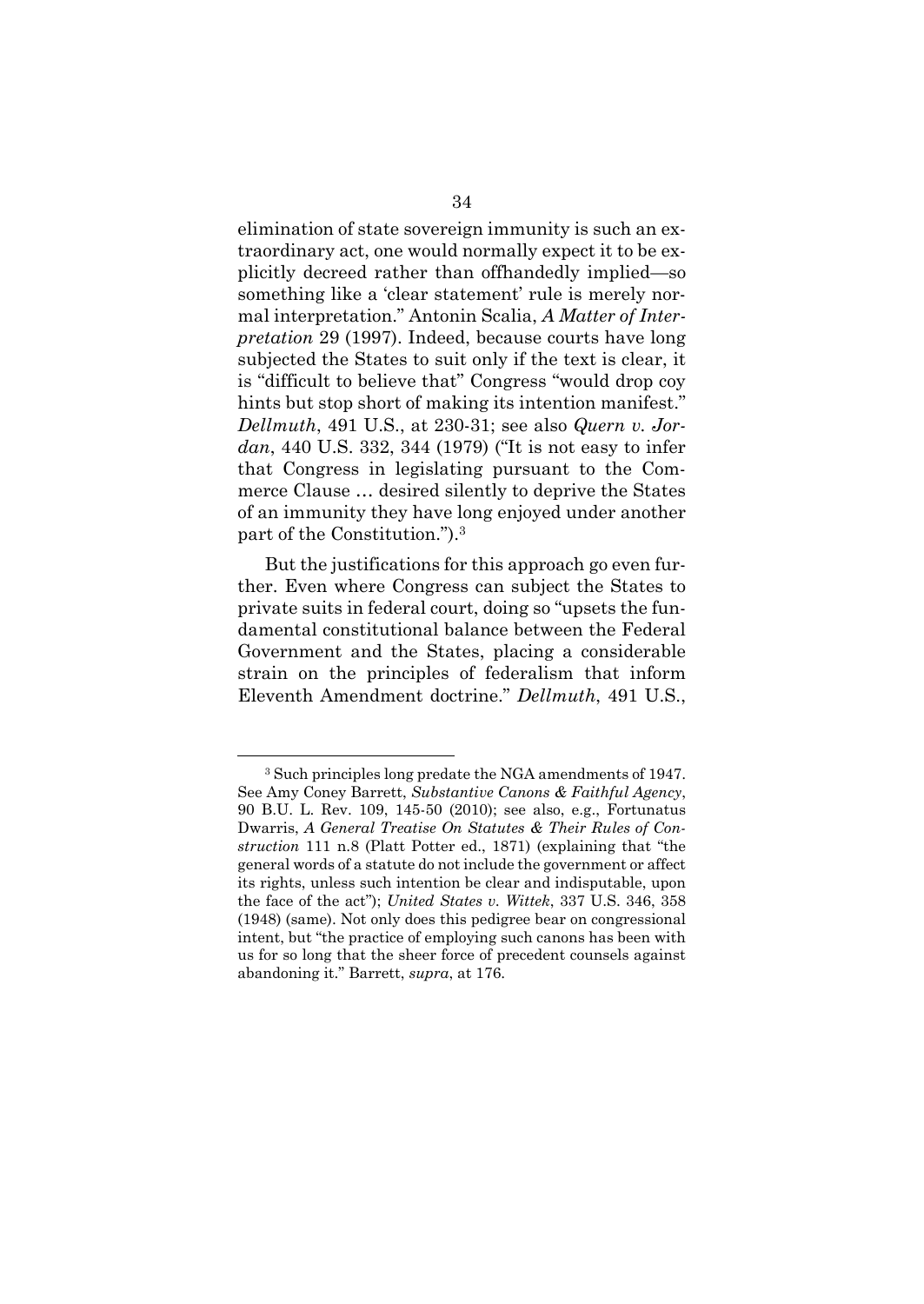at 227 (citations omitted). Given "the indignity of subjecting a State to the coercive process of judicial tribunals at the instance of private parties," *FMC*, 535 U.S., at 760, requiring textual clarity "temper[s] Congress' acknowledged powers … with due concern for the Eleventh Amendment's role as an essential component of our constitutional structure." *Dellmuth*, 491 U.S., at 227-28. And such a rule allows federal courts to avoid resolving vexing Eleventh Amendment questions unnecessarily. See *Crowell v. Benson*, 285 U.S. 22, 62 (1932) (noting the "cardinal principle" that "if a serious doubt of constitutionality is raised" as to any statute, "this Court will first ascertain whether a construction of the statute is fairly possible by which the question may be avoided"); *United States v. X-Citement Video, Inc.*, 513 U.S. 64, 69 (1994) (same). 4

PennEast's suggestion that this analysis is "novel" and "double-barreled" because it requires textual clarity before reading a cause of action to apply against the States is puzzling. Pet.Br.30. This Court regularly distinguishes between "the broader question whether [a] statute creates any private cause of action" generally, and the more specific "question whether the statute provides for suits against the States." *Stevens*, 529 U.S, at 779. And to respect congressional intent and protect state sovereignty, this Court has required unequivocal, textual evidence for the latter step alone. Were it otherwise, the cases above would be incorrect, as it was clear in each that a general cause of action

<sup>4</sup> That said, this requirement applies even where the creation of a cause of action against the States would unquestionably be constitutional. See *Dellmuth*, 491 U.S., at 227-28, 230. While the doctrine finds support from the canon of constitutional avoidance, its rule is thus not limited by it.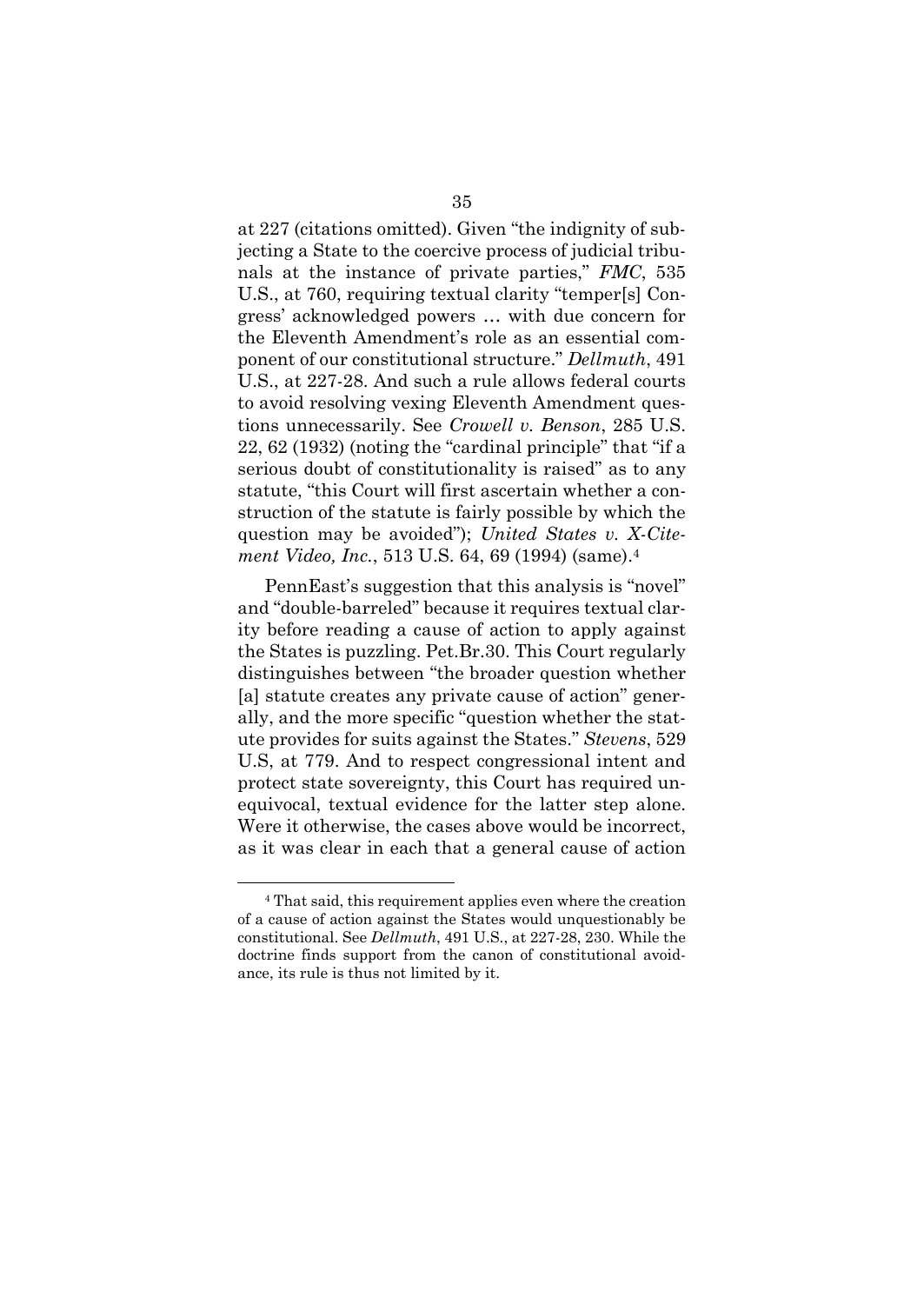existed. See *Atascadero*, 473 U.S., at 246 (again distinguishing the "general authorization for suit in federal court" from the requisite explicit authorization of actions against States). That is the only unequivocal clarity this Court must insist upon: not whether the NGA contains a condemnation cause of action writ large, but whether it applies to the States specifically. This singular and venerable protection for sovereign interests is not "double-barreled" at all.

2. The linchpin of PennEast's response is that Congress knows how to prevent private condemnations of state lands explicitly when it wants to. See 49 U.S.C.  $\S24311(a)(1)(A)$  (allowing Amtrak to condemn land, but not state land); 16 U.S.C. §814 (Federal Power Act limiting private condemnations to certain subsets of state land); Pet.Br.27 (arguing clear statement rule renders such exclusions surplusage). PennEast, however, ignores that Congress is equally clear if it wishes to *authorize* condemnation actions against States. In the Energy Security Act of 1980, Congress established the Synthetic Fuels Corporation and empowered it to file condemnation actions for property interests "when it is necessary to construct a pipeline to transport synthetic fuel." Pub. L. No. 96-294, §171(c), 94 Stat. 611, 674 (June 30, 1980). Despite PennEast's position that "necessary" must include state lands, Congress found reason to state explicitly in this Act that the condemnation authority "includ[ed] property owned by any State." *Id.* Said another way, Congress knows how to be clearer in precluding *or* condoning actions against States, and PennEast's position produces surplusage in other laws as well. Consequently, this case confirms the dangers of divining a clear statement by implication from *other* laws. See *United States v. Nordic Vill.*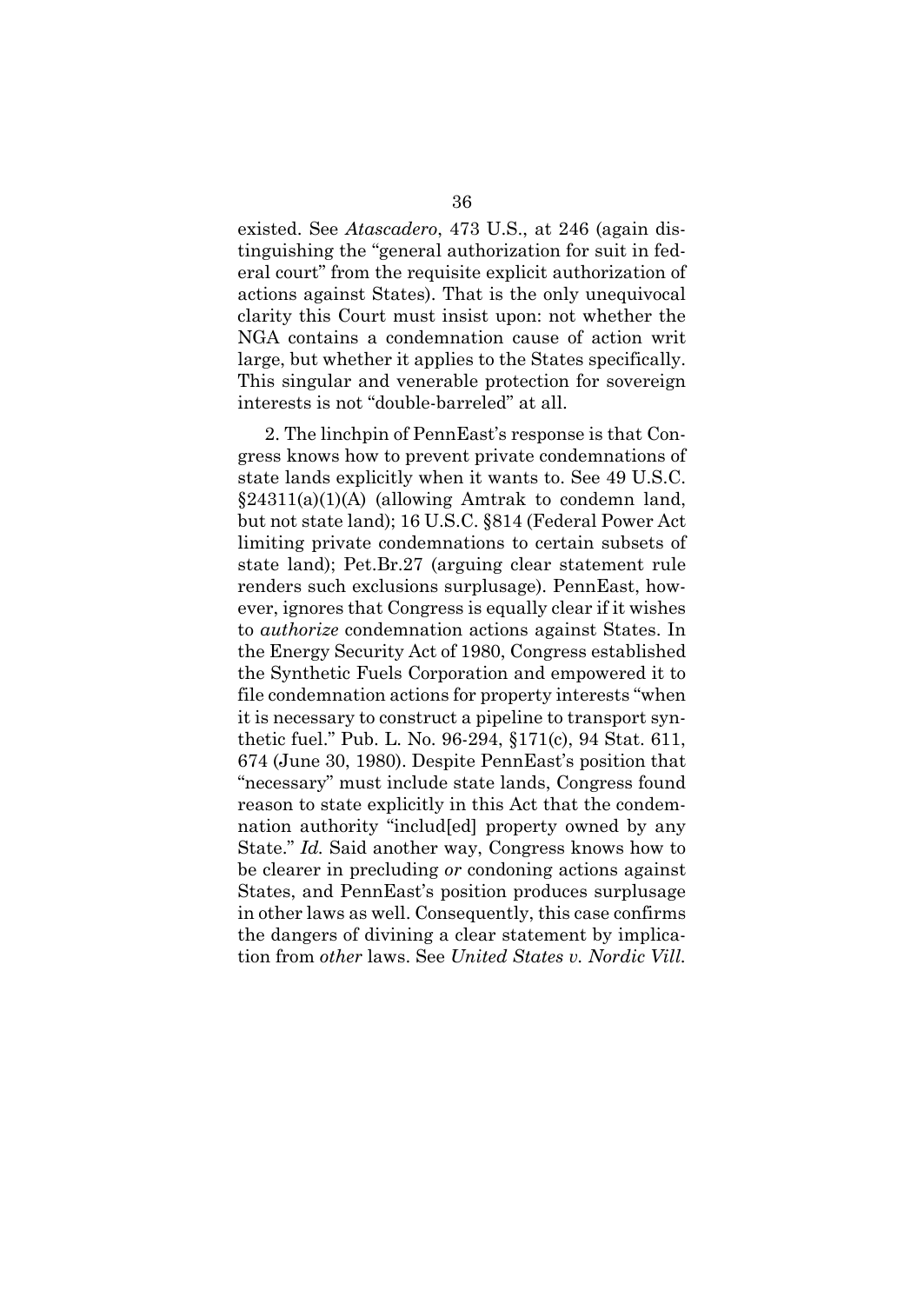*Inc.*, 503 U.S. 30, 37 (1992) (insisting on a clear statement in the text of the relevant statute).

PennEast's resort to legislative history is no more illuminating. In short, PennEast argues that a House Committee Report in 1992 indicated that the then-extant version of the Federal Power Act authorized condemnation actions against States, and since the 1947 NGA was based on that version of the FPA, the same is true here. Pet.Br.15, 27. But "the 'unequivocal expression' of elimination of sovereign immunity that we insist upon is an expression in statutory text. If clarity does not exist there, it cannot be supplied by a committee report." *Nordic Vill.*, 503 U.S., at 37; see also *Dellmuth* 491 U.S., at 230 (because a clear statement requires unmistakable textual clarity, "by definition" "recourse to legislative history will be futile" and "generally will be irrelevant"). That is especially so where the materials postdate the law by *45 years*. See *Bostock v. Clayton Cty.*, 140 S.Ct. 1731, 1747 (2020) (finding that, given its unreliability, "[a]rguments based on subsequent legislative history ... should not be taken seriously") (quoting *Sullivan v. Finkelstein*, 496 U.S. 617, 632 (1990) (Scalia, J., concurring)).

Nor is the 1992 legislative history persuasive evidence. The single report PennEast discusses followed multiple hearings in the 102nd Congress, at which the issue of condemnation of state lands arose. Indicating that the NGA did *not* indisputably authorize condemnation actions against States, one attorney told the committee that his natural gas client was unable to route a pipeline through "State reforestation lands," because "under the 11th amendment to the Constitution a private citizen can't sue a State in Federal court." H.R. Rep. No. 102-11 at 214 (Apr. 30, 1991);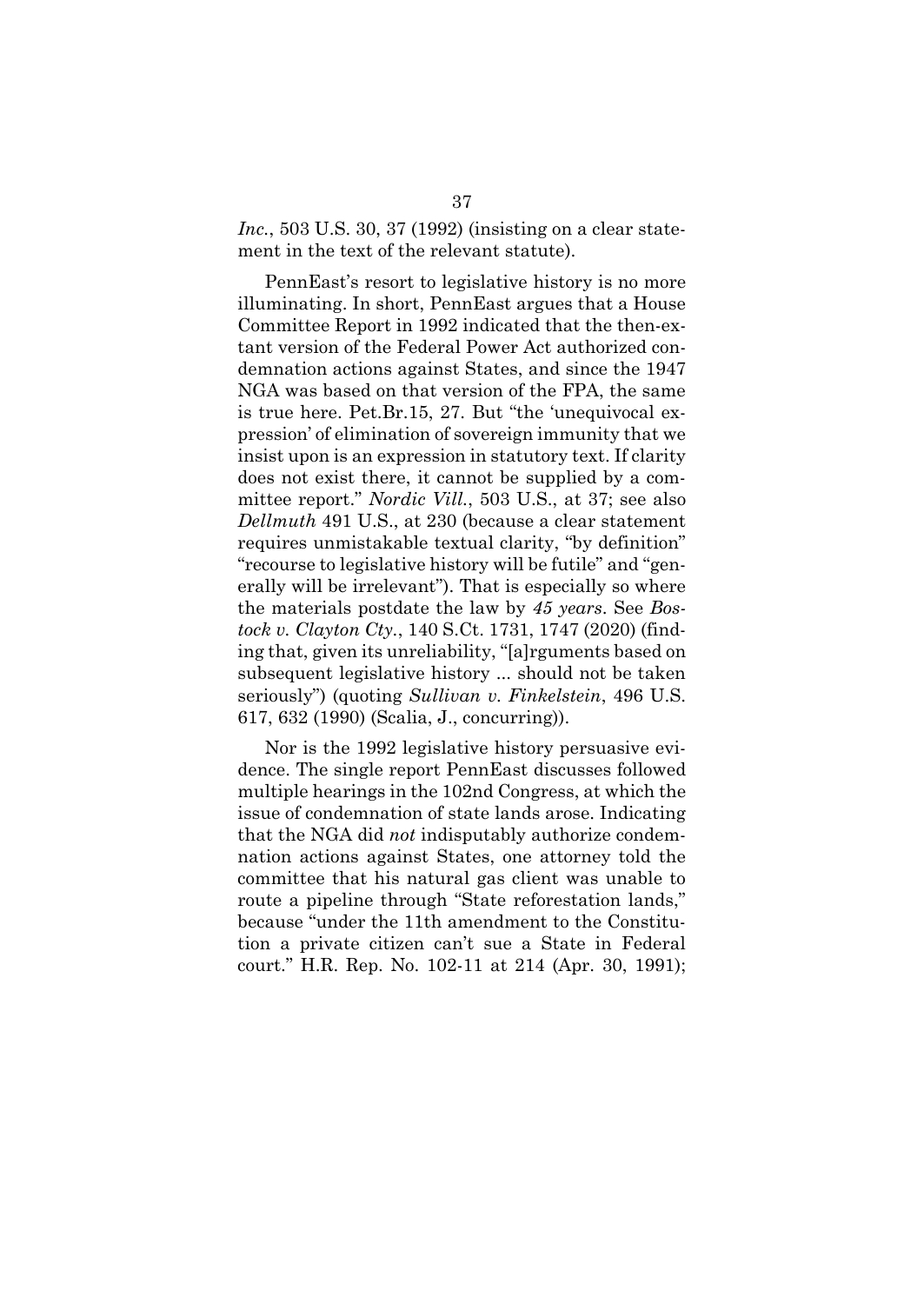but see *id.*, at 174 (State complaining FERC granted "a private developer the right to condemn State parkland" under the FPA, without addressing immunity). And the mere fact Congress in 1992 amended the FPA to eliminate condemnations of state land is no more instructive than the fact Congress spelled out their inclusion in the Energy Security Act 12 years earlier.

Further, the Report on which PennEast relies said an FPA licensee has "power of eminent domain to condemn all *non-Federal* lands," H.R. Rep. No. 102-474, at 99 (1992) (emphasis added)—even though the law included no greater exclusion for federal land than for state property. That simply reflected the view, which the United States successfully pressed in litigation, that the text was insufficiently *explicit* to cover federally-owned land. See *Transwestern Pipeline v. Kerr-McGee Corp.*, 492 F.2d 878, 883-84 (CA10 1973); Br. of U.S. at 29-31, *Transwestern*, No. 73-1521 (CA10 Oct. 29, 1973) (arguing that because "Congress did not expressly provide for private condemnation of federal land" in the NGA, the statute "could not—in the absence of *express* terms to the contrary—be applied to the United States"). Yet neither the 1992 Committee Report, nor the United States here, explains why the blanket authority to file condemnation suits cannot be extended to federal land without explicit authorization, but can be so extended to the States.

The NGA's own legislative history is no more illuminating. The only document PennEast cites to show that this law endorses private condemnations of state land is one sentence, from one approximately 4-page letter, submitted directly to the record by an opponent of the 1947 amendments. See Br.28. That letter says nothing about Congress's intent, incorrectly suggested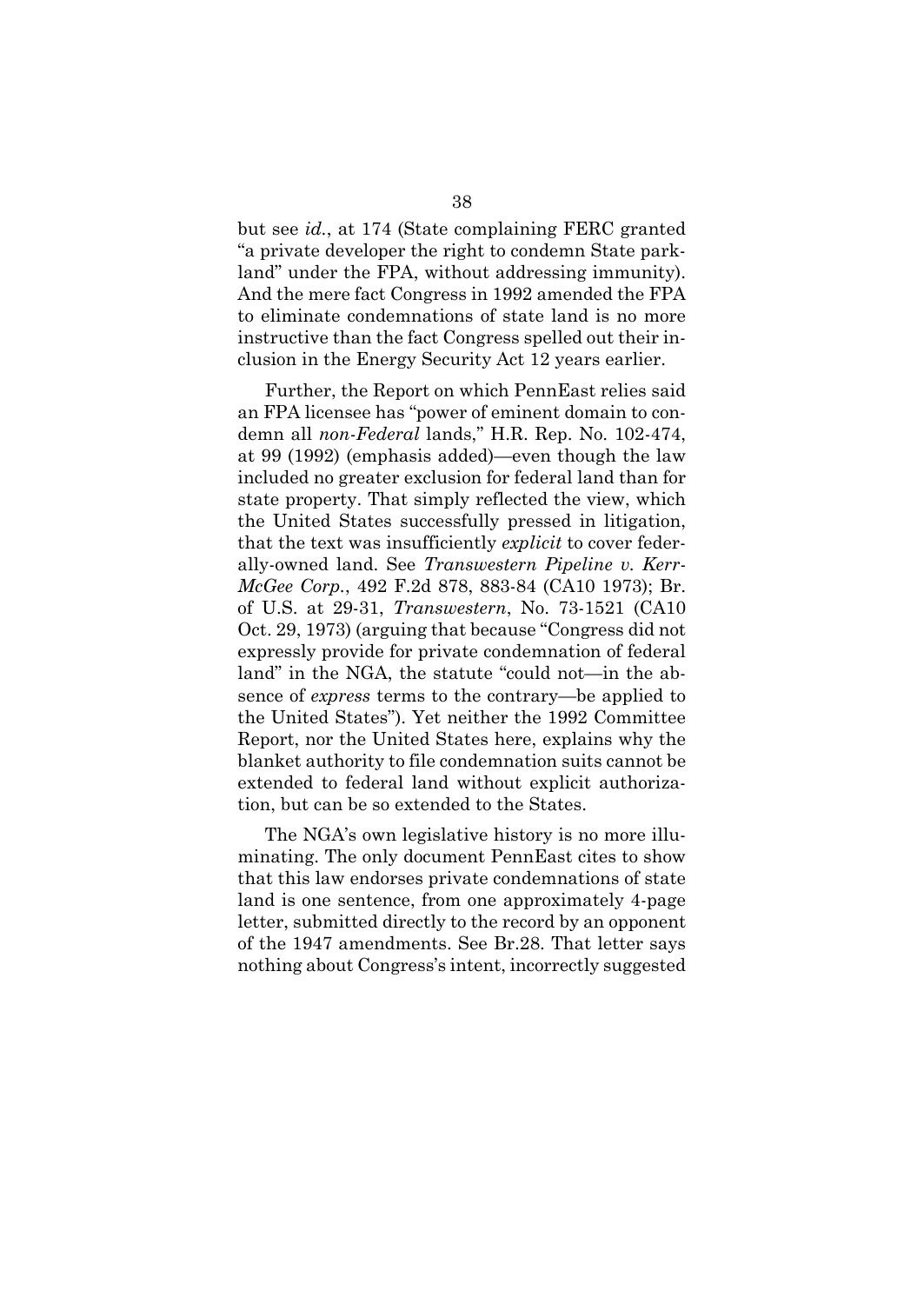private condemnations are invalid as to *private* land, and never grappled with immunity. See *Amndmts. to the NGA: Hearing on S.1028 Before the Sen. Comm. on Interstate & Foreign Commerce*, 80th Cong. 12 at 103- 06 (1947). Far more telling is PennEast's inability to find a member of Congress—or single bill supporter mentioning the condemnation of state land, notwithstanding this significant intrusion on sovereignty. See *Exxon Mobil Corp. v. Allapattah Servs.*, 545 U.S. 546, 568 (2005) (cautioning against searching through legislative history and "picking out your friends").

PennEast's final argument relies on its view of the NGA's ultimate purpose—to prevent state vetoes over natural gas pipelines. But as PennEast's materials establish, Congress was addressing a particular problem in the 1947 NGA amendments: the States' refusal to let pipeline companies exercise eminent domain under state law—including to condemn private land—on which the companies were then dependent. See 35 S. Rep. 80-429, at 2 (1947). Such a high-level purpose is therefore insufficiently precise, let alone unequivocal and textual, to resolve this distinct issue. See *Rodriguez v. United States*, 480 U.S. 522, 526 (1987) ("[I]t frustrates rather than effectuates legislative intent simplistically to assume that *whatever* furthers the statute's primary objective must be the law."). After all, New Jersey's immunity is implicated only if its property is involved, and only if a private plaintiff rather than the United States—files suit against its will. That is a far cry from an industry-wide veto.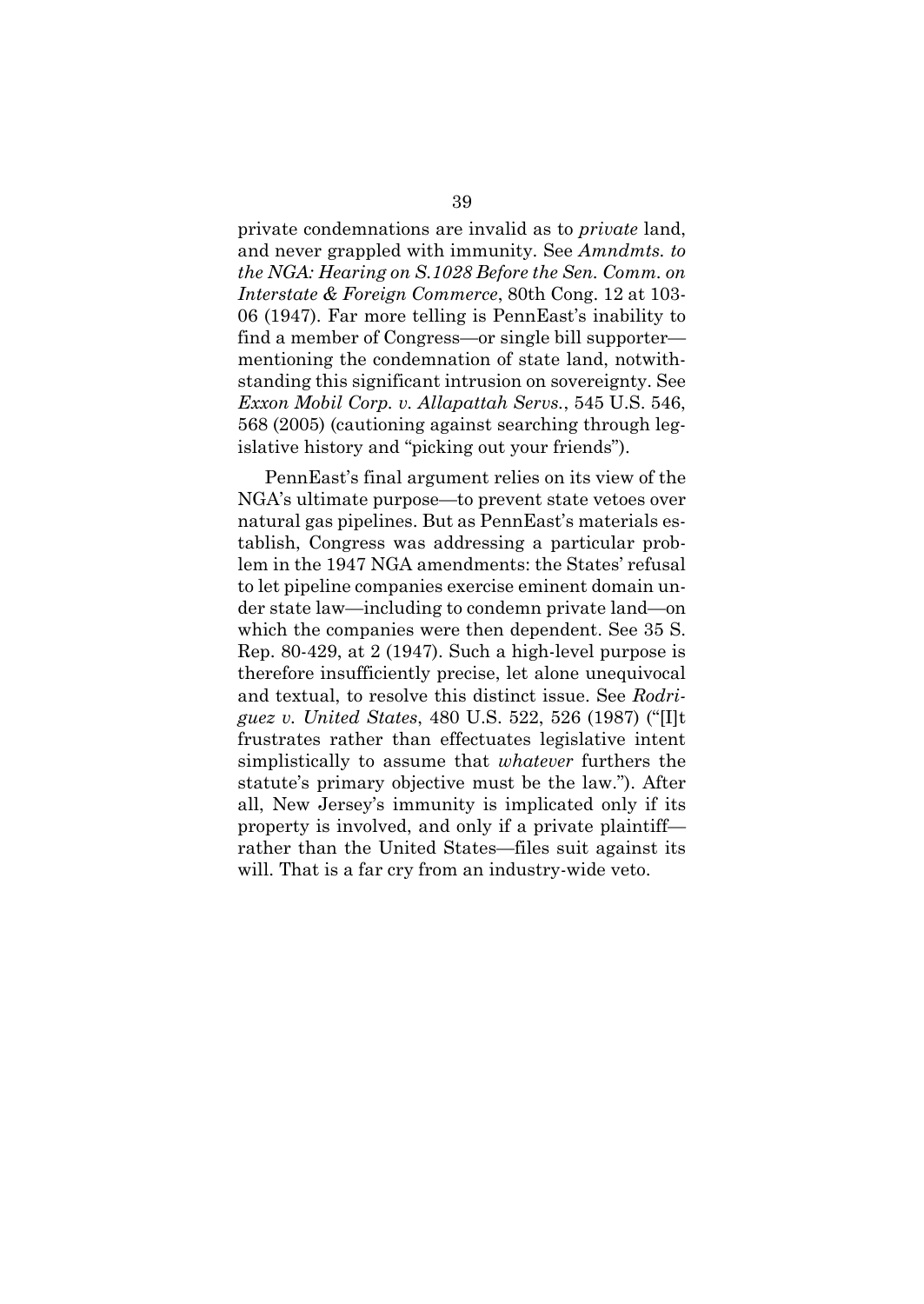### **III. The Courts Below Had Jurisdiction To Consider These Questions.**

1. This Court has never before held, and should not now hold, that a State can only raise Eleventh Amendment immunity by affirmatively initiating a separate action, in a different court, against a different party. Sovereign immunity limits the jurisdiction of Article III courts—protecting States from "the coercive process of judicial tribunals at the instance of private parties." *Alden*, 527 U.S., at 749. Here, PennEast sued a State in federal district court. Once the State asserted its immunity as a defense, the Constitution required that court to decide this issue to ensure its actions remained consistent with the "judicial authority in Article III." *Blatchford*, 501 U.S. at 779.

Requiring New Jersey to affirmatively file a suit in another forum to assert its immunity makes even less sense in practice. As noted above, the NGA has a "virtually unheard-of" "mandatory petition-for-rehearing requirement" that parties first seek rehearing before petitioning a court for review. *ASARCO*, 777 F.2d, at 774. As a result, to raise immunity *after being sued*, New Jersey would have to raise it before FERC, wait for an agency ruling, and then seek judicial review even absent any other objection to the pipeline itself. But "if the Framers thought it an impermissible affront to a State's dignity to be required to answer the complaints of private parties in federal courts," it is illogical "that they would have found it acceptable to compel a State to do exactly the same thing before [an agency] tribunal." *FMC*, 535 U.S., at 760.

To make matters worse, this state of affairs could deprive the State for months of *any* judicial forum in which to raise immunity. Because a FERC Certificate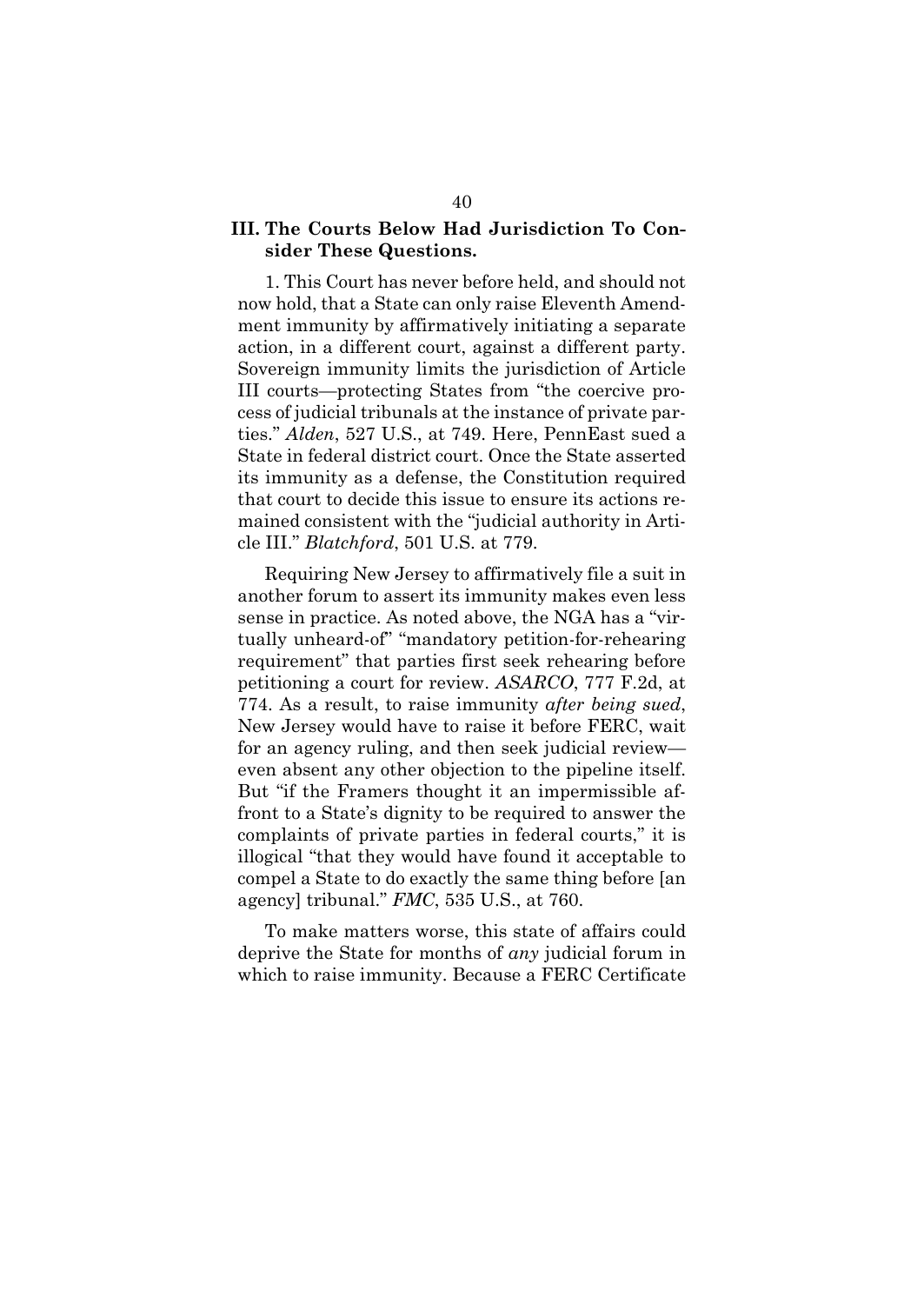is "not final enough for aggrieved parties to seek relief in court" (as they must await rehearing), "but [is] final enough for private pipeline companies to go to court and take private property," *Allegheny*, 964 F.3d, at 10, the State would have only been able to assert immunity long after it was sued. In this case, PennEast filed suit and moved for immediate possession *six months* before FERC resolved the rehearing petition. And in the interim, New Jersey would have been forced to defend against an injunction despite an unresolved immunity defense, notwithstanding that its sovereignty "provides an immunity from suit." *FMC*, 535 U.S., at 766. If the NGA demanded this result, it would raise serious constitutional problems.

But it does not. Section 717r(b) of the NGA says only that a State may not collaterally seek to "affirm, modify, or set aside" FERC's Certificate order approving the underlying pipeline. 15 U.S.C. §717r(b). New Jersey's defense is not a challenge to a Certificate, but an assertion of immunity to a subsequent condemnation action. And a distinct part of the NGA governing condemnation suits, 15 U.S.C. §717f(h), directs *those* actions to proceed in "the district court" and does not include §717r(b)'s exclusivity requirement. All manner of condemnation-specific questions are thus litigated in district court—e.g., whether PennEast had a duty to negotiate before suit in good faith. Pet.App.83- 85. FERC itself agreed "[i]ssues related to the acquisition of property rights by a pipeline under the eminent domain provisions of section 7(h) of the NGA are matters for the applicable state or federal court." JA 239- 40. Because sovereign immunity is specific to the condemnation action, and does not collaterally attack the Certificate, it is not a matter "of the type … Congress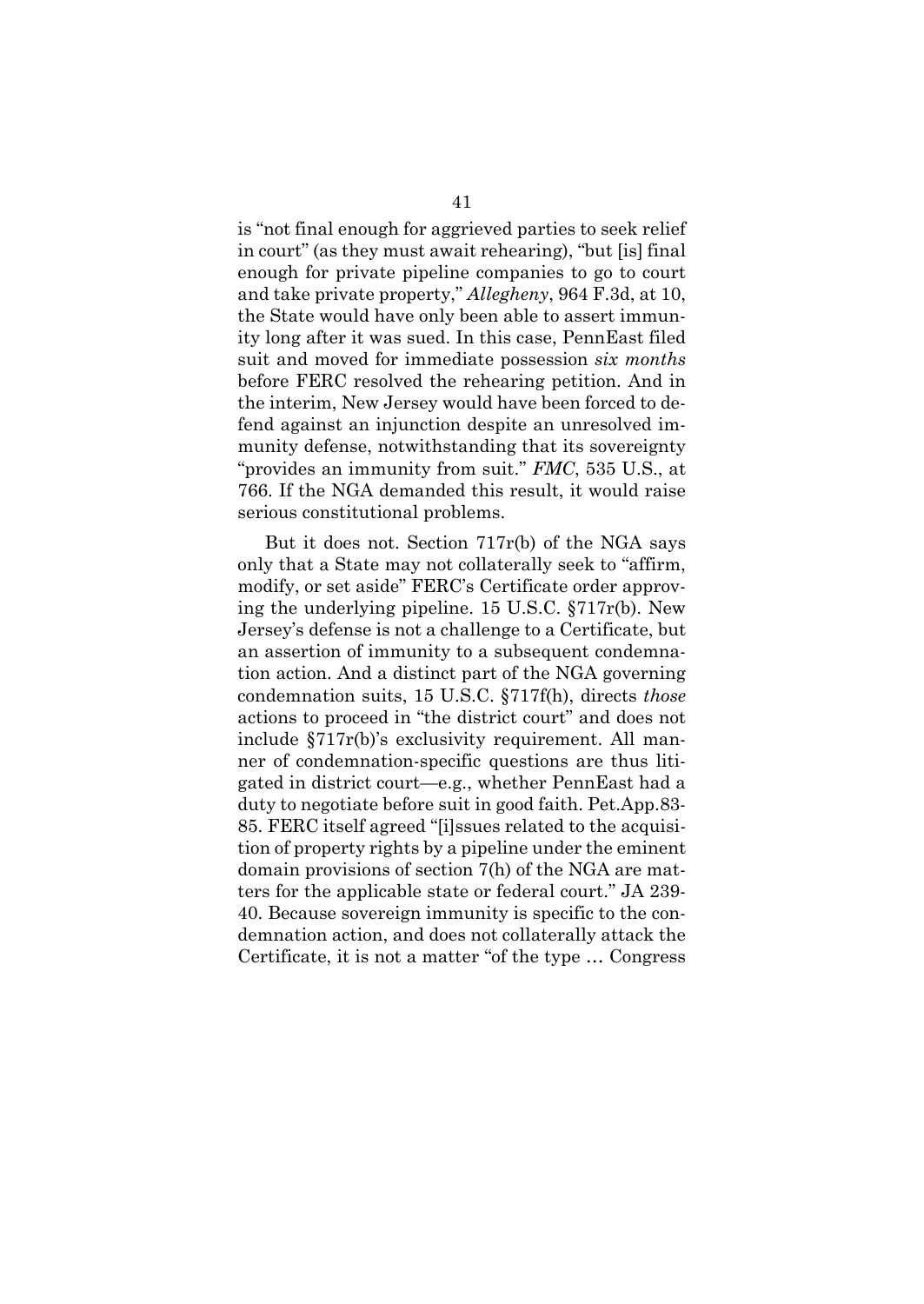intended to be reviewed within the statutory structure" of §717r(b). *Free Enter. Fund v. Pub. Co. Accounting Oversight Bd.*, 561 U.S. 477, 489 (2010).

*City of Tacoma v. Taxpayers of Tacoma,* 357 U.S. 320 (1958), is not to the contrary. There, Washington State petitioned a federal appeals court to contest the issuance of a FERC license for failure to comply with state laws. *Id.*, at 328. The State later asserted the same substantive challenges to the license in separate state court proceedings. *Id.*, at 329. This Court concluded that this second effort, challenging the license on the same grounds as the previous action, was a collateral attack in violation of the exclusive review provisions of 16 U.S.C. §825l. *Id.*, at 339. No party raised immunity or any other jurisdictional defense, so the Court did not address whether and how an exclusive review provision would or would not apply to such arguments. That is a far cry from this case.

2. The United States appears to accept this analysis as it relates to the State's constitutional arguments but resists that the courts had jurisdiction to consider the related *statutory* question. See U.S.Br.15-17. That argument solves none of the issues described above, and introduces its own.

The assertion of immunity implicates two inextricably intertwined questions: whether Congress could subject States to private suit, and whether it did. See *Allen*, 140 S.Ct., at 1000-01 (noting this Court "permit[s] a federal court to entertain a suit against a nonconsenting State" only if both of these "two conditions" are satisfied). The United States apparently proposes splitting the atom of sovereign immunity, so that one court would have to decide if a private party can file a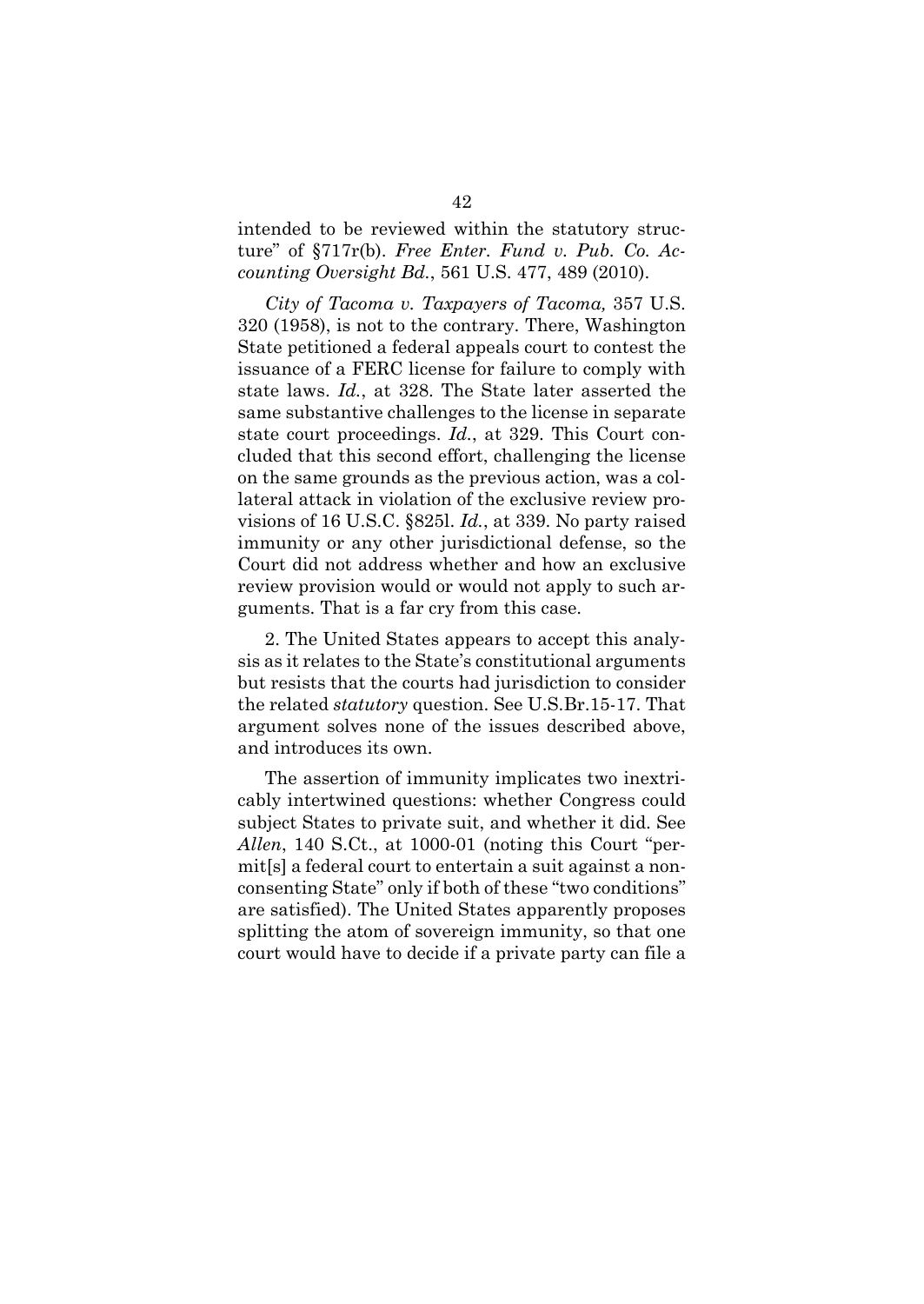nonconsensual condemnation suit under the Constitution, while a different court would decide (after FERC rehearing) if Congress authorized that plaintiff to do so. U.S.Br.16-17. But "the statutory question [is] 'logically antecedent to the existence of' the Eleventh Amendment question," and is "routinely addressed" first. *Stevens*, 529 U.S, at 779. It is unclear how these two questions would be resolved in tandem by separate courts. And it would put district courts—and this Court—in the untenable position of having to decide whether States retain immunity from nonconsensual private suits without being allowed to first decide if there is a statutory interpretation "by which the question may be avoided." *Crowell*, 285 U.S., at 62.

There is no basis for such an odd result. While this Court may not address any question that "would 'expand the Court's power beyond the limits that the jurisdictional restriction has imposed,'" U.S.Br.16 (quoting *Stevens*, 529 U.S., at 779), that would not happen here. As laid out above, §717r(b) speaks only to challenges that "affirm, modify, or set aside" a Certificate, and not issues relating solely to condemnation, which are handled under §717f(h). New Jersey's assertion of immunity—whether in its intertwined constitutional or statutory manifestations—does not violate that exclusive review provision, and nothing in *Tacoma* provides a basis for dividing the constitutional and statutory immunity defenses. This Court, like the courts below, has jurisdiction over the issues presented.

#### **IV. PennEast Misstates The Impacts Of New Jersey's Sovereign Immunity.**

PennEast closes with a consequentialist argument: that this Court *must* strip New Jersey of its immunity, despite the Eleventh Amendment and lack of textual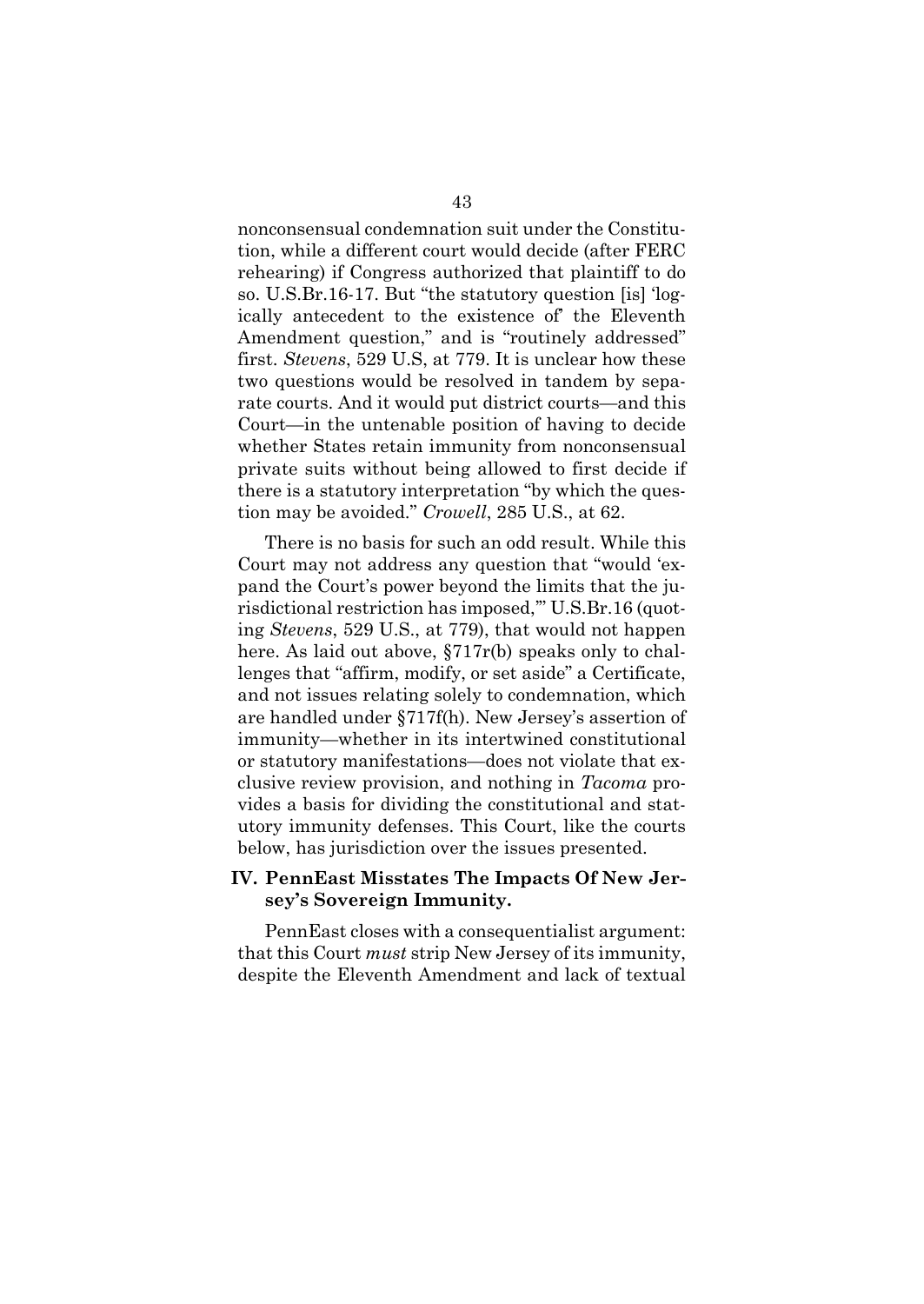clarity in the NGA, because a contrary rule could hinder the development of natural gas. This line of thinking has no place in the sovereign immunity analysis. But more importantly, PennEast is wrong.

As the Third Circuit explained, this dispute is not over whether state land can be condemned for natural gas pipelines. Instead, the parties debate whether a private company can file a condemnation suit against a State. That is of huge consequence to New Jersey, who should only be subject to nonconsensual suit by a responsible federal plaintiff—one that likely follows a good-faith negotiation duty; seeks in court only what FERC authorized; declines to condemn sovereign land until a pipeline has all relevant regulatory approvals; and refuses to, in adversarial litigation, undervalue state property. But the identity of the condemnor has no inherent consequence for the industry. Indeed, if States assert their immunity, "[i]nterstate gas pipelines can still proceed. New Jersey is in effect asking for an accountable federal official to file the necessary condemnation actions and then transfer the property to the natural gas company." Pet.App.30.

Indeed, the United States has experience initiating all manner of condemnation claims—including in the development of government buildings, environmental management areas, transportation, national defense, and more. The Federal Government even has experience condemning land for later use by private energy companies. Under 16 U.S.C. §824a-4, the Federal Government may condemn rights-of-way for certain electric transmission facilities and "transfer[]" the rights "to the holder of a permit" after that "holder has made payment … of the entire costs of the acquisition of such property interest, including administrative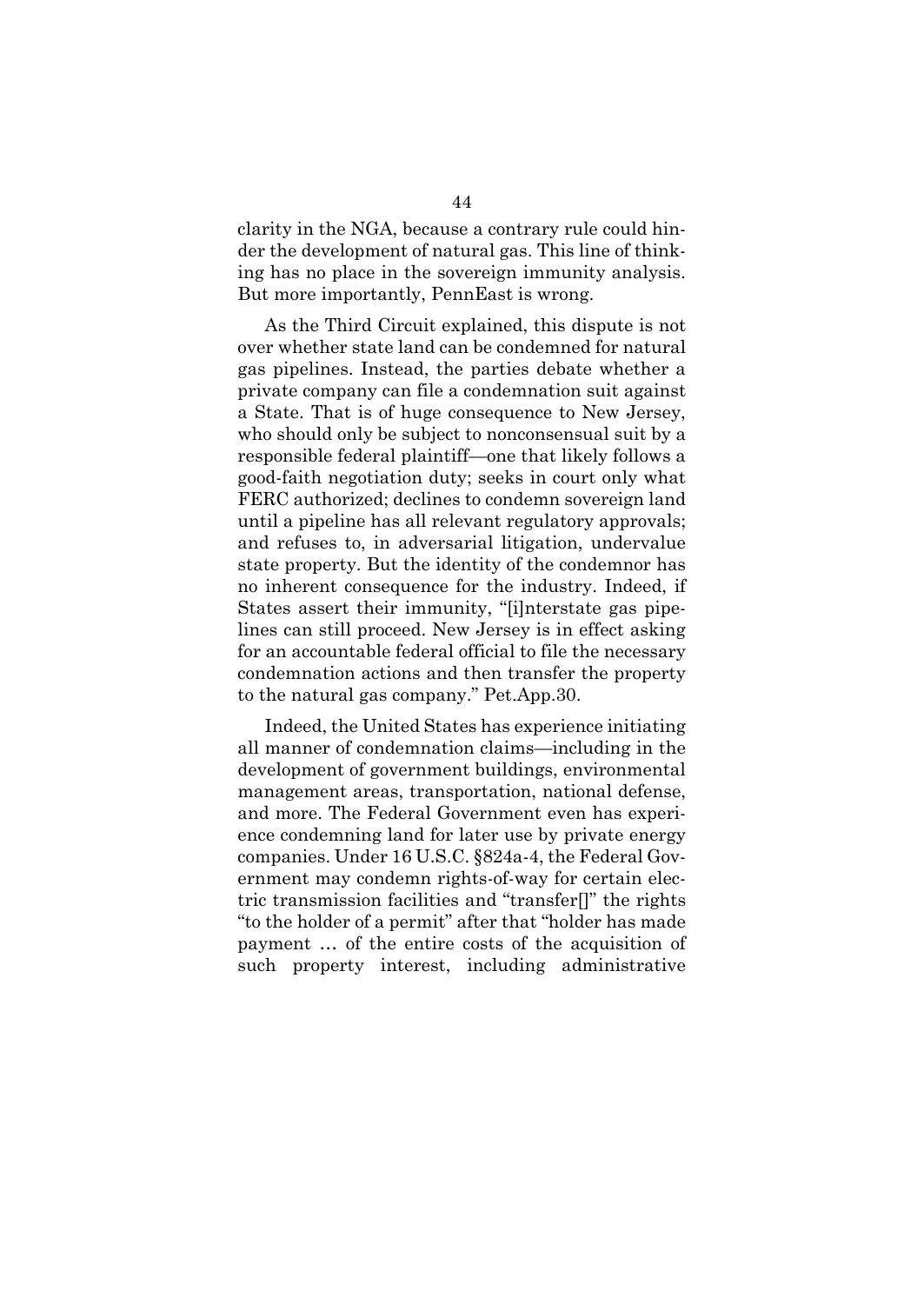costs." While that statute does not govern natural gas, it provides a model that could be used to resolve Penn-East's concerns while ensuring federal control over every stage of the condemnation suit—protecting New Jersey's sovereignty in the process.

PennEast protests that although the United States has constitutional authority to file these suits, it lacks authority under the NGA. The most obvious rejoinder is the Third Circuit's: if the "government needs a different statutory authorization to condemn property for pipelines, that is an issue for Congress, not a reason to disregard sovereign immunity." Pet.App.31. This Court should undermine neither its longstanding sovereign immunity jurisprudence nor the requirement of textual clarity to solve perceived shortcomings in the statute Congress wrote.

But even absent congressional action, PennEast is hardly without options. First, while the United States disclaims authority under the NGA to condemn property, the lower courts have had no occasion to consider this question, and this issue deserves greater exploration. Pet.App.31. Second, the vast majority of land is not owned by States and there is no evidence in this case or any other for PennEast's bald assertion that States will engage in gamesmanship to acquire property simply to halt natural gas pipelines.<sup>5</sup> Finally, even if their land is at stake, States will not commonly withhold consent. Despite the passage of more than a

<sup>5</sup> In describing the State's property interests, PennEast confuses an initial 2-page *application* to donate property to New Jersey's Green Acres program (Br.20) with the complex instrument conveying an easement at the end of a long multi-party process one that involves the expenditure of millions of dollars in taxpayer funds. C.A.App.92-100.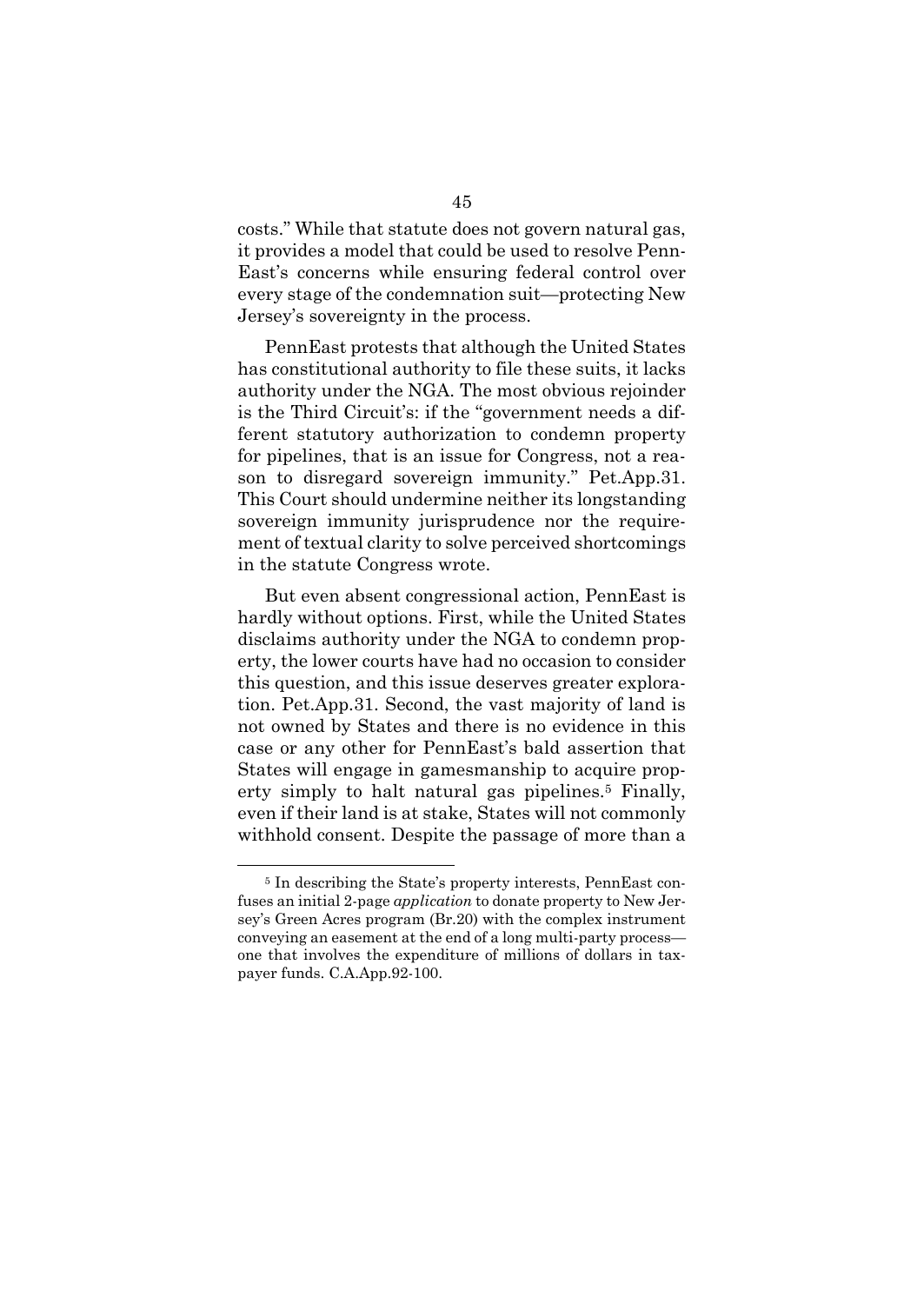year and a half since the Third Circuit's decision, neither PennEast nor the United States offers evidence of disruption, only speculation. Aside from one case in the Fourth Circuit that arose prior to issuance of the decision below, see *Colum. Gas Transmission v. 0.12 Acres of Land*, No. 19-2040, neither PennEast nor FERC—which is in the best position to know—identifies any other pipeline impacted, despite ongoing approvals. Other analogous industries lack the authority to hale States into federal court in a private condemnation action, but their work goes on.